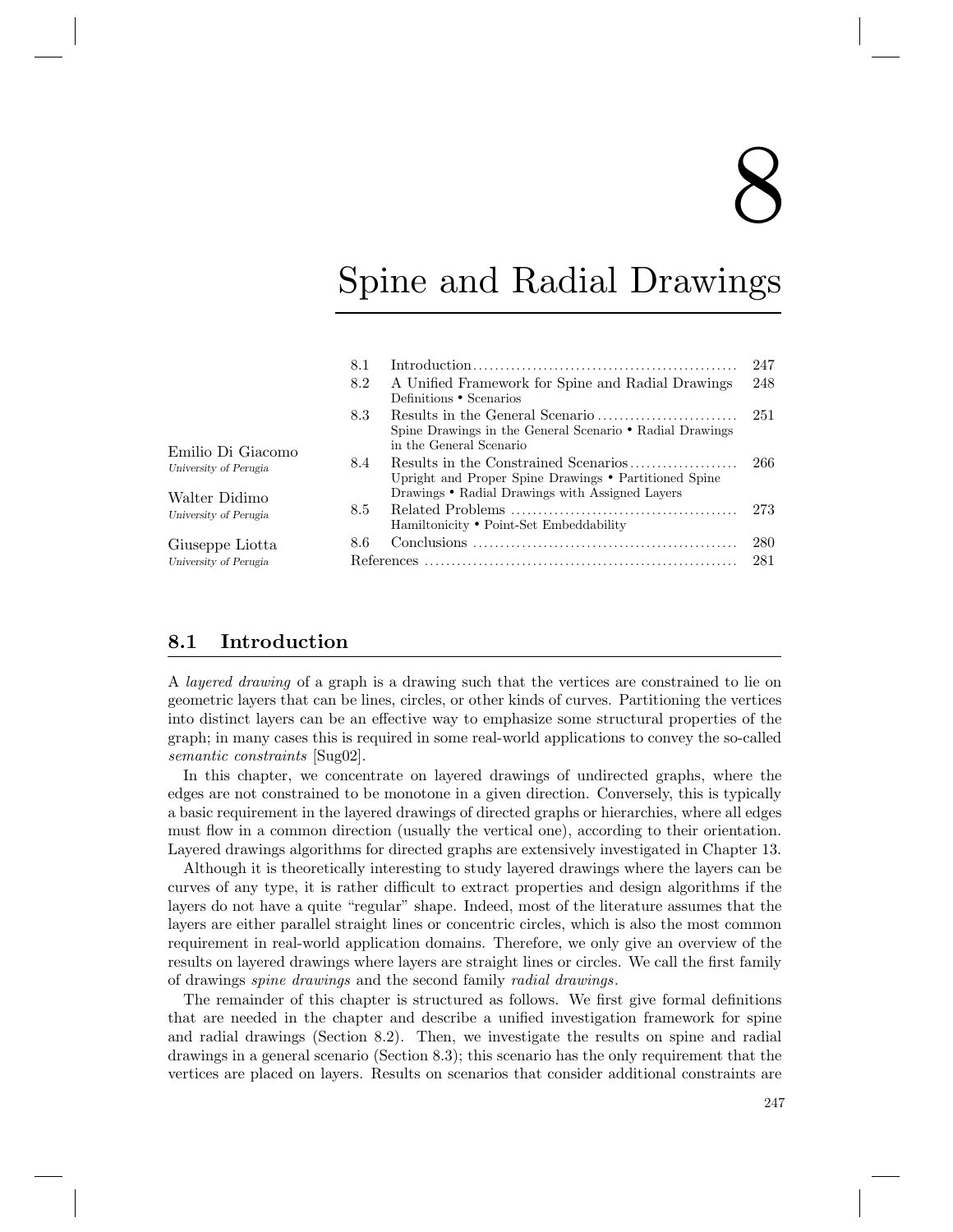investigated in Section 8.4. Finally, we mention some topological and geometric problems related to the spine and radial drawability of a graph (Section 8.5) and we give conclusions (Section 8.6).

### 8.2 A Unified Framework for Spine and Radial Drawings

### 8.2.1 Definitions

A *drawing* Γ of a graph G is a geometric representation of G such that each vertex u of G is mapped to a distinct point  $p_u$  of the plane and each edge  $(u, v)$  of G is drawn as a simple Jordan curve with end-points  $p_u$  and  $p_v$ . Drawing Γ is *planar* if two distinct edges never intersect except at common end-vertices. G is *planar* if it admits a planar drawing. A planar drawing Γ of G partitions the plane into topologically connected regions called the *faces*. The unbounded face is called the *external face* and the other faces are called *internal faces*. The *boundary* of a face is its delimiting circuit (not necessarily a simple cycle) described by the circular list of its edges and vertices. The *boundary* of the external face, also called the *external boundary*, is the circular list of edges and vertices delimiting the unbounded region. If the graph is biconnected, the boundary of each face is a simple cycle. An *embedding* of a planar graph G is an equivalence class of planar drawings that determine the same set of faces, i.e., the same set of face boundaries. A planar graph G with a given embedding is called an *embedded planar graph*. In this chapter, we only deal with planar graphs and planar drawings. From a practical point of view, if a graph is not planar, one can think of applying a planarization algorithm on it in order to find a planar embedding with dummy vertices that replace crossings [DETT99].

A drawing Γ of G such that the edges are represented as a polygonal chain is a *polyline drawing*. A *bend* along an edge e of Γ is a common point between two consecutive straightline segments that form e. If every edge of Γ has at most b bends, Γ is a b*-bend drawing* of G. A 0-bend drawing is also called a *straight-line drawing*.

Let  $\gamma_1$  and  $\gamma_2$  be two curves. Curves  $\gamma_1$  and  $\gamma_2$  are *parallel* if every normal to one curve is a normal to the other curve and the distance between the points where the normals cut the two curves is a constant. Examples of parallel curves are parallel straight lines or concentric circles. A *set of layers* is a set of pairwise parallel curves; each curve in the set is called a *layer*. Given a set of layers it is possible to order the layers according to the order they are encountered while walking along a straight line normal to all of them. More precisely, let C be a set of layers, and let  $l_n$  be a normal to all the layers in C. Let  $p_i$  be the intersection point between  $l_n$  and  $\gamma_i \in \mathcal{C}$  and let  $p_j$  be the intersection point between  $l_n$  and  $\gamma_j \in \mathcal{C}$ . Given an orientation for  $l_n$ , we have that  $\gamma_i$  is before  $\gamma_j$  if  $p_i$  is encountered before  $p_j$  while walking along  $l_n$  according to the given orientation,  $\gamma_i$  is after  $\gamma_j$  otherwise. In the following, given a set of layers denoted as  $\gamma_0, \ldots, \gamma_{k-1}$ , we always assume that  $\gamma_i$  is before  $\gamma_{i+1}$  for each  $0 \leq i \leq k-1$ .

**DEFINITION 8.1** Let  $G = (V, E)$  be a planar graph, and let  $C = \{\gamma_0, \ldots, \gamma_{k-1}\}$  be a set of layers, with  $k \leq n$ . A *k-layered drawing* of G on C is a polyline planar drawing  $\Gamma$  of G such that each vertex  $v \in V$  is represented in  $\Gamma$  as a point  $p_v \in \gamma_i$   $(0 \le i \le k - 1)$ .

An example of a 4-layered drawing is shown in Figure 8.1. A k-layered drawing will be simply called a *layered drawing* when we are not interested in the number of layers.

Let  $\Gamma$  be a k-layered drawing of a graph G, and let  $e = (u, v)$  be an edge of G such that u is drawn in Γ on layer  $\gamma_i$  and v is drawn in Γ on layer  $\gamma_j$  ( $0 \le i, j \le k-1$ ). The *span* of e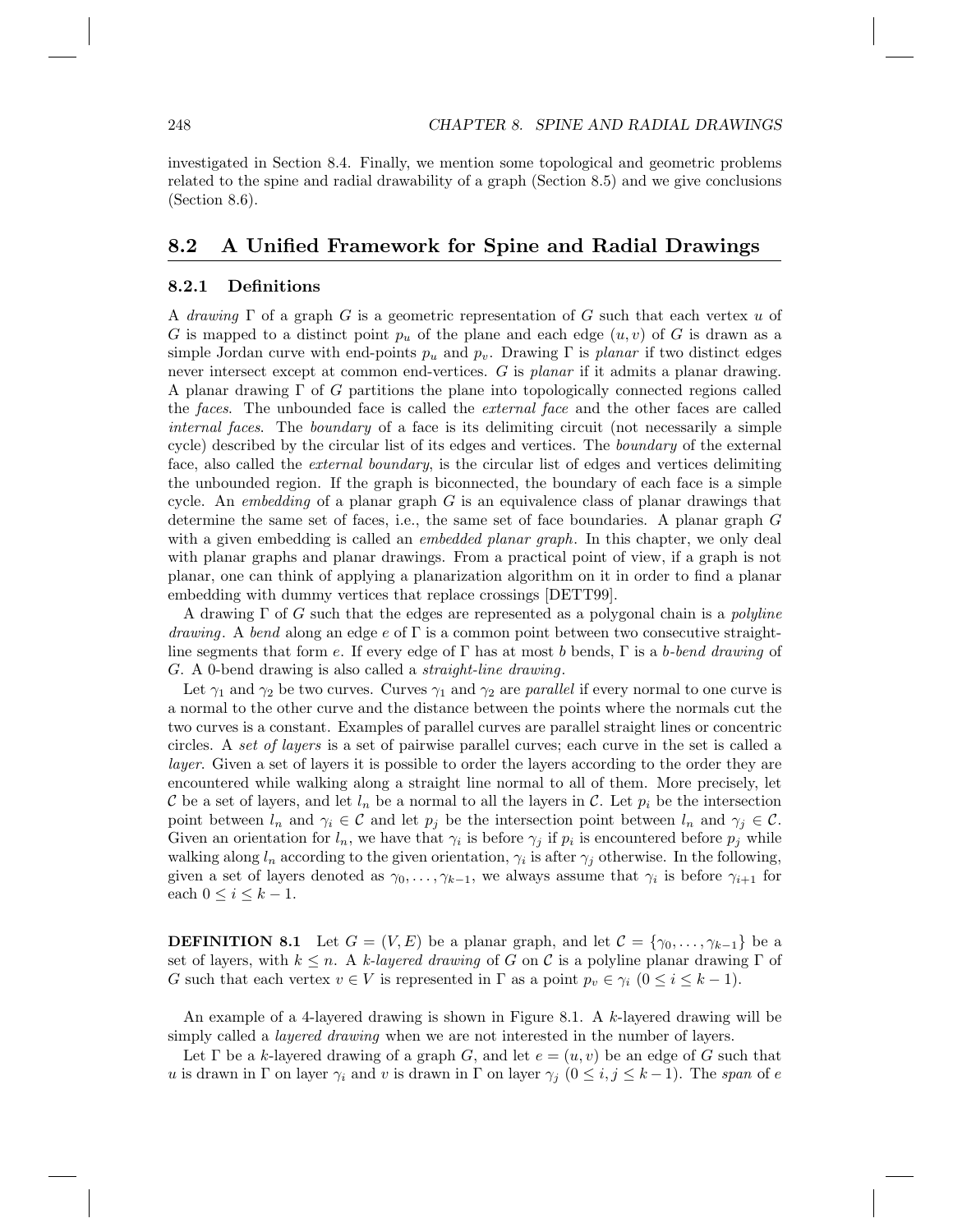

**Figure 8.1** (a) A planar graph G. (b) A set C of four layers. (c) A 4-layer, 0-bend drawing of  $G$  on  $\mathcal C$ 

in  $\Gamma$  is  $|i-j|$ . An *intra-layer edge* is an edge with span equal to 0, i.e., an edge connecting vertices that are on the same layer. A *long edge* is an edge with span greater than 1.

In the following, we shall consider two special cases of layered drawings: *spine drawings*<sup>1</sup> and *radial drawings*, which are defined as follows.

**DEFINITION 8.2** A *k-spine drawing* of a planar graph is a planar *k*-layered drawing such that the layers are horizontal straight lines, called *spines*.

**DEFINITION 8.3** A *k-radial drawing* of a planar graph is a planar *k*-layered drawing such that the layers are concentric circles.

For a k-spine drawing, we denote the set of layers as  $\mathcal{C} = \{L_0, \ldots, L_{k-1}\}\$  and we assume that they are ordered from the highest to the lowest, i.e.,  $L_0$  is the topmost line and  $L_{k-1}$  is the bottommost one. For a k-radial drawing, we denote the set of layers as  $C = \{C_0, \ldots, C_{k-1}\}\$ , and we assume that they are ordered from the more external to the innermost, i.e.,  $C_0$  is the circle with the largest radius and  $C_{k-1}$  is the one with the smallest radius. When we are not interested in distinguishing between spine and radial drawings, we will generically denote the layers as  $\mathcal{C} = \{\gamma_0, \ldots, \gamma_{k-1}\}\.$  If a planar graph G admits a kspine, b-bend drawing (k-radial, b-bend drawing), we say that G is k*-spine,* b*-bend drawable* (k*-radial,* b*-bend drawable*).

We conclude this section with some definitions about Hamiltonicity that will be used in the following. A *Hamiltonian cycle* of G is a simple cycle that contains all vertices of G. A graph G that admits a Hamiltonian cycle is said to be *Hamiltonian*. A planar graph G is *sub-Hamiltonian* if either G is Hamiltonian or G can be augmented with dummy edges (but not with dummy vertices) to a graph that is Hamiltonian and planar. We denote by  $\text{aug}(G)$  a planar Hamiltonian graph obtained by G by possibly adding edges (if G is Hamiltonian then  $\text{aug}(G) = G$ . A *subdivision* of a graph G is a graph obtained from G by

<sup>&</sup>lt;sup>1</sup>Drawings on a set of horizontal layers are often called *layered drawings* in the literature. Since in this chapter we use the term *layered drawing* to denote the more general case of a drawing on any set of parallel curves, we use the term spine drawings when the layers are straight lines. This term is taken from the theory of book embeddings, which can be regarded as drawings on a single horizontal line, usually called the spine of the book embedding.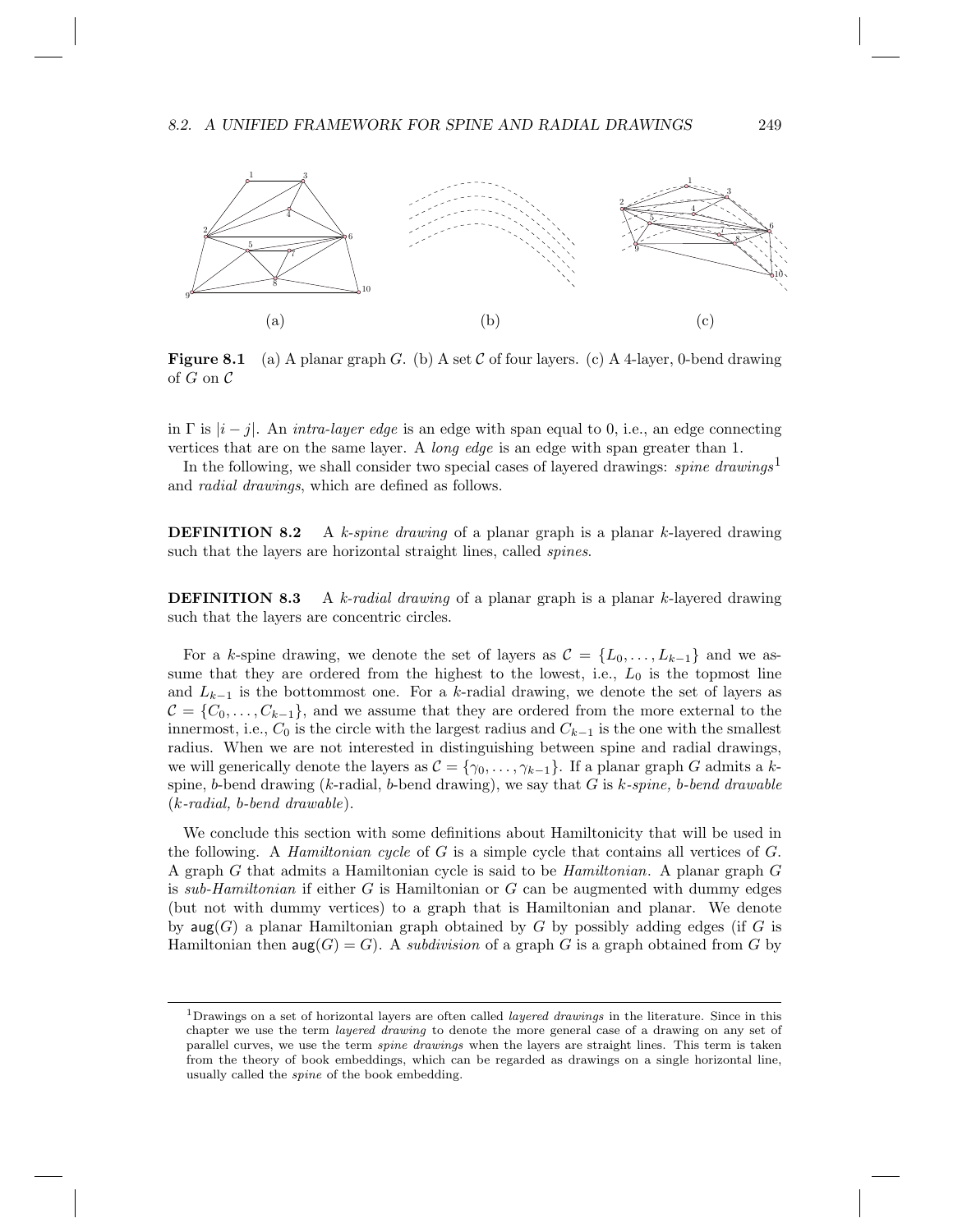replacing each edge by a path with at least one edge. Internal vertices on such a path are called *division vertices*. It is easy to see that any planar graph always admits a subdivision that is sub-Hamiltonian. Let G be a planar graph and let  $\mathsf{sub}(G)$  be a sub-Hamiltonian subdivision of G (if G is sub-Hamiltonian, then  $\mathsf{sub}(G) = G$ ). The graph  $\mathsf{aug}(\mathsf{sub}(G))$  is called a *Hamiltonian augmentation of* G and will be denoted as  $\text{Ham}(G)$  (if G is Hamiltonian then  $\text{Ham}(G) = G$ ). A Hamiltonian cycle of  $\text{Ham}(G)$  is called an *augmenting Hamitonian cycle* of G.

### 8.2.2 Scenarios

In the following, we are interested in characterizing  $k$ -spine, b-bend drawable and  $k$ -radial, b-bend drawable graphs for different values of  $k$  and  $b$ . We are also interested in the drawability testing problems, i.e., in studying the complexity of deciding whether a given planar graph is k-spine, b-bend drawable (k-radial, b-bend drawable). More precisely, we consider the following two problems.

- **Characterization Problem.** Let  $k$  and  $b$  be two given integers. What is the largest class of k-spine, b-bend drawable (k-radial, b-bend drawable) graphs?
- **Drawability Testing Problem.** Let k and b be two given integers and let G be a planar graph. What is the complexity of deciding whether  $G$  is k-spine, b-bend drawable (k-radial, b-bend drawable)?

The study of these two problems is motivated by the fact that, for aesthetic reasons, one can be interested in keeping the number of layers and the number of edge bends in a layered drawing as small as possible. Observe that every planar graph  $G$  with  $n$  vertices is k-spine 0-bend drawable, for some value of  $k \leq n$ . Indeed, it is known that G admits a planar straight-line drawing Γ [Fár48], and at most n distinct horizontal parallel layers are sufficient to intersect all vertex-points in  $\Gamma$ . Furthermore, since G also admits a planar straight-line drawing on an integer grid of size  $O(n) \times O(n)$  [dPP90], G is always k-spine 0-bend drawable within an  $O(n^2)$  area. With analogous considerations, every planar graph with *n* vertices is k-radial 0-bend drawable for some value of  $k \leq n$ .

The Characterization Problem and the Drawability Testing Problem can be studied within different scenarios, depending on the additional constraints that one can define. We first consider the two problems without any additional constraint. We will refer to this scenario as the *general scenario*. We then consider the same problems with some of the following additional constraints:

- Intra-layer edges not allowed. Many results in the literature assume that there is no intra-layer edge in a layered drawing. For example, avoiding intra-layer edges in a  $k$ -layered drawing could be important to put in evidence a  $k$ -partite structure of the graph. Indeed, a k-layered drawing of a graph  $G = (V, E)$  implicitly defines a partition of the set V into k sets  $V_0, V_1, \ldots, V_{k-1}$ , where each set  $V_i$  is the set of vertices drawn on layer  $\gamma_i$ . Layered drawings with no intra-layer edges will be called *upright drawings*.
- Assigned vertex partitioning. In some cases, the partitioning of the vertices can be given as a part of the input. In these cases, the vertex partition determined by the layered drawing has to preserve the one given in the input. Layered drawings where the partition of the vertices is given will be called *partitioned layered drawings*.
- Long edges not allowed. Edges that span more than one level are more difficult to follow by the human eye than edges connecting vertices on consecutive layers.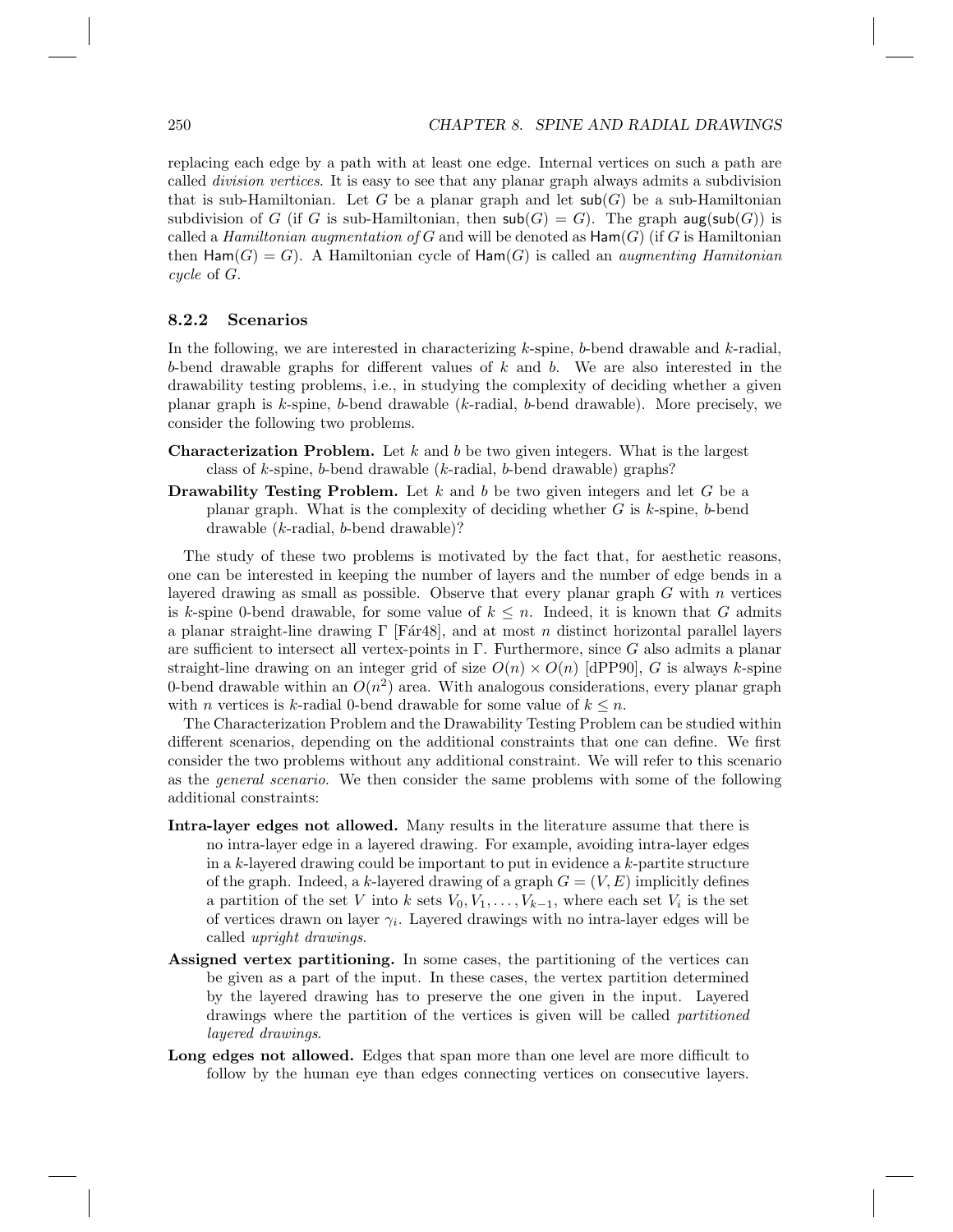Thus another common constraint in a layered drawing is to avoid long edges. Layered drawings with no long edges will be called *proper drawings*.

Assigned layers. In the general scenario, we are assuming that only the number and the type (spines or circles) of layers are given. However, one can consider the case when also the distance between every two consecutive layers is given as part of the input. Having the distances of the layers assigned as a part of the input may change the answer to both the Characterization and the Drawability Testing Problem.

# 8.3 Results in the General Scenario

### 8.3.1 Spine Drawings in the General Scenario

We start by considering the easiest case for k-spine drawings, i.e., the case when  $k = 1$ . trivial result is that if only 0 bends per edge are allowed we can only draw forests of paths, and therefore, the drawability test can be executed in  $O(n)$  time, where n is the number of vertices of the input graph.

**PROPOSITION 8.1** A planar graph is 1-spine, 0-bend drawable if and only if it is a forest of paths.

If one bend per edge is allowed the problem of computing a 1-spine, 1-bend drawing of a planar graph  $G$  is equivalent to that of computing a book embedding of  $G$  on two pages. A *book embedding* of a graph  $G = (V, E)$  consists of a total order  $\lt_{\sigma}$  of V and a partition of E into p sets, called *pages*, such that there are no two edges  $(u, v)$  and  $(w, z)$  in the same page with  $u <_{\sigma} w <_{\sigma} v <_{\sigma} z$ . The *pagenumber* of a graph G is the minimum value p for which  $G$  admits a book embedding with  $p$  pages.

A book embedding can be seen as a drawing of G where: (i) all vertices are drawn along a straight line, called the *spine*, according to the total order  $\lt_{\sigma}$ , (ii) each edge is assigned to one among  $p$  half-planes having the spine as a common boundary, (iii) no two edges in the same page cross (see Figure 8.2). It is not difficult to prove that if two edges can be drawn without crossings on a half-plane with the endvertices on the boundary of the half-plane, then they can be drawn without crossings as two polylines with one bend on the same half-plane and with the end-vertices in the same position (see also Figure 8.2). Since a straight line on a plane define two half-planes we have the following lemma.

LEMMA 8.1 A planar graph is 1-spine, 1-bend drawable if and only if it has pagenumber two.

Bernhart and Kainen [BK79] prove that a graph has pagenumber at most two if and only if it is sub-Hamiltonian. If a graph  $G$  admits a book embedding on two pages, then let  $v_0, v_1, \ldots, v_{n-1}$  be the vertices of G ordered according to the total ordering  $\lt_{\sigma}$  of the book embedding. An augmenting Hamiltonian cycle of G is  $(v_0, v_1), (v_1, v_2), \ldots, (v_{n-2}, v_{n-1}),$  $(v_{n-1}, v_0)$  where each edge  $(v_i, v_{i+1})$  is either an edge of G or a dummy edge that can be added to  $G$  without violating planarity (see Figure 8.3 for an example). Conversely, if  $G$ is sub-Hamiltonian there exists an augmenting Hamiltonian cycle  $H$  (possibly obtained by adding some edges) in G. Choose an embedding  $\Psi$  of G with an edge e of H on the external face. By removing e we have a path P containing all the vertices of  $G$ . Define the total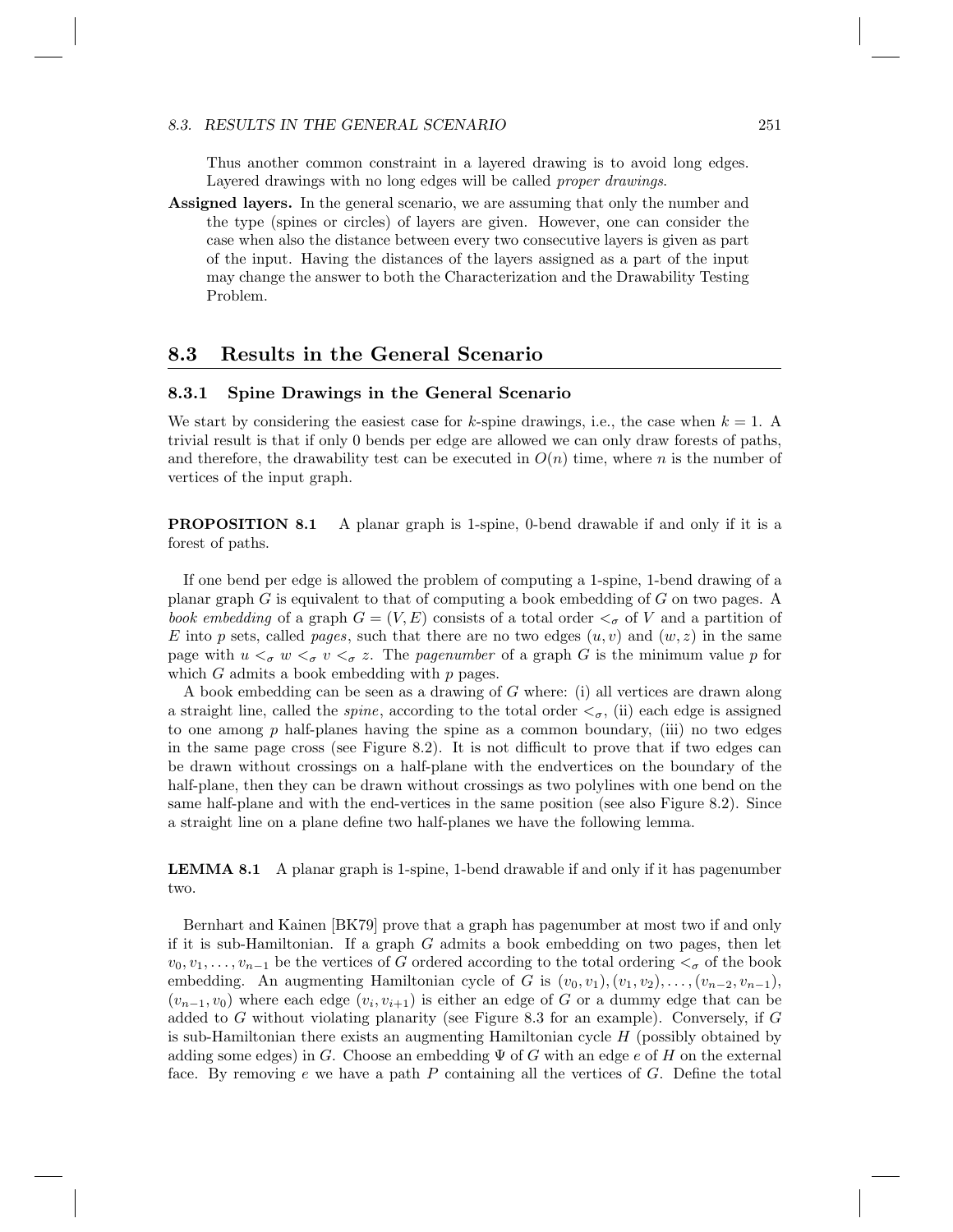

**Figure 8.2** (a) A planar graph  $G$ . (b) A book embedding of  $G$  on two pages: the total order of the vertices is the left-to-right order of the vertices along the horizontal line, while the two pages are represented by the two half-planes defined by the same line. (c) A 1-spine, 1-bend drawing of G.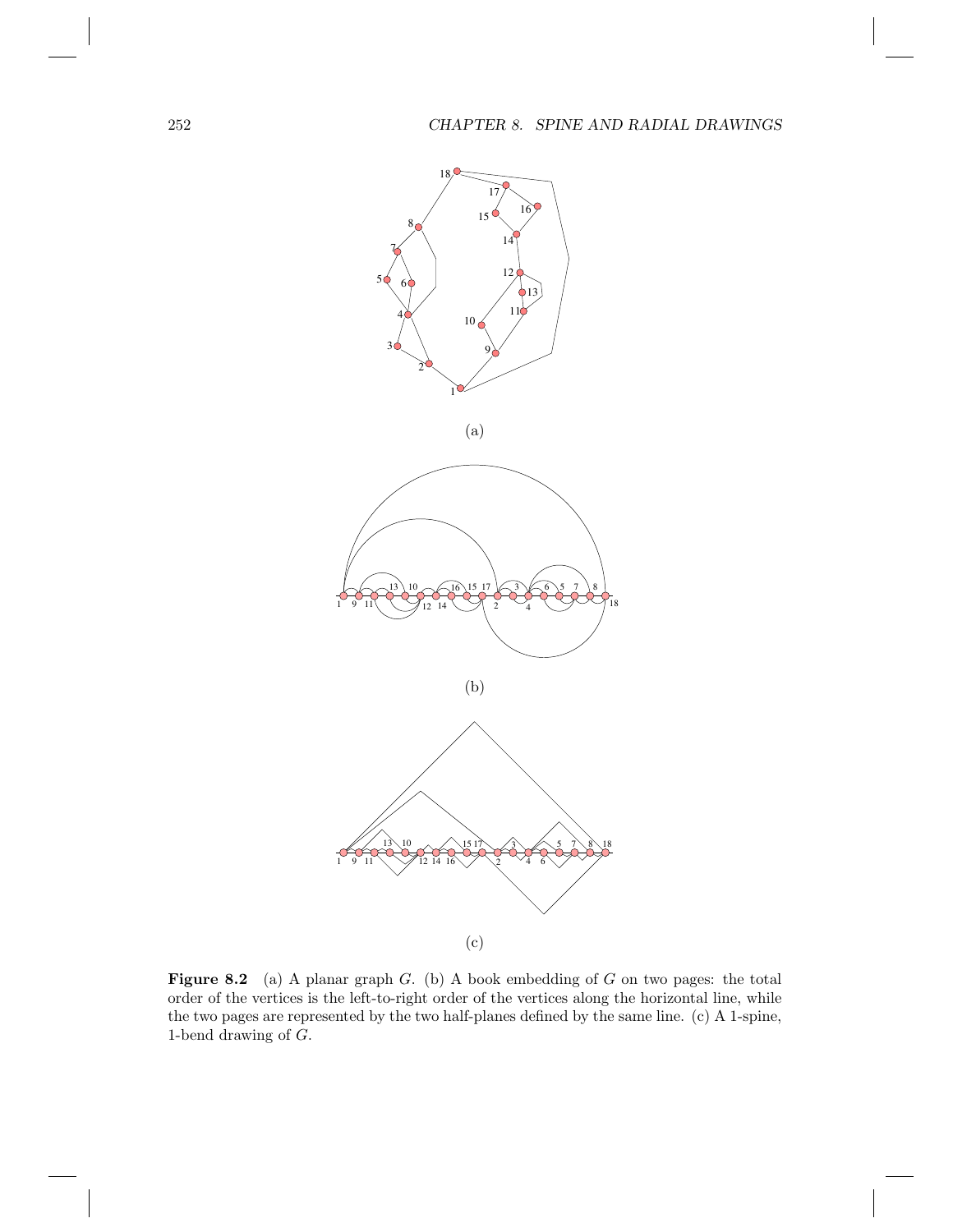order  $\lt_{\sigma}$  according to the order the vertices of G are encountered while walking along P. The edges in  $P$  can be assigned to one of the two pages. Edge  $e$  can also be assigned to the same page as the edges in P. All the remaining edges of G are either inside or outside H in the embedding  $\Psi$ . Those that are inside H are assigned to the same page as all the edges of H, those that are outside are assigned to the other page. There cannot be two edges  $(u, v)$ and  $(w, z)$  in the same page such that  $u <_{\sigma} w <_{\sigma} v <_{\sigma} z$ , because otherwise there would be a crossing in the embedding  $\Psi$ .



Figure 8.3 An augmentation of the planar graph of Figure 8.2 to a planar Hamiltonian graph.

Based on the result of Bernhart and Kainen and on Lemma 8.1, we have that the class of graphs that admit a planar 1-spine, 1-bend drawing is the class of sub-Hamiltonian graphs. Since testing sub-Hamiltonicity is  $N \mathcal{P}$ -complete [Wig82], we have that testing a graph for 1-spine, 1-bend drawability is  $N \mathcal{P}$ -complete, too.

### Theorem 8.1 *A planar graph is* 1*-spine,* 1*-bend drawable if and only if it is sub-Hamiltonian.*

Although Theorem 8.1 gives a complete characterization of 1-spine, 1-bend drawable graphs, such graphs cannot be recognized efficiently; thus it is worth investigating some specific families of graphs that are sub-classes of the sub-Hamiltonian graphs and that can be recognized efficiently. Among them we recall here: outerplanar graphs [BK79] (that coincide with the graphs having pagenumber one), series-parallel graphs [DDLW06, RM95], planar bipartite graphs [ddMP95], square grids, and X-trees [CLR87].

If two bends per edge are allowed, then every planar graph is drawable on one spine. This result is a consequence of a result by Kaufmann and Wiese [KW02] about point-set embeddability. Given a planar graph  $G = (V, E)$  and a set S of points in the plane such that  $|S| = |V| = n$ , a *point-set embedding* of G onto S is a planar drawing of G such that each vertex of G is represented as a point of S. Kaufmann and Wiese [KW02] prove that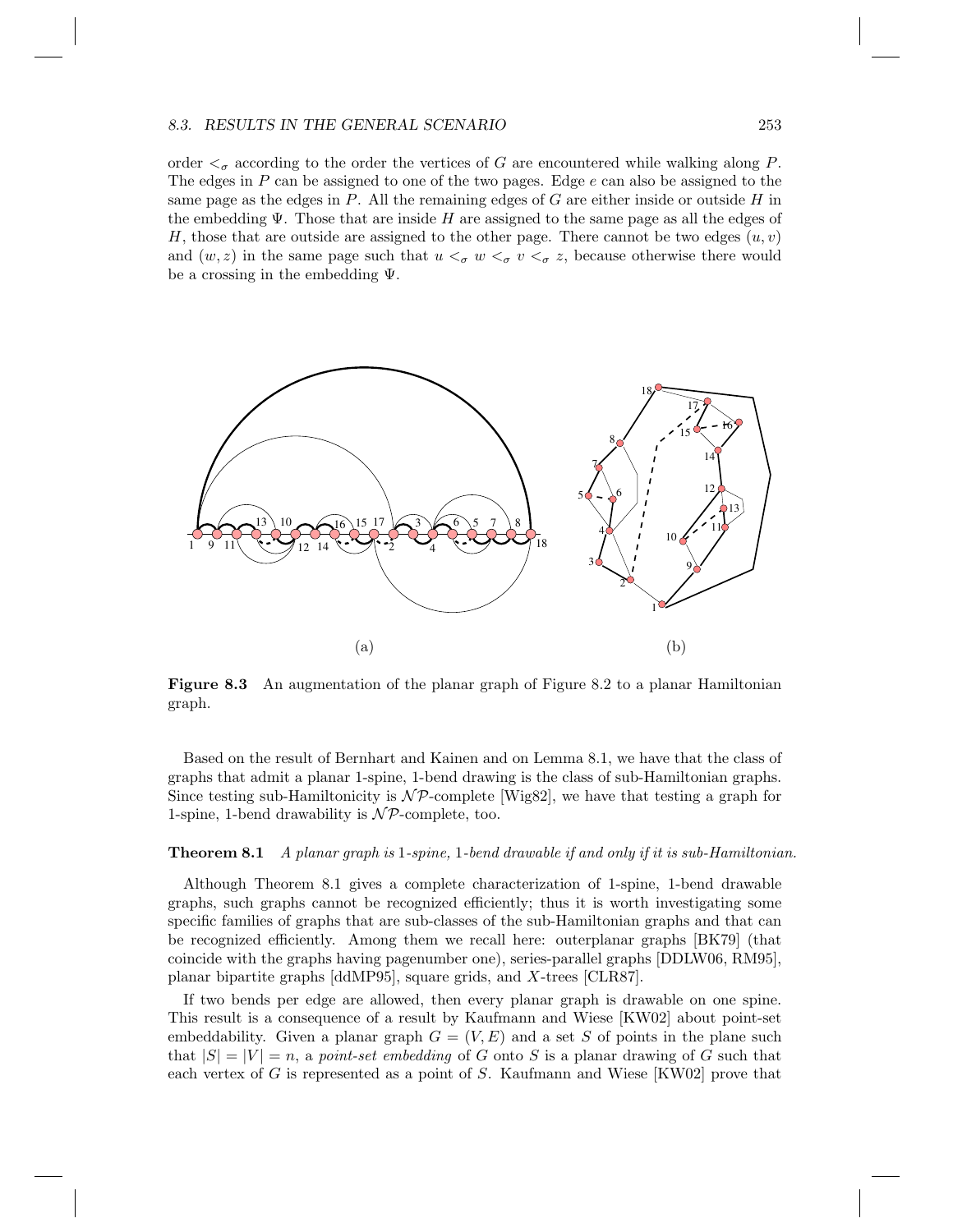

Figure 8.4 (a) A non-Hamiltonian graph G. (b) A Hamiltonian augmentation  $\text{Ham}(G)$ of G. (c) A 1-spine, 1-bend drawing of  $\mathsf{Ham}(G)$ . (d) A 1-spine, 3-bend drawing of G; the edges with 3 bends are highlighted. (e) A 1-spine, 2-bend drawing of  $G$  obtained by rotating the segments of the edges that had 3 bends in the previous picture.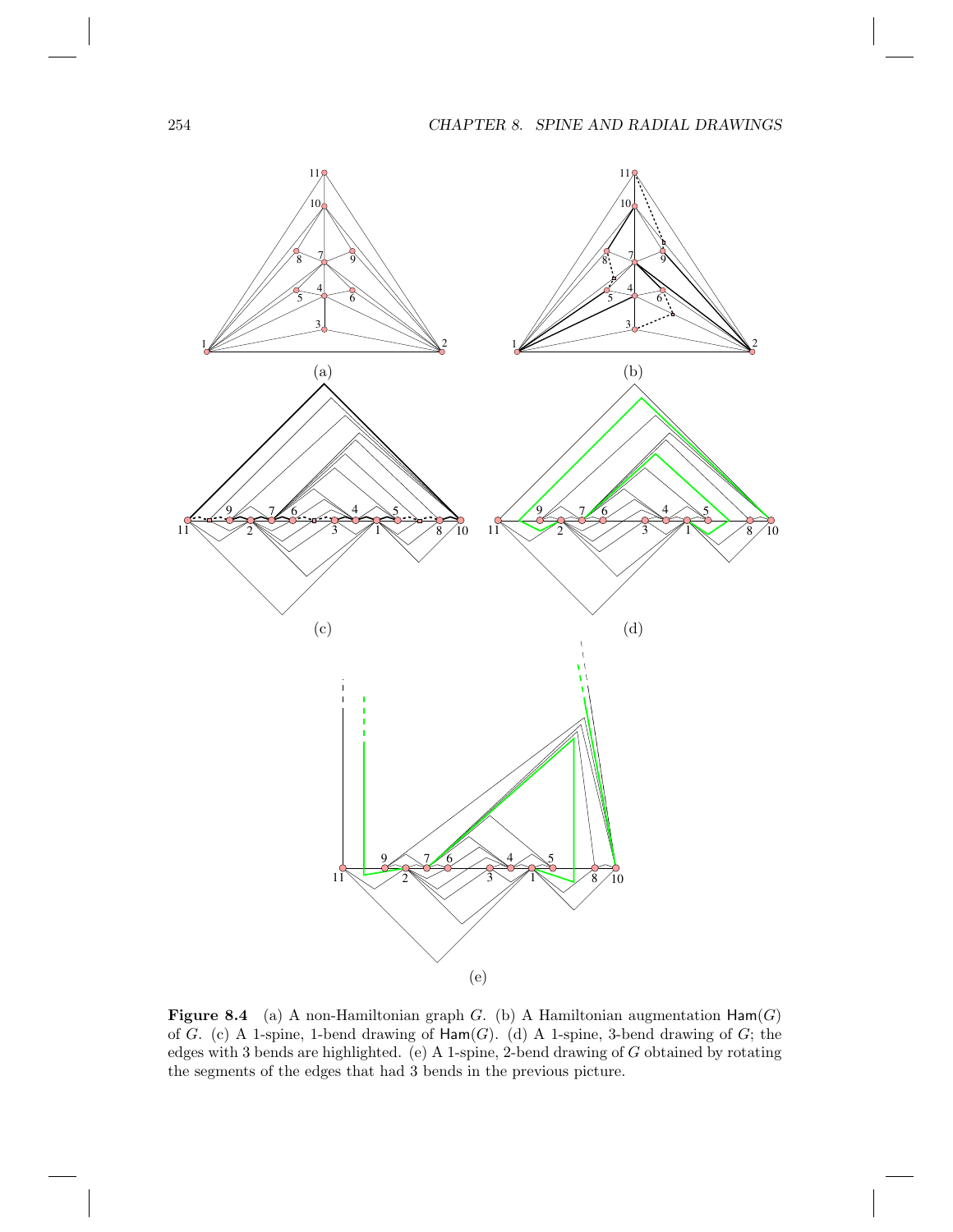every planar graph G admits a point-set embedding on any given set of points such that every edge of G is represented as a polyline with at most 2 bends. Such a drawing can be computed in  $O(n \log n)$  time. In order to compute a planar 1-spine, 2-bend drawing of a planar graph  $G$ , it is sufficient to choose a set of n collinear points and then apply the Kaufmann and Wiese algorithm. As a consequence, the following theorem holds.

### Theorem 8.2 *Every planar graph is* 1*-spine,* 2*-bend drawable.*

Although the paper by Kaufmann and Wiese is about point-set embeddings and does not mention book embeddings, their drawing technique can be regarded as an extension of the technique used to compute a 1-spine, 1-bend drawing of a Hamiltonian graph. Kaufmann and Wiese compute a Hamiltonian augmentation  $\text{Ham}(G)$  of the input graph G such that each edge of G is subdivided at most once (see Figure 8.4). Since  $\text{Ham}(G)$  is Hamiltonian it admits a 1-spine, 1-bend drawing by Theorem 8.1. An edge  $e = (u, v)$  that has been subdivided by a division vertex w, is represented in the 1-spine, 1-bend drawing of  $\text{Ham}(G)$ by two edges  $(u, w)$  and  $(w, v)$  each one drawn with at most one bend. Removing the division vertex w we obtain another bend on edge e at the point  $p_w$  where w was drawn. This removal would give rise to at most three bends per edge (see Figure 8.4). However, it is possible to remove this third bend by suitably rotating the segments incident to  $p_w$  (see Figure 8.4). The drawing technique described above requires to compute a Hamiltonian augmentation  $\text{Ham}(G)$  of G. Kaufmann and Wiese describe a Hamiltonian augmentation technique that runs in  $O(n)$  time and subdivides each edge at most once. Details about different Hamiltonian augmentation techniques are given in Section 8.5.1.

We conclude this discussion about 1-spine, 2-bend drawings by further remarking the connection between them and book embeddings. The 1-spine, 2-bend drawing of the input graph G is obtained from a 1-spine, 1-bend drawing of the Hamiltonian graph  $\text{Ham}(G)$ . An edge  $e = (u, v)$  that has been subdivided by a division vertex w, is represented in the 1-spine, 1-bend drawing of  $\text{Ham}(G)$  by two edges  $(u, w)$  and  $(w, v)$  that may be on the two different half-planes defined by the spine. This means that a 1-spine, 2-bend drawing of a planar graph  $G$  can be seen as a book embedding of  $G$  on two pages, where each edge is not required to be on one page only but is allowed to cross the spine at most once. A book embedding where edges are allowed to cross the spine is also called a *topological book embedding*. Therefore, Theorem 8.2 implies that every planar graph has a topological book embedding on two pages where each edge crosses the spine at most once. Since two bends are sufficient to draw all planar graphs on a single spine, it does not make sense to further investigate 1-spine, b-bend drawings for  $b > 2$ .



Figure 8.5 An outerplanar graph that does not admit a 2-spine, 0-bend drawing.

Consider now the case when two spines are given. It is immediate to see that if a graph admits a 2-spine, 0-bend drawing, then it is outerplanar (i.e., it admits a planar embedding such that all the vertices are on the external face). Indeed, in a 2-spine, 0-bend drawing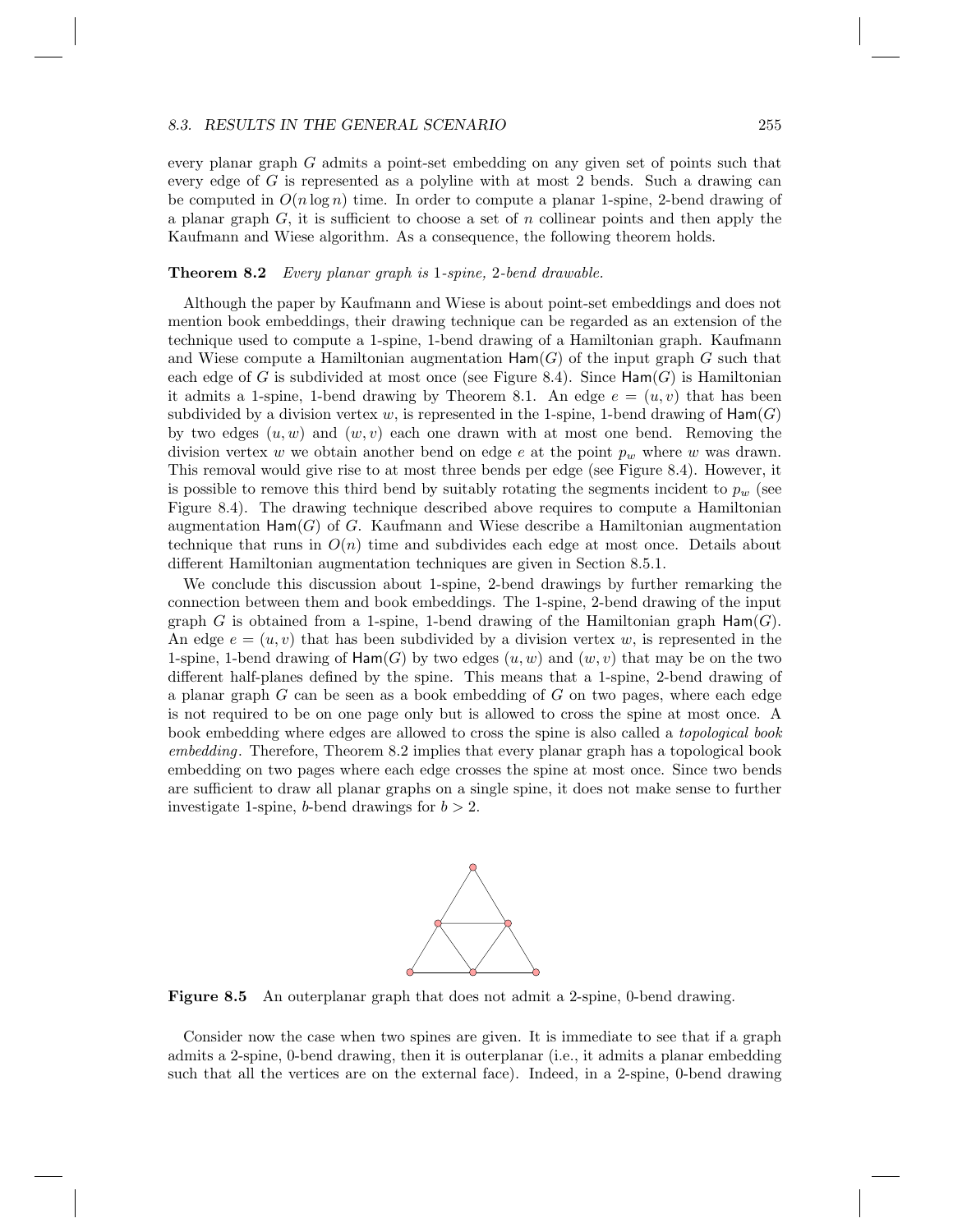each vertex is either a topmost vertex or a bottommost vertex, and therefore, since the edges are straight lines, it is on the external face. Observe however that not all outerplanar graphs admits a 2-spine, 0-bend drawing. The graph in Figure 8.5 is the smallest (in terms of number of vertices) outerplanar graph that is not 2-spine, 0-bend drawable.

Some preliminary results about 2-spine, 0-bend drawability were presented by Felsner et al. [FLW03], who characterize trees that are 2-spine, 0-bend drawable. They prove that a tree  $T$  admits a 2-spine, 0-bend drawing if and only if there exists a path  $P$  in  $T$  such that removing P from T we are left with a collection of vertex disjoint paths (see Figure 8.6). A characterization of (outer)planar graphs that admit a planar 2-spine, 0-bend drawing has been given by Cornelsen et al. [CSW04]. They first consider biconnected outerplanar graphs and prove that a biconnected outerplanar graph  $G$  admits a 2-spine, 0-bend drawing if and only if its internal faces induce a path in the dual graph of  $G$  (see Figure 8.6). The *dual graph* G<sup>∗</sup> of a planar graph G is a multigraph that has a vertex for each face of G and an edge between two vertices f and q if the two faces represented by f and q share an edge. For general simply connected outerplanar graphs Cornelsen et al. [CSW04] describe a decomposition of an outerplanar graph  $G$  into components like paths, trees and biconnected outerplanar components and describe necessary and sufficient conditions that these components must satisfy for the 2-spine, 0-bend drawability of G. Therefore, the outerplanar graphs whose components satisfy these conditions are exactly the planar graphs that are 2-spine, 0-bend drawable. The necessary and sufficient conditions described in [CSW04] cannot be shortly summarized. Intuitively, they guarantee that each single component is 2-spine, 0-bend drawable and that the vertices shared by different components are drawn so that the drawings of the different components can be merged together. Finally, Cornelsen et al. [CSW04] prove that the necessary and sufficient condition above can be tested in  $O(n)$  time, thus proving that 2-spine, 0-bend drawability can be tested in linear time.



Figure 8.6 (a) A 2-spine, 0-bend drawable tree. The removal of the highlighted path leaves a set of paths. (b) A 2-spine, 0-bend drawing of a biconnected outerplanar graph G such that the inner faces of G induce a path in the dual graph of  $G$ . In the picture, the node of the dual graph corresponding to the outer face is not shown.

Drawings on two spines with at most one bend per edge are the subject of [DDLS06] where, in fact,  $k$ -spine, 1-bend drawings have been studied. In [DDLS06], a  $k$ -spine, 1-bend drawing is considered as an extension of a 2-page book embedding where the spines are more than one, and it is proved that, for any fixed  $k \geq 2$ , not all planar graphs are k-spine, 1-bend drawable. The proof is based on the observation that, if a graph admits a k-spine, 1-bend drawing, it must exist a special cycle, called *cutting cycle* (see Figure 8.7), removing which we are left with  $(k - 1)$ -spine, 1-bend drawable subgraphs. The cutting cycle is actually a sequence of vertices that may or may not correspond to an actual cycle in the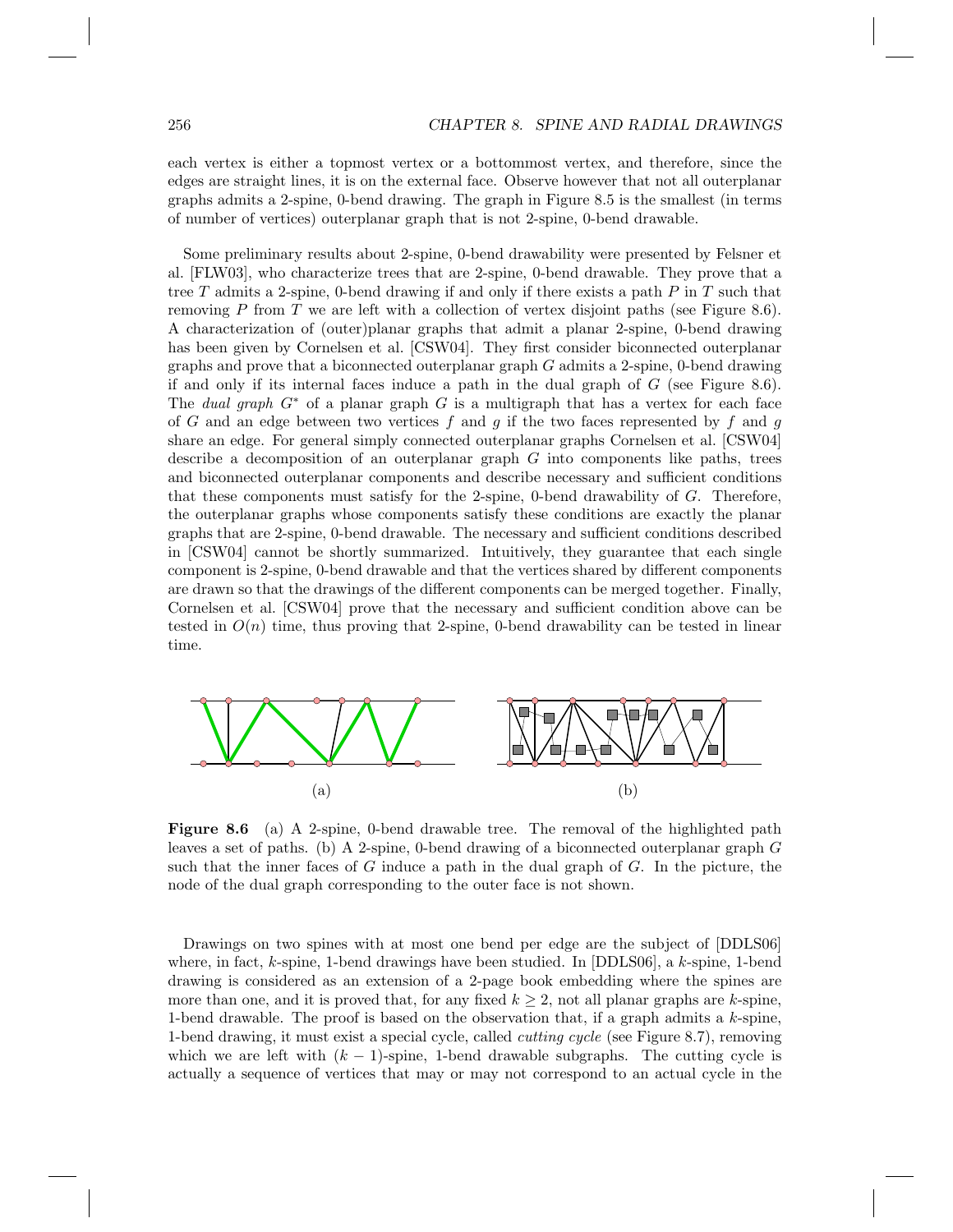graph. Instead, the sequence of vertices is such that, if dummy edges are inserted between non-adjacent vertices that are consecutive in the sequence, then the resulting drawing is still a k-spine, 1-bend drawing. The following lemma holds.

**LEMMA 8.2** If G is a maximal planar graph that is k-spine, 1-bend drawable for  $k \geq 2$ , then there exists a simple cycle C in G such that  $G \setminus C$  is  $(k-1)$ -spine, 1-bend drawable.



**Figure 8.7** (a) A planar 2-spine, 1-bend drawing of a planar graph  $G$ . (b) A cutting cycle of G. Figure taken from [DDLS06].

We can use now the necessary condition expressed by Lemma 8.2 to construct, for any fixed  $k \geq 1$ , a maximal planar graph  $N^k$  that is not k-spine, 1-bend drawable. Graph  $N^1$ is the graph shown in Figure 8.8 (it is the same graph as in Figure 8.4), which is a non-Hamiltonian graph. Graph  $N^k$  is obtained from  $N^1$  by replacing each black vertex with a copy of  $N^{k-1}$  and triangulating the result (see Figure 8.8).

The proof that  $N^k$  is not k-spine, 1-bend drawable is by induction on k.  $N^1$  is not 1spine, 1-bend drawable by Theorem 8.1 because it is not Hamiltonian. Let  $N^{k-1}$  be not  $(k-1)$ -spine, 1-bend drawable and assume by contradiction that  $N^k$  is k-spine, 1-bend drawable. By Lemma 8.2 there exists a simple cycle C in  $N^k$  whose removal leaves us with  $(k-1)$ -spine, 1-bend drawable subgraphs. Since each copy of  $N^{k-1}$  is not  $(k-1)$ -spine, 1-bend drawable, then C contains at least one vertex for each copy of  $N^{k-1}$ . Also, since each copy of  $N^{k-1}$  is inside a triangle of white vertices we have that also all white vertices must be in C. However, this would imply that  $N^1$  is Hamiltonian.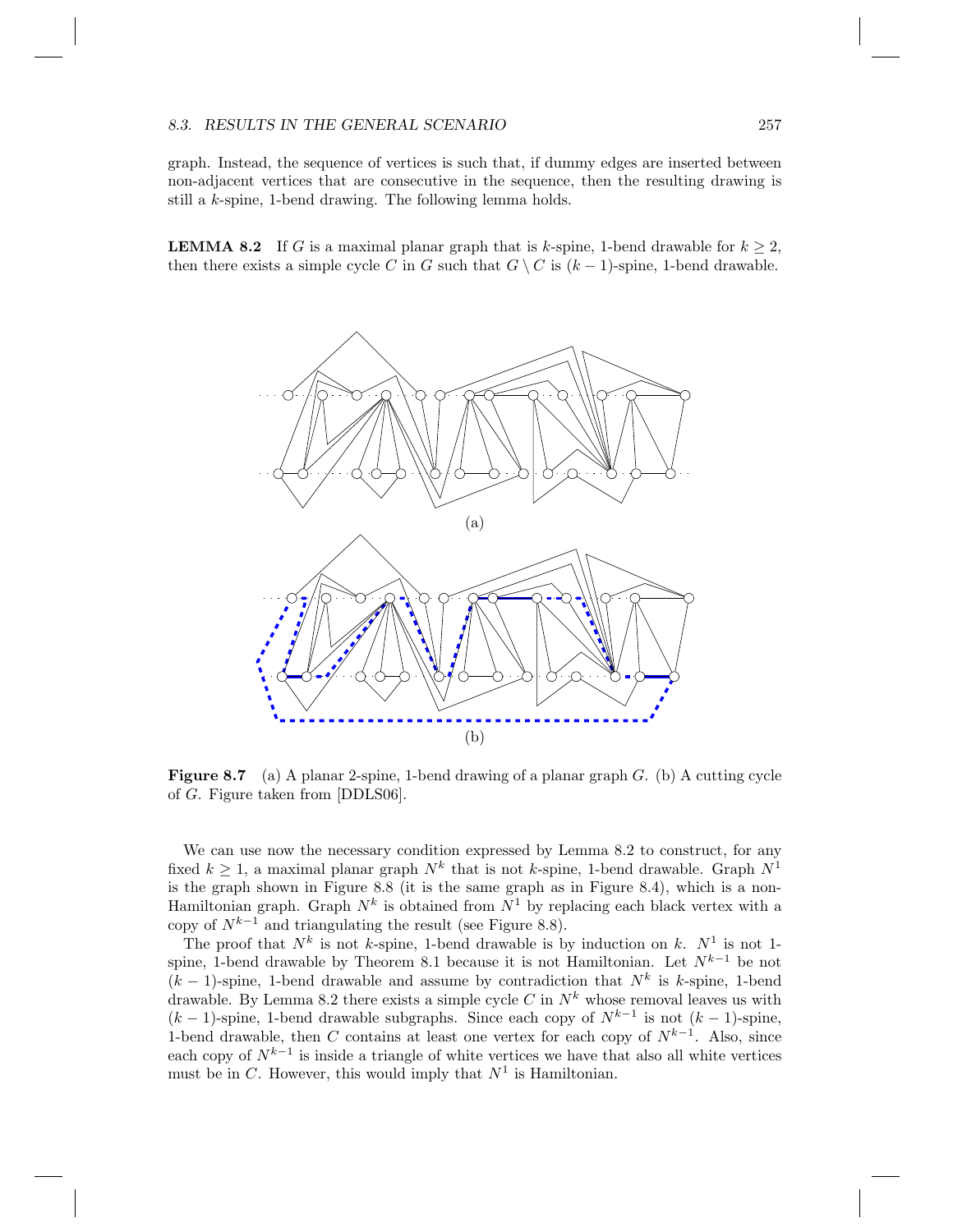**Theorem 8.3** For each integer  $k \geq 1$ , there exists a planar graph that is not k-spine, 1*-bend drawable.*



Figure 8.8 (a) A graph that is not 1-spine, 1-bend drawable. (b) A graph that is not k-spine, 1-bend drawable. Figure taken from [DDLS06].

Motivated by the fact that not all planar graphs are  $k$ -spine, 1-bend drawable, in [DDLS06] the complexity of deciding whether a planar graph is  $k$ -spine, 1-bend drawable is studied, and it is proved that this problem is  $\mathcal{NP}$ -complete. The reduction is from the MAXIMAL PLANAR EXTERNAL HAMILTONIAN CIRCUIT problem, i.e., the problem of deciding whether a planar embedded graph contains a Hamiltonian circuit with an edge on the external face. In  $[DDLS06]$ , a construction is described that, given a maximal planar graph  $G$ , produces a maximal planar graph  $H^k(G)$  that is k-spine, 1-bend drawable if and only if G is externally Hamiltonian.

Theorem 8.4 *The problem of deciding whether a given planar graph is* k*-spine,* 1*-bend drawable is*  $\mathcal{NP}$ *-complete for any fixed*  $k \geq 1$ *.* 

For the special case of  $k = 2$ , a complete characterization of 2-spine, 1-bend drawable graphs is given in [DDLS06]. In this case, the necessary condition expressed by Lemma 8.2 can be better detailed. Namely, after removing the cutting cycle, we are left with a set of disjoint paths whose endvertices are adjacent (or can be made adjacent) to the cutting cycle and that satisfy some additional properties (see Figure 8.9). It can be proved that this necessary condition is also sufficient. Graphs whose vertices can be covered by a cycle and a set of vertex-disjoint paths whose end-vertices are connected to the cycle are called *(sub-)Hamiltonian-with-handles graphs* in [DDLS06], which appears as an extension of (sub-)Hamiltonian graphs.

Theorem 8.5 *A planar graph is* 2*-spine,* 1*-bend drawable if and only if it is sub-Hamiltonianwith-handles.*

Theorem 8.4 says that it is  $N\mathcal{P}$ -complete to recognize sub-Hamiltonian-with-handles graphs. However, there are subclasses of sub-Hamiltonian-with-handles graphs that can be recognized in polynomial time. For example, in [DDLS06] it has been proved that 2 outerplanar graphs are sub-Hamiltonian-with-handles and hence 2-spine, 1-bend drawable.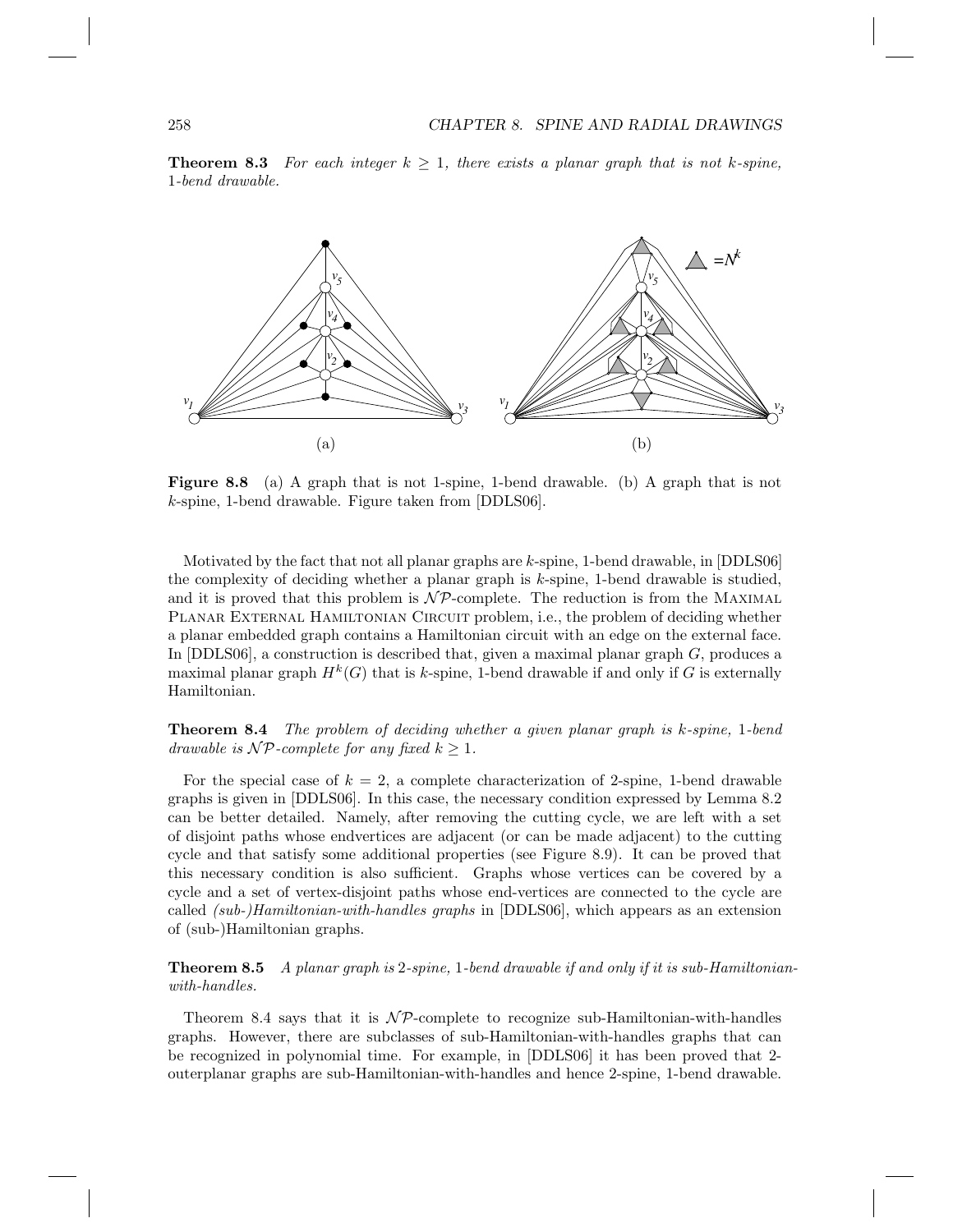

Figure 8.9 The planar graph of Figure 8.7 covered by a cycle (thick blue edges) and a set of vertex-disjoint paths (thick red edges) whose end-vertices are connected to the cycle (thick green edges). The dashed edges are dummy edges. Labels b, g, and r denote the color of the solid thick edges. The color of the dashed thick edges can be easily inferred.

A complete characterization of the family of  $k$ -spine, 1-bend drawable graphs is still missing, but Theorem 8.3 tells us that this family is a proper subclass of planar graphs.

A characterization is still missing also for  $k$ -spine, 0-bend drawable graphs, where some preliminary results have been obtained only for trees. Felsner et al. [FLW03] proved that, for any fixed  $k$ , it is possible to construct a tree that is not  $k$ -spine, 0-bend drawable. To produce such a tree, Felsner et al. [FLW03] introduce the notion of *strictness* of a tree T defined as follows. A tree  $T$  is 2-strict if it contains a vertex of degree greater than or equal to three. T is k-strict if it contains a vertex v adjacent to at least three vertices  $u_1, u_2$ , and  $u_3$  such that the subtrees rooted at  $u_1, u_2$ , and  $u_3$  are  $(k-1)$ -strict. In [FLW03] it is proved that a k-strict tree is not  $(k-1)$ -spine, 0-bend drawable. The proof is by induction. A 2-strict tree is not 1-spine, 0-bend drawable since it is not a path. If a tree is k-strict, then the three subtrees rooted at  $u_1, u_2$  and  $u_3$  are  $(k-1)$ -strict and require at least k spine to be drawn. In this case, there is no location for  $v$  on the  $k$  spines that allows it to connect to the three subtrees without creating a crossing. Based on this result about the strictness of a tree we have that the complete ternary tree of height<sup>2</sup>  $k + 1$  is not k-spine, 0-bend drawable because it is  $(k + 1)$ -strict.

An interesting result shown in [FLW03] is that the strictness of a tree T is closely related to the pathwidth; more precisely, we have that the strictness s of  $T$  and the pathwidth  $p$  of T are such that  $p \leq s \leq p+1$ . This implies that if a tree has pathwidth p, then it is not kspine, 0-bend drawable for  $k < p$ . The relationship between the pathwidth p of a tree T and the k-spine, 0-bend drawability of T has been further investigated by Suderman [Sud04] who proved that every tree with pathwidth h has a k-spine, 0-bend drawing with  $p \leq k \leq \lceil 3p/2 \rceil$ . Suderman  $\lceil \text{Sud04} \rceil$  also describes a linear-time drawing algorithm that computes a k-spine, 0-bend drawing for a tree with pathwidth p, where  $k = \lceil 3p/2 \rceil$ . In his paper, Suderman studies layered drawings of trees with pathwidth  $p$  not only within the general scenario, but also in several different constrained scenarios. We will describe these results in Section 8.4.

A summary of the results described in this section is presented in Table 8.1 (for the Characterization Problem) and in Table 8.2 (for the Drawability Testing Problem).

<sup>&</sup>lt;sup>2</sup>The *height* is measured as the number of vertices on the path from the root to the deepest leaf.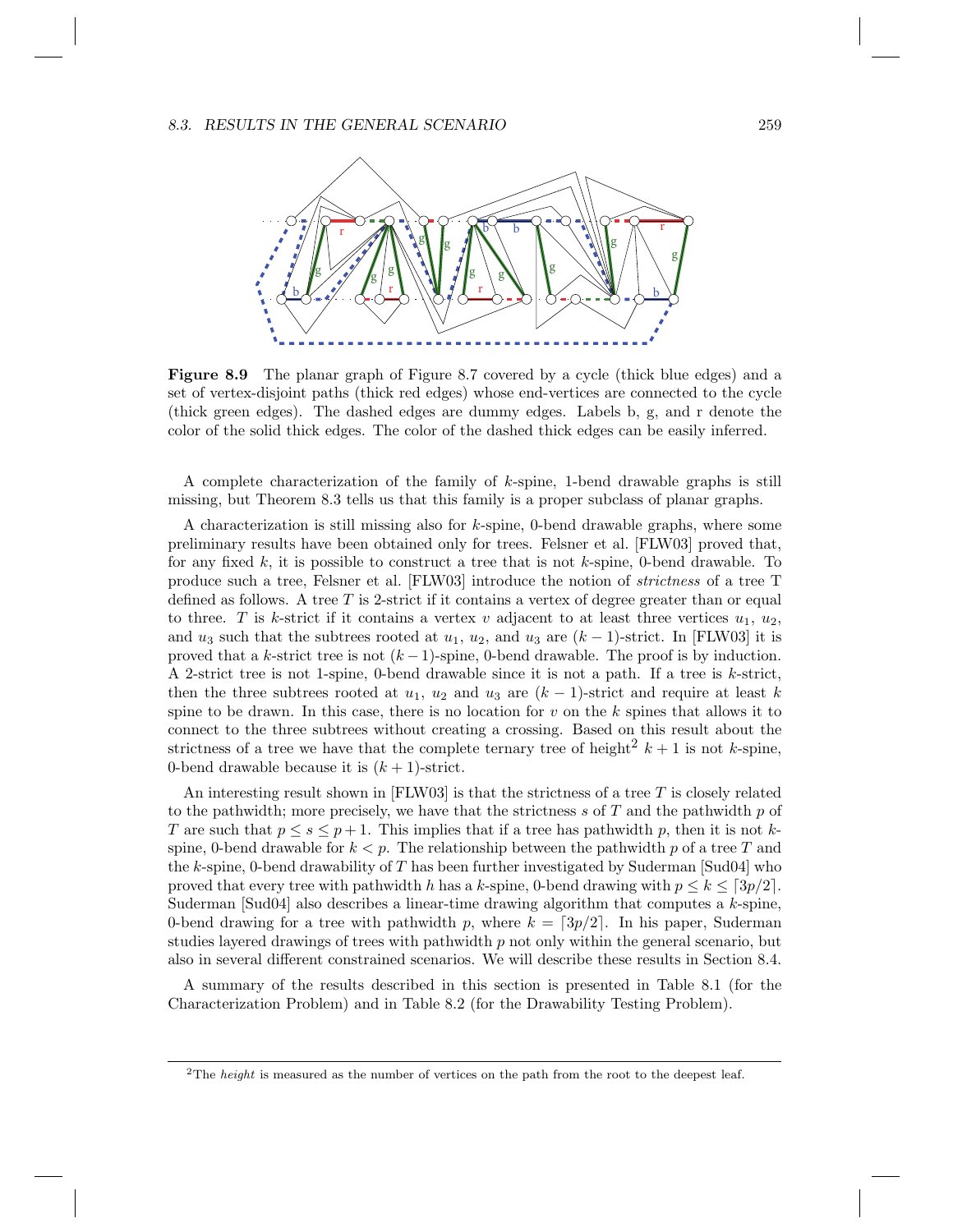| 260 | CHAPTER 8. SPINE AND RADIAL DRAWINGS |  |
|-----|--------------------------------------|--|
|     |                                      |  |

|                | $0$ bends                          | $1$ bend                                     | 2 bends       |
|----------------|------------------------------------|----------------------------------------------|---------------|
| 1 spine        | paths                              | sub-Hamiltonian<br>[BK79]                    | planar [KW02] |
| 2 spines       | subclass of<br>outerplanar [CSW04] | sub-Hamiltonian-<br>with-handles<br>[DDLS06] | planar [KW02] |
| $k > 2$ spines | OPEN (not all trees<br>[FLW03])    | OPEN (not all<br>planar [DDLS06])            | planar [KW02] |

Table 8.1 Summary of the results about the Characterization Problem for different numbers of spines and bends.

|                   | $0$ bends      | $1$ bend                             | 2 bends     |
|-------------------|----------------|--------------------------------------|-------------|
| 1 spine           | O(n)           | $\mathcal{NP}$ -complete [BK79]      | always true |
| 2 spines          | $O(n)$ [CSW04] | $\mathcal{NP}$ -complete<br>[DDLS06] | always true |
| $k \geq 2$ spines | <b>OPEN</b>    | $\mathcal{NP}$ -complete<br>[DDLS06] | always true |

Table 8.2 Summary of the results about the Drawability Testing Problem for different numbers of spines and bends.

### 8.3.2 Radial Drawings in the General Scenario

In this section, we consider  $k$ -radial,  $b$ -bend drawings, and start with the case of a single circle. If no bend per edge is allowed, then the class of planar graphs that can be drawn on a circle trivially coincides with the class of outerplanar graphs, which can be recognized in linear time.

Theorem 8.6 *A planar graph is* 1*-radial,* 0*-bend drawable if and only if it is outerplanar.*

Drawings on one circle and at most one bend per edge have been studied in [DDLW05] where it is proved that every planar graph admits a planar 1-bend drawing on a semi-circle and therefore it is 1-radial, 1-bend drawable. More generally, in [DDLW05] it has been shown that, for every planar graph  $G$ , it is possible to define a linear ordering  $L$  of the vertices of G, called *curve embedding*, such that G admits a planar 1-bend drawing on any concave curve  $\Lambda$  where the vertices appear along  $\Lambda$  in the same order as in L. This rather surprising result says that, although not all planar graph can be drawn with one bend on a single spine, it is sufficient to "curve" this spine in order to support all of them. Thus, in one sense, a circle is "more powerful" than any number of spines, because, for any  $k > 0$ , we know that there are planar graphs that are not k-spine, 1-bend drawable.

The algorithm described in [DDLW05] to compute a 1-bend drawing on a semi-circle  $\Lambda$ of a maximal planar graph  $G$  uses the canonical ordering defined by de Fraysseix, Pach, and Pollack [dPP90]. Let G be a maximal embedded planar graph with external boundary u, v, w; a *canonical ordering* of G is an ordering  $v_1 = u, v_2 = v, v_3, \ldots, v_{n-1}, v_n = w$  of the vertices of G such that for every  $4 \leq k \leq n$ :

• the subgraph  $G_{k-1}$  of G induced by  $v_1, v_2, \ldots, v_{k-1}$  is biconnected and the external boundary  $C_{k-1}$  of  $G_{k-1}$  contains edge  $(u, v)$ .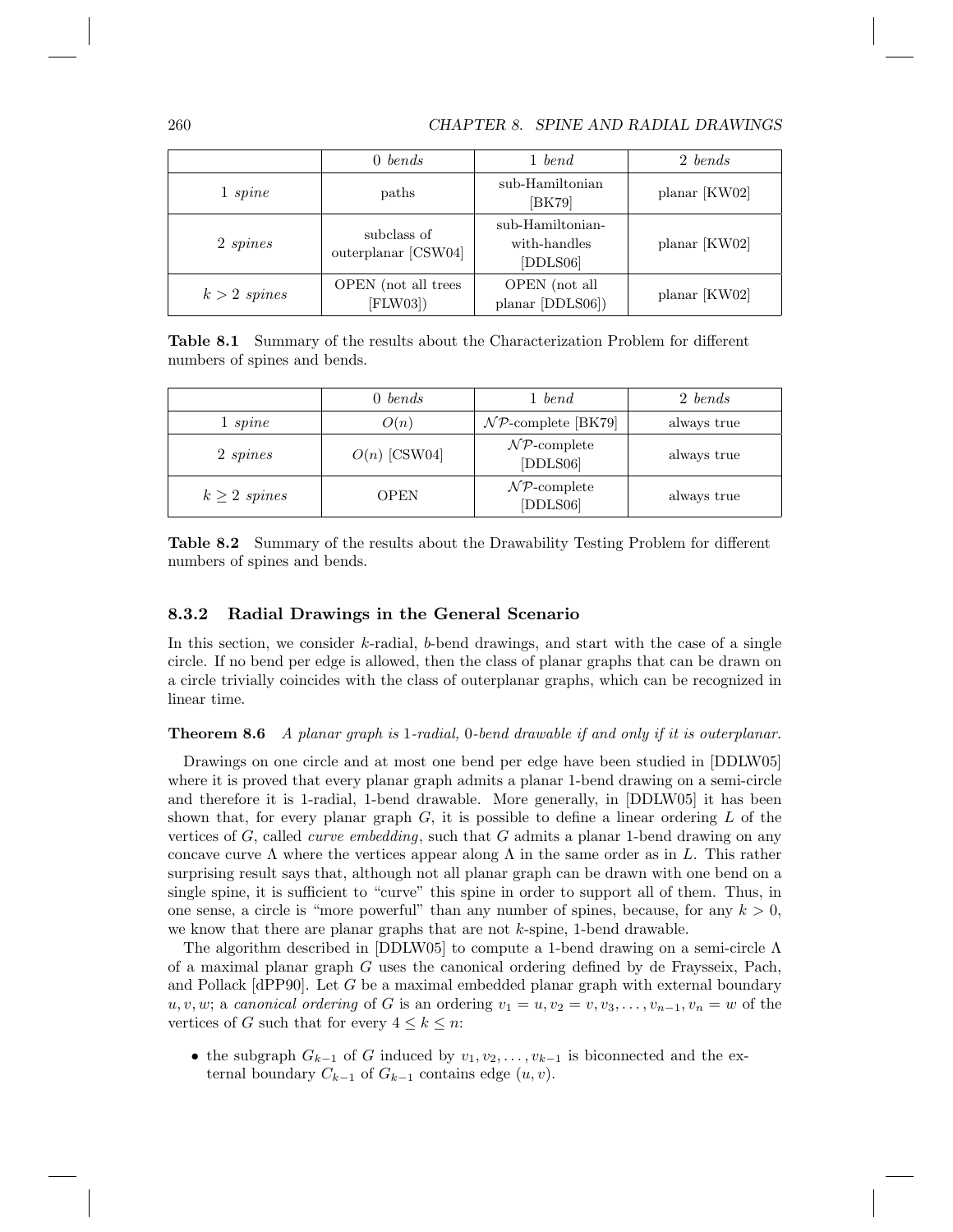•  $v_k$  is on the external face of  $G_{k-1}$ , and its neighbors in  $G_{k-1}$  form a subpath of the path  $C_{k-1} - (u, v)$  (see Figure 8.10).



Figure 8.10 Illustration of the properties of the canonical ordering. Figure taken from [DDLW05].

Once a canonical ordering has been computed, the drawing algorithm in [DDLW05] first draws  $G_3$  by placing vertices  $v_1, v_2$ , and  $v_3$  at three arbitrary points of  $\Lambda$  in the order  $v_1, v_3$ , and  $v_2$ ; the edges between them are drawn as straight-line segments. Vertices  $v_4, v_5, \ldots, v_n$ are added one per step. At step k vertex  $v_k$  is placed and a planar 1-radial, 1-bend drawing  $\Gamma_k$  of  $G_k$  is computed. The algorithm guarantees that the following invariants hold for  $\Gamma_k$ :

- the clockwise order of the vertices along  $\Lambda$  is equal to the clockwise order they have on the external boundary  $C_k$  of  $G_k$ ;
- each vertex c on the external boundary of  $C_k$  is drawn on  $\Lambda$  so that there exists two points  $\alpha_c$  and  $\beta_c$ , such that no point of an edge (i.e., no vertex and no internal point of an edge) is encountered going clockwise along  $\Lambda$  between  $\alpha_c$  and c and between c and  $\beta_c$ . The arc of  $\Lambda$  between  $\alpha_c$  and c is called the *left safe region* of c while the arc of  $\Lambda$  between c and  $\beta_c$  is called the *right safe region* of c.

After the drawing of  $G_k$  has been computed, vertex  $v_{k+1}$  has to be added to the drawing. By the properties of the canonical ordering,  $v_{k+1}$  is adjacent to a set of vertices  $w_1, w_2, \ldots, w_h$  that are consecutive on the external boundary of  $G_k$  and, by the first invariant, are consecutive along  $\Lambda$ . Vertex  $v_{k+1}$  is placed in the right safe region of  $w_1$  (i.e., between  $w_1$  and  $\beta_{w_1}$ ). By the second invariant, this arc is "free," i.e., it does not contain any vertex or any crossing between an edge and  $\Lambda$ . Edge  $(w_1, v_{k+1})$  is drawn as a straightline segment, while each edge  $e_i = (v_{k+1}, w_i)$   $(i = 2, ..., h)$  is drawn as a polyline with one bend by suitably choosing two intersection points between  $e_i$  and  $\Lambda$ . The first intersection point is a point of the arc of  $\Lambda$  between  $v_{k+1}$  and  $\beta_{w_1}$ , while the second is a point of the left safe region of  $w_i$  (i.e., it is a point between  $\alpha_{w_i}$  and  $w_i$ ). This choice of the two intersection points guarantees that edges  $e_2, e_3, \ldots, e_h$  can be drawn without crossings. For an illustration of the incremental technique described above, see Figure 8.11. For an example of a 1-radial, 1-bend drawing of a planar graph, see Figure 8.12.

### Theorem 8.7 *Every planar graph is* 1*-radial,* 1*-bend drawable.*

A 1-bend drawing on a semi-circle can be seen as an extension of a book embedding on two pages and, indeed, in [DDLW05] planar 1-bend drawings on a semi-circle are used to give an alternative proof of Theorem 8.2. Informally speaking, a planar 1-bend drawing on a semi-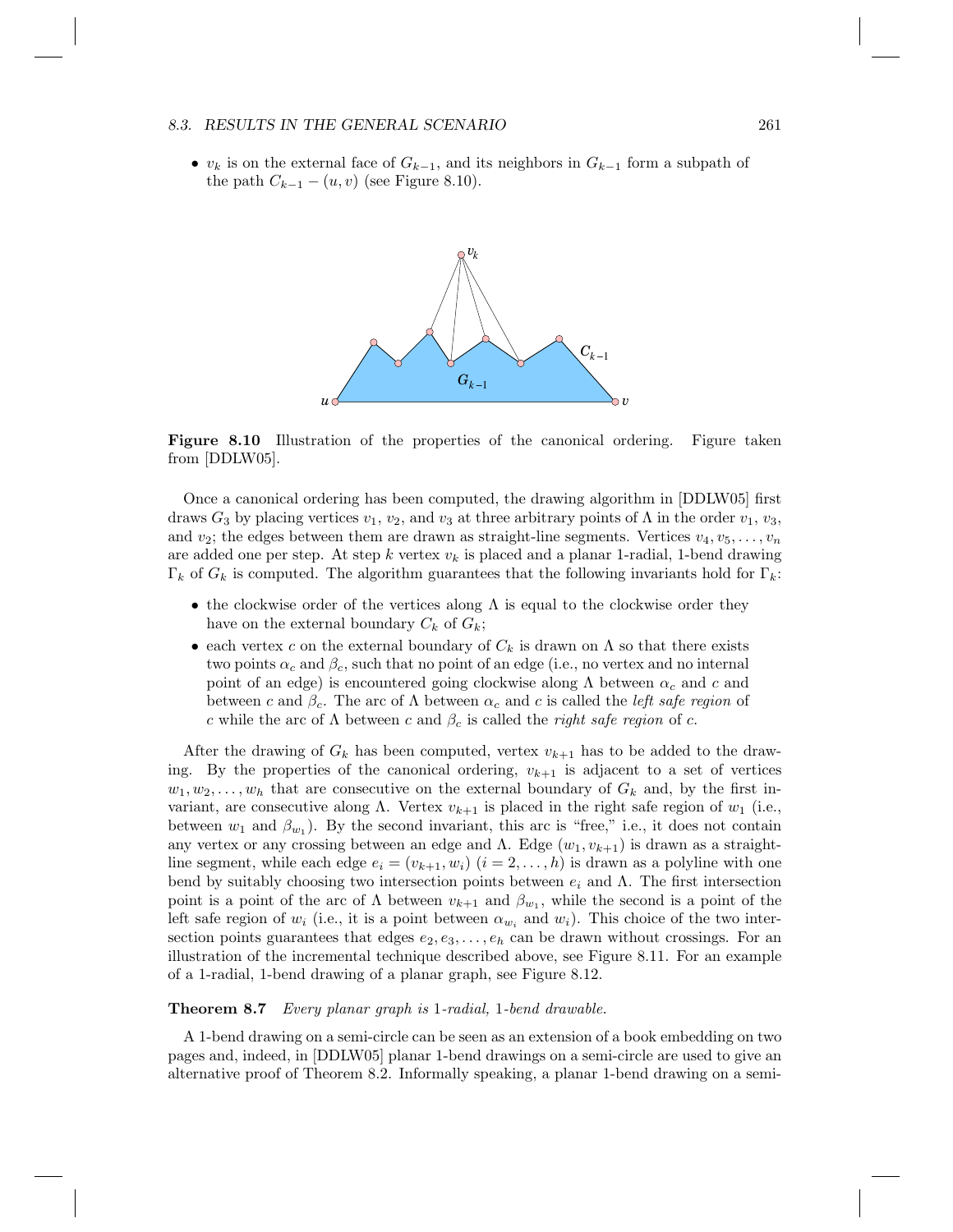

Figure 8.11 Illustration of the technique used to draw a planar graph on a semi-circle. Figure taken from [DDLW05].



**Figure 8.12** (a) A planar graph  $G$  (where the vertices are numbered according to a canonical ordering of  $G$ ). (b) A 1-radial, 1-bend drawing. The linear ordering of the vertices along the (semi)-circle is different from the canonical ordering. Figure taken from [DDLW05].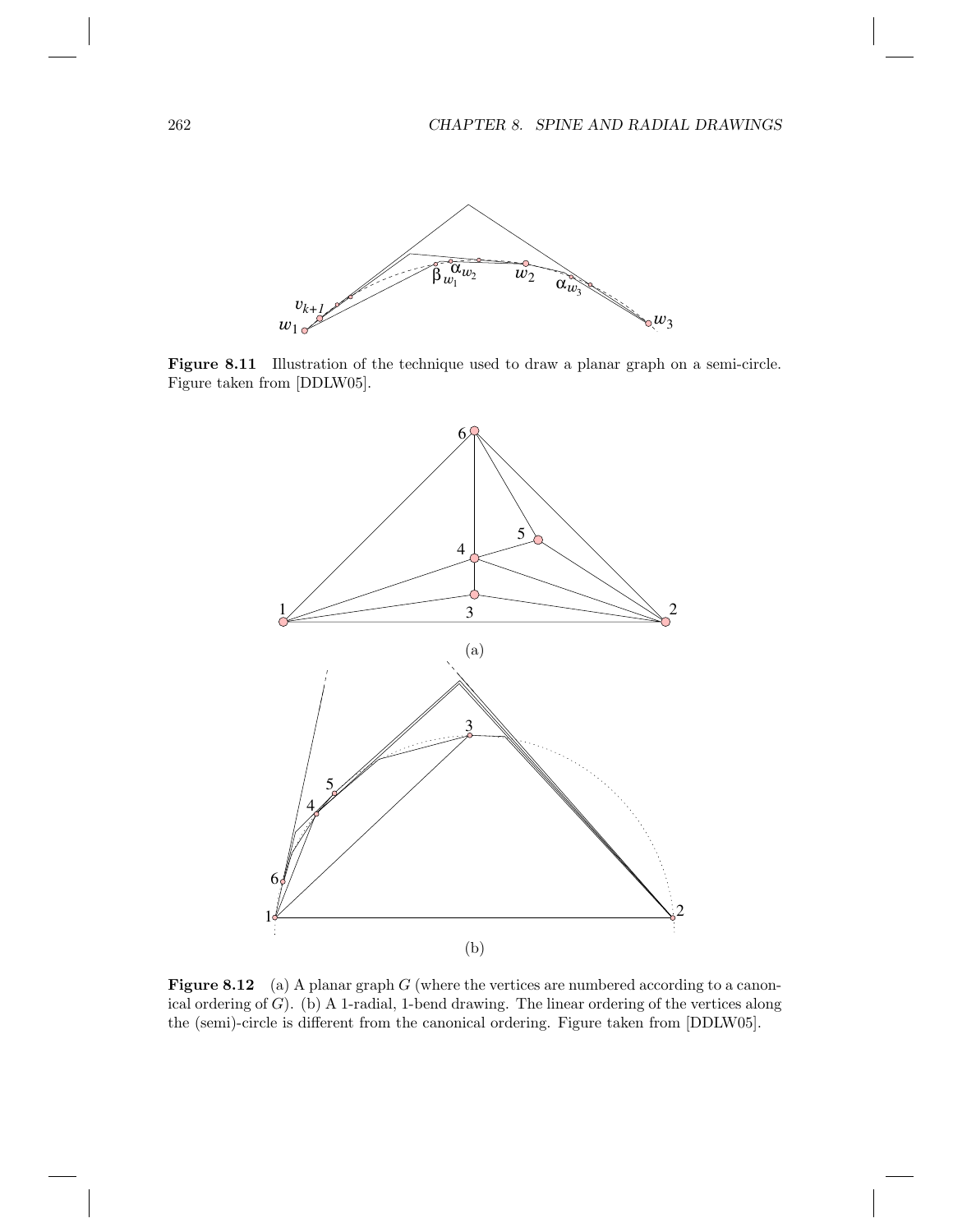circle is a topological book embedding where the spine is "bent." By "straightening" this "bent" spine, one can obtain a topological book embedding on two pages. More precisely, according to the algorithm presented in [DDLW05], each edge is either straight-line or it crosses the circle in two points (other than its endvertices). If we consider these two intersection points as two division vertices, then each edge (real or obtained by subdividing a real edge with two division vertices) is either straight-line and completely inside the (semi) circle or it is bent and completely outside the (semi)-circle. A topological book embedding on two pages can now be computed by assigning edges inside the circle to one page (for example to the one corresponding to the half-plane below the spine), and edges outside the circle to the other page (for example, to the one corresponding to the half-plane above the spine). In the obtained topological book embedding each edge crosses the spine at most twice. However, the 1-bend drawing on a semi-circle is such that one of this spine crossing can be avoided. For an illustration, see Figure 8.13, for more details see [DDLW05].



Figure 8.13 A 1-spine, 2-bend drawing of the graph of Figure 8.12, obtained by using the 1-radial, 1-bend drawing shown in Figure 8.12. Figure taken from [DDLW05].

In [DDLM05] k-radial, 0-bend drawings have been studied, for  $k \geq 2$ . The existence of a k-radial, 0-bend drawing of a planar graph  $G$  is related to the outerplanarity of  $G$ . The outerplanarity is defined as follows. A 1*-outerplanar embedded graph* (or simply *outerplanar embedded graph*) is an embedded planar graph where all vertices are on the external face. An embedded graph is a k*-outerplanar embedded graph* (k > 1) if the embedded graph obtained by removing all vertices of the external face is a  $(k-1)$ -outerplanar embedded graph. The planar embedding of a k-outerplanar embedded graph is called a k*-outerplanar embedding*. A graph is k*-outerplanar* if it admits a k-outerplanar embedding. A planar graph G has *outerplanarity* k (for an integer  $k > 0$ ) if it is k-outerplanar but not  $(k-1)$ outerplanar. In [DDLM05], it is proved that if a planar graph  $G$  admits a k-radial, 0-bend drawing, then its outerplanarity is at most k. The proof is by induction on the number of circles k. If G has a 1-radial, 0-bend drawing, then it is outerplanar by Theorem 8.6. Let  $\Gamma$  be a planar k-radial, 0-bend drawing of G. All the vertices that are on the most external circle in  $\Gamma$  are vertices of the external face because the drawing is planar and straight-line. Therefore, removing the vertices of the external face we are left with a  $(k-1)$ -radial, 0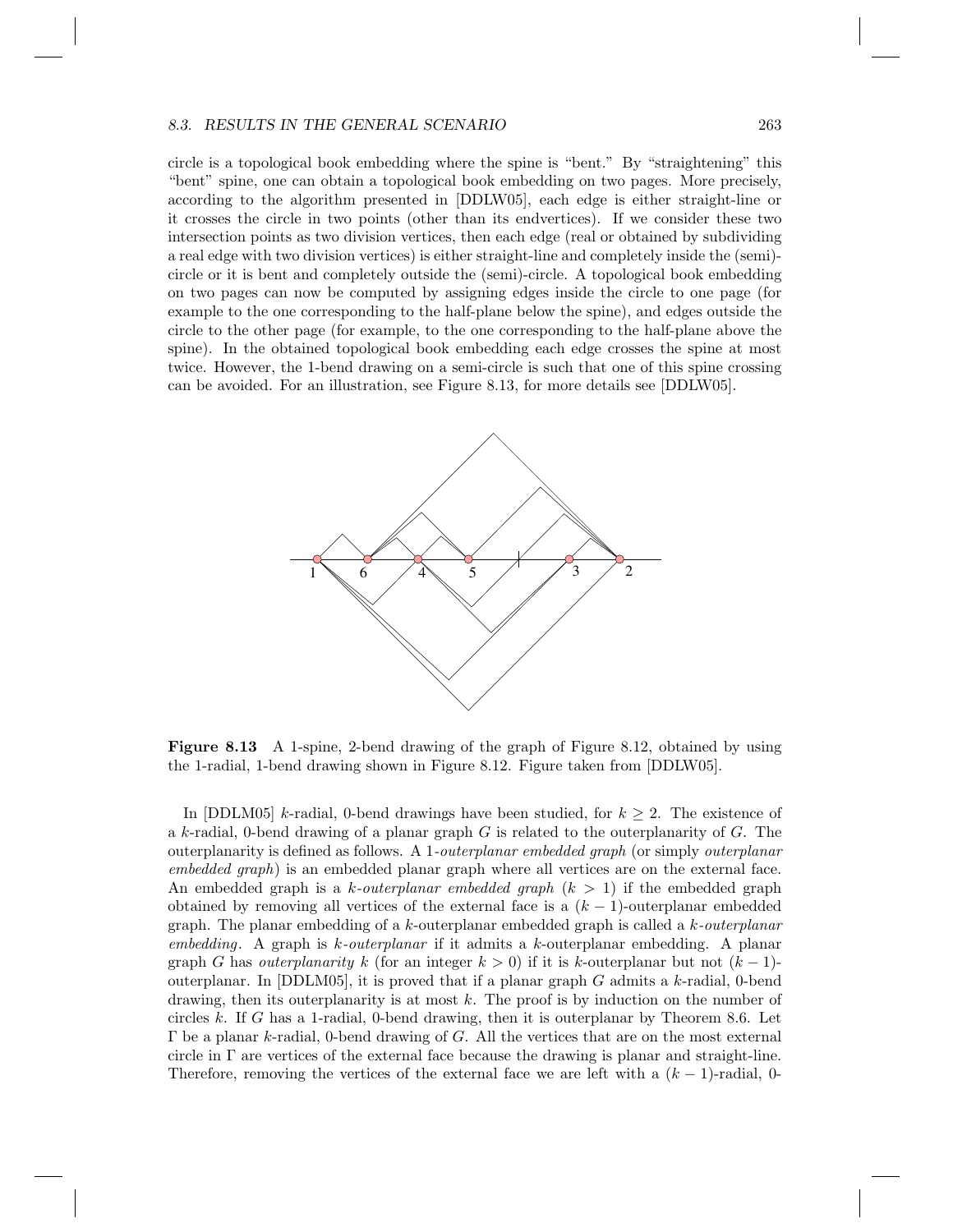bend drawing and, by induction, with an embedded  $(k-1)$ -outerplanar graph. Therefore, G is an embedded k-outerplanar graph and its outerplanarity is at most  $k$ . In the same paper [DDLM05], an algorithm is presented to compute a k-radial, 0-bend drawing of a  $k$ outerplanar embedded graph G. Figure 8.14 shows an example of a 2-radial, 0-bend drawing of a 2-outerplanar embedded graph. A consequence of these two results in [DDLM05] is that the class of graphs that are  $k$ -radial, 0-bend drawable, is the class of graphs with outerplanarity at most  $k$ .

### **Theorem 8.8** *A planar graph is*  $k$ -radial, 0-bend drawable  $(k > 1)$  if and only if its *outerplanarity is at most* k*.*

Theorem 8.8 implies that, in order to test whether a planar graph is  $k$ -radial, 0-bend drawable, one has to compute the outerplanarity of a planar graph  $G$ . In [DDLM05], it is stated that this can be done in  $O(n^5 \log n)$  time based on a result by Bienstock and Monma [BM90]. Recently, this result has been improved to  $O(n^4)$  by Angelini et al. [ADP11]; as a consequence the problem of deciding whether a planar graph is k-radial, 0-bend drawable can be solved in  $O(n^4)$  time. The algorithm by Angelini et al. [ADP11] can also be used to compute a k-outerplanar embedding of a planar graph  $G$ , where k is the outerplanarity of G. Thus, another consequence of the results in [DDLM05] is that there exists an  $O(n^4)$ -time algorithm to compute a k-radial, 0-bend drawing of a planar graph  $G$  such that  $k$  is the minimum possible value. Namely, given a planar graph  $G$ , one can use the Angelini et al. algorithm to compute a planar k-outerplanar embedding of  $G$  where  $k$  is the outerplanarity of G and then use the algorithm described in  $[DDLM05]$  to compute a k-radial, 0-bend drawing. The number of circles used is the minimum possible because, if G admitted a h-radial, 0-bend drawing for  $h < k$ , then its outerplanarity would be smaller than k.

|                     | $0$ bends                           | $1$ bend            | 2 bends             |
|---------------------|-------------------------------------|---------------------|---------------------|
| $\lrcorner\ circle$ | outerplanar                         | all planar [DDLW05] | all planar [DDLW05] |
| $k > 2$ circles     | outerplanarity $\leq k$<br>[DDLM05] | all planar [DDLW05] | all planar [DDLW05] |

Table 8.3 Summary of the results about the Characterization Problem for different numbers of circles and bends.

|                 | $0 \enspace bands$ | bend        | 2 bends     |
|-----------------|--------------------|-------------|-------------|
| circle          | $\mathcal{D}(n)$   | always true | always true |
| $k > 2$ circles | $O(n^4)$ [ADP11]   | always true | always true |

Table 8.4 Summary of the results about the Drawability Testing Problem for different numbers of circles and bends.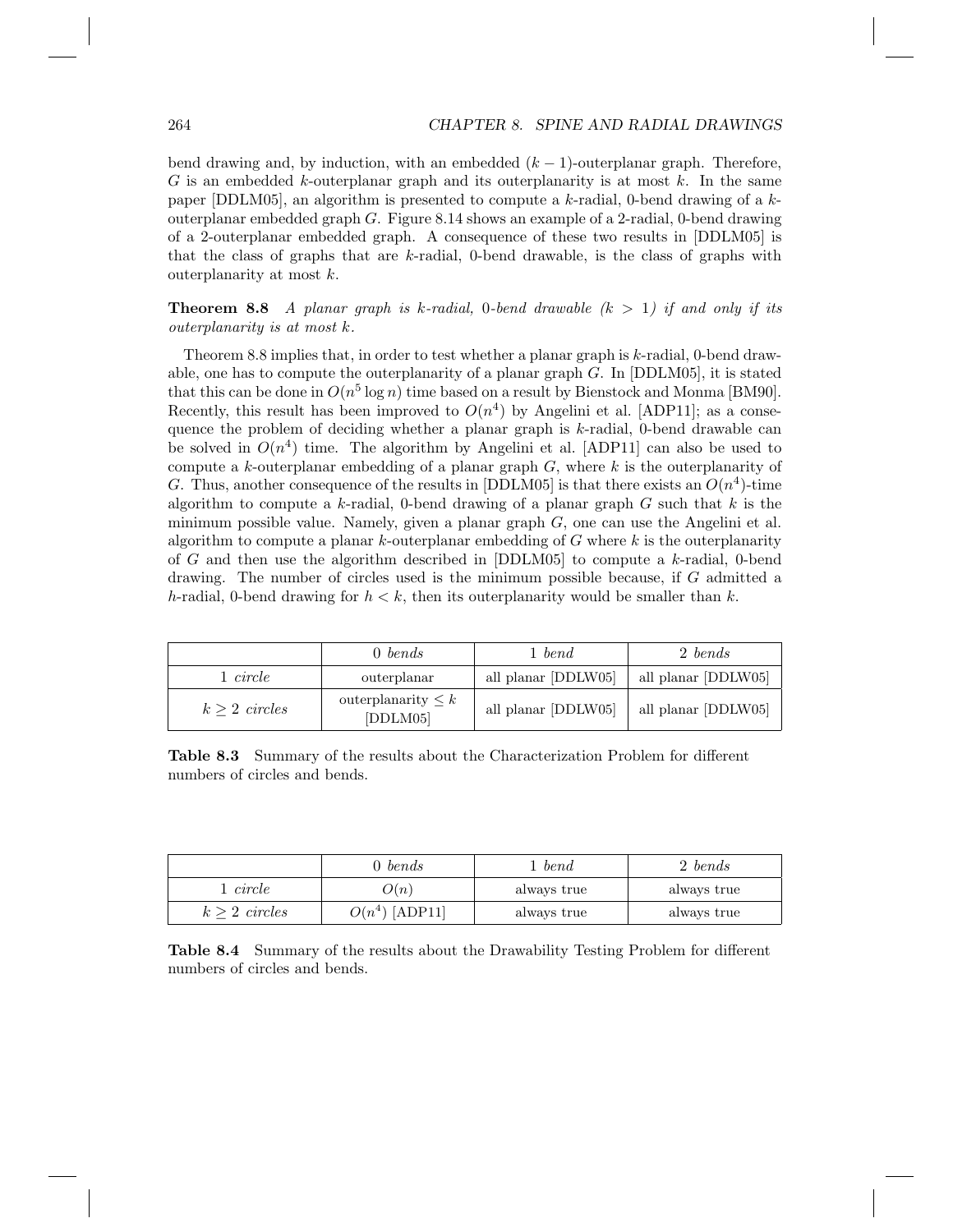

Figure 8.14 (a) A 2-outerplanar embedded graph G. (b) A 2-radial, 0-bend drawing of G. Figure taken from [DDLM05].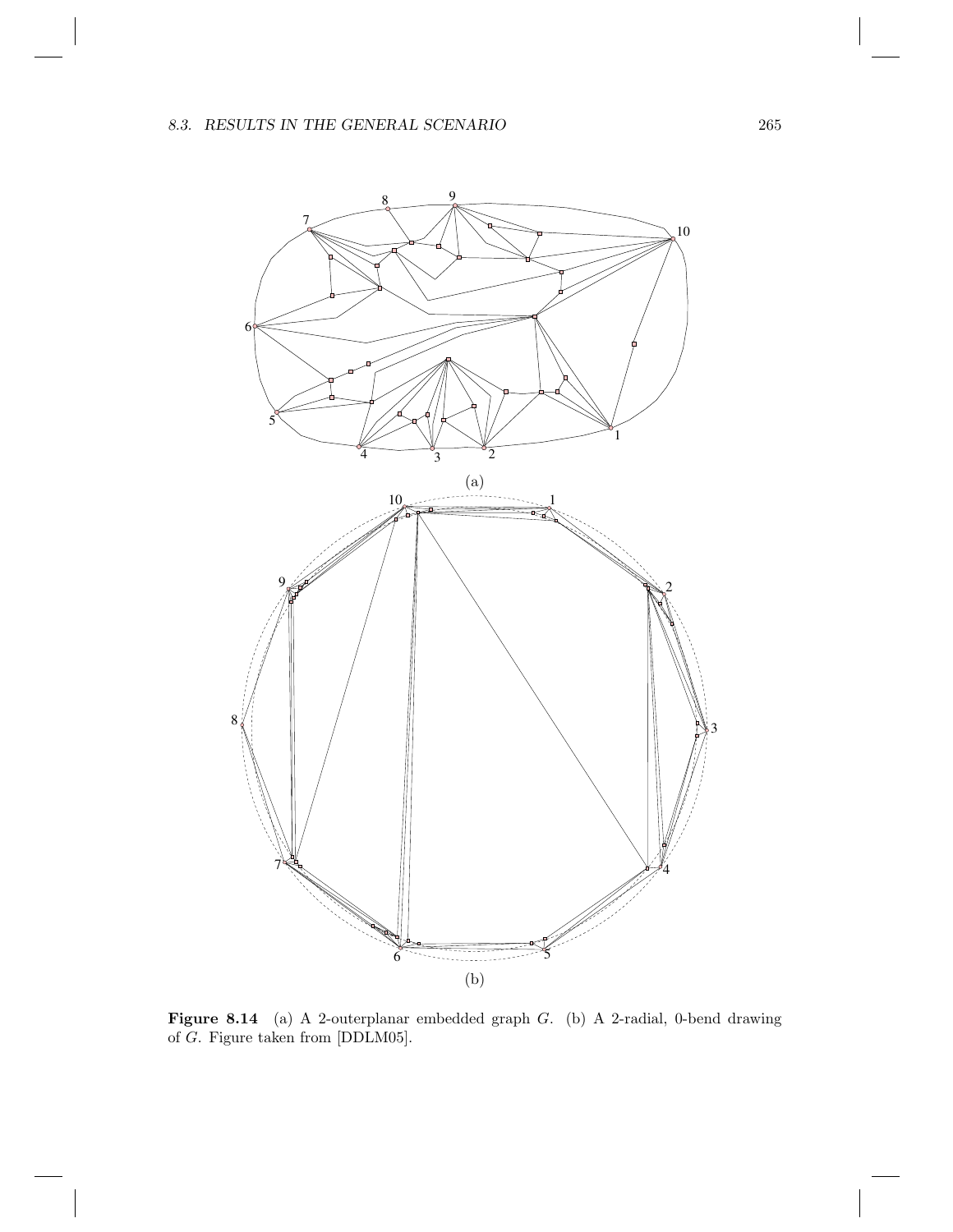# 8.4 Results in the Constrained Scenarios

In this section, we describe results about spine and radial drawings with the additional constraints described in Section 8.2.

### 8.4.1 Upright and Proper Spine Drawings

We start by considering upright spine drawings, i.e., drawings where intra-layer edges are not allowed. This constraint implies that the number of layers is at least two, because on a single layer only isolated vertices can be represented. The characterization of upright 2-spine, 0-bend drawable graphs can be stated in several different but equivalent ways. A graph is a *caterpillar* if it consists of a simple path and degree-one vertices attached to this path. A 2*-claw* is a graph consisting of one vertex of degree 3 (the *center* ), which is adjacent to three degree-two vertices, each of which is adjacent to the center and to a vertex of degree one. These definitions are illustrated in Figure 8.15. The following characterizations can be found in the works of Eades, McKay and Wormald [EMW86], Harary and Schwenk [HS72], and Tomii, Kambayashi, and Yajima [TKY77].



Figure 8.15 (a) A caterpillar. (b) A 2-claw.

Theorem 8.9 *Let* G *be a planar graph. The following are equivalent.*

- *1.* G *is upright* 2*-spine,* 0*-bend drawable.*
- *2.* G *is a forest of caterpillars.*
- *3.* G *is acyclic and does not contain a* 2*-claw.*

An interesting work about upright 2-spine, 0-bend drawings is the one by Waterman and Griggs [WG86]. In this paper, the authors study a DNA mapping problem with applications in biology. Very roughly speaking, we have a specific DNA sequence that can be "cut" by means of enzymes. Each cut can be modeled as a partition of a straight line into intervals. Different enzymes give different cuts, i.e., different intervals. Biologists are interested in the order of the "pieces" (intervals) in the sequence, but they cannot directly observe this order. Instead, they can easily establish if different intervals of different cuts (i.e., cuts produced by different enzymes) overlap. This overlapping between intervals can be modeled as a bipartite graph. Namely, let  $A$  and  $B$  be two cuts of the same DNA sequence. We define a vertex for each interval  $a_i \in A$ , a vertex for each interval  $b_i \in B$ , and an edge  $(a_i, b_j)$ with  $a_i \in A$  and  $b_j \in B$  iff  $a_i$  and  $b_j$  overlap. The problem of reconstructing the two orders of the intervals in  $A$  and  $B$  can be modeled as the problem of finding an ordering of the vertices in A and an ordering of the vertices in  $B$  such that they are "consistent" with the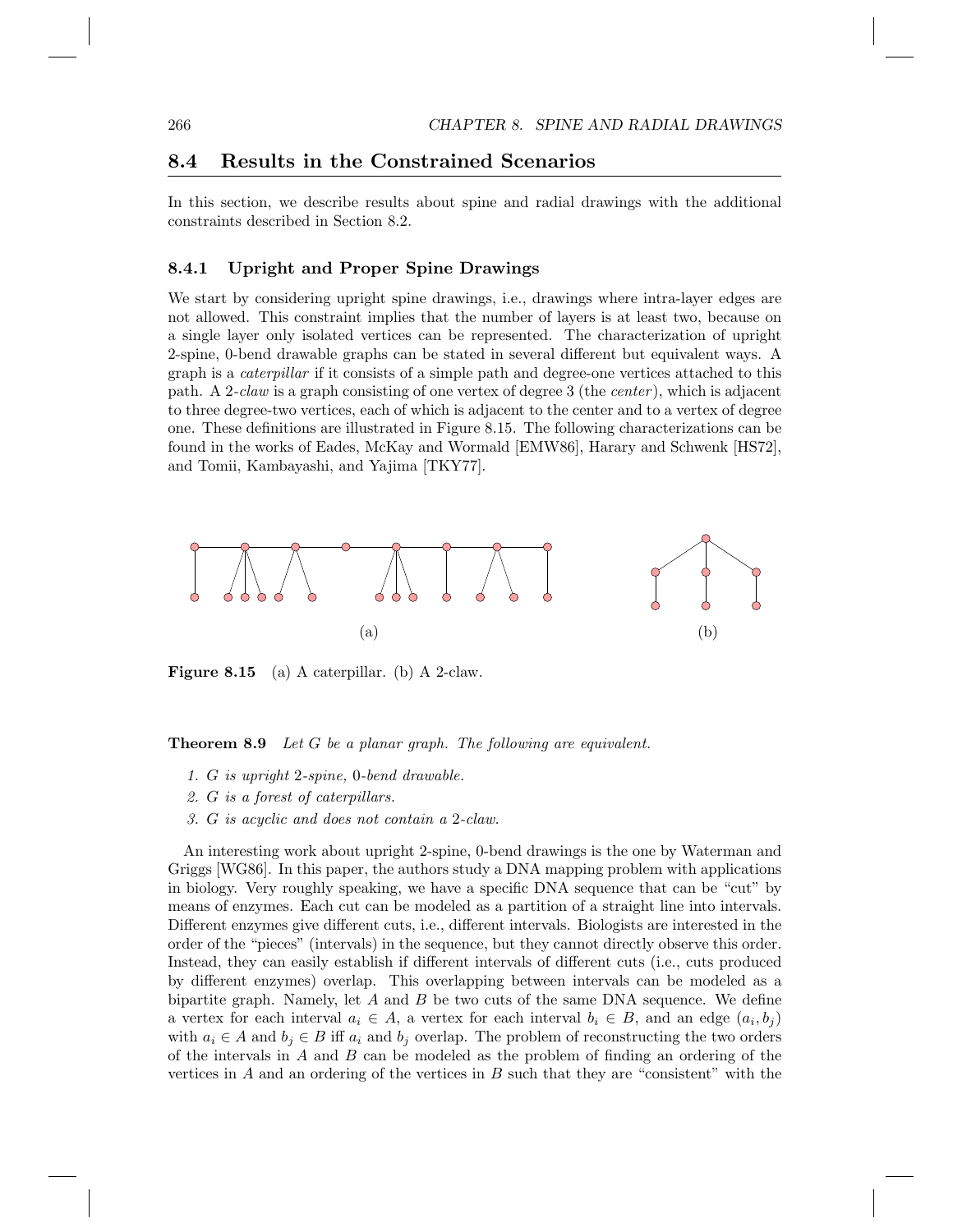### 8.4. RESULTS IN THE CONSTRAINED SCENARIOS 267

given overlaps. But this means to find a layout of the bipartite graph on two straight lines such that there is no edge crossing. In other words, the problem of reconstructing the two orders of the intervals in A and B is equivalent to the problem of computing an upright 2-spine, 0-bend drawing of the bipartite graph representing the overlaps. Waterman and Griggs study the properties of this bipartite graph, prove that it is a caterpillar and give a linear-time algorithm to compute an upright 2-spine, 0-bend drawing.

Remaining in the case of upright drawings, when the number of spines is greater than two, the problem is different depending on whether one admits long edges (i.e., edges that span more than one level) or not.

In the case when long edges are not allowed, i.e., the case of upright proper drawings<sup>3</sup>, Heath and Rosenberg [HR92] show that the drawability testing problem is  $N \mathcal{P}$ -complete if the number of spines is not fixed. By using the theory of the parametrized complexity, Dujmović et al.  $[DFK^+08]$  prove that it is possible to decide whether a planar graph G admits an upright proper k-spine, 0-bend drawing in  $O(f(k) \cdot n)$ . This implies that, for a fixed number of layers k, k-spine, 0-bend drawable graphs can be recognized in linear time. However, the dependency of time complexity from k is given by  $f(k) = 2^{32 \cdot k^3}$ , which gives impractical large constants also for small values of k.

Fößmeier and Kaufmann [FK97] studied upright proper 3-spine, 0-bend drawable graphs, gave a characterization of them, and presented a linear-time algorithm to recognize them. Recently, Suderman [Sud05] pointed out some errors in the work by Fößmeier and Kaufmann and, based on the ideas found there, presented a new characterization and a new linear-time algorithm to recognize upright proper 3-spine, 0-bend drawable graphs. The characterization presented by Suderman consists of constraints on vertices and biconnected components. For example, it is not difficult to see that if  $C$  is a biconnected component of an upright proper 3-spine, 0-bend drawable graph, then  $G-C$  contains at most two connected components that are not upright proper 2-spine, 0-bend drawable. However, this in itself is not sufficient to guarantee upright proper 3-spine, 0-bend drawability. Consequently, additional constraints must be defined. Suderman describes constraints on vertices and biconnected components that guarantee upright proper 3-spine, 0-bend drawability. Such constraints cannot be easily summarized. The interested reader is referred to the original work by Suderman [Sud05].

Upright spine drawings (proper or not) have also been studied by Suderman [Sud04] in the case of trees with pathwidth  $p$ . Suderman proves that every tree with pathwidth  $p$  admits an upright k-spine, 0-bend drawing with  $p \leq k \leq \lceil 3p/2 \rceil$  and an upright proper k-spine, 0-bend drawing with  $p \leq k \leq \lceil 3p-3 \rceil$ . Suderman also proves that these bounds are optimal and present linear-time algorithms that, given a tree with pathwidth  $p$ , compute an upright k-spine, 0-bend drawing where  $k = \lceil 3p/2 \rceil$  and an upright proper k-spine, 0-bend drawing where  $k = \lceil 3p - 3 \rceil$ . In the same paper  $\lceil 5 \cdot 4004 \rceil$ , Suderman studies proper (non-upright) spine drawings of trees with pathwidth  $p$ . In this case, a lower bound of  $p$  and an upper bound of  $2p-1$  on the number of spines in a proper spine drawings of a tree with pathwidth p are given. Also in this case the bounds are optimal and a linear-time algorithm exists to compute a proper k-spine, 0-bend drawing with  $k = 2p - 1$  of a tree with pathwidth p.

<sup>&</sup>lt;sup>3</sup>These drawings are usually called simply *proper layered drawings*.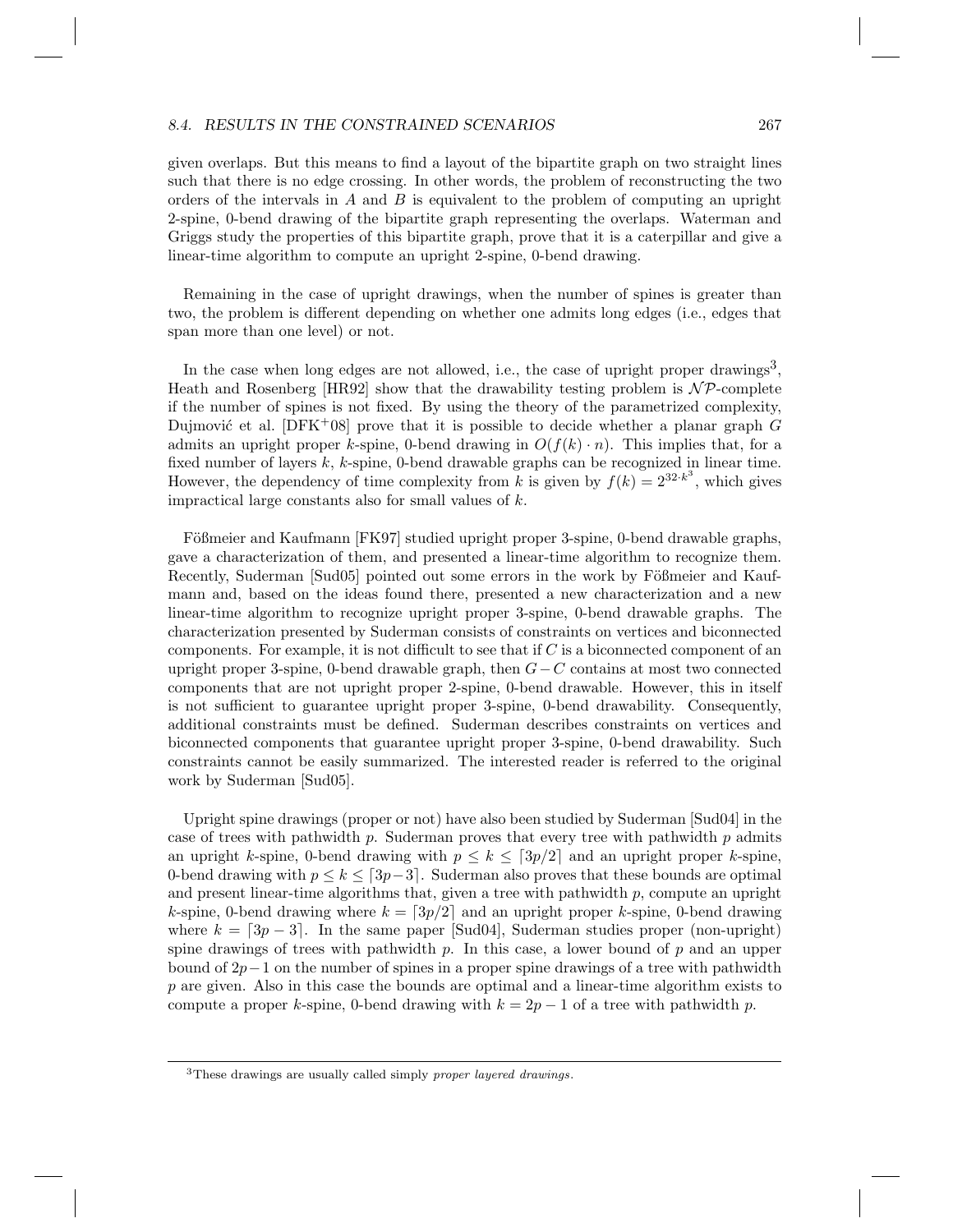### 8.4.2 Partitioned Spine Drawings

As explained in Subsection 8.2.2, in the partitioned layered drawing problem the input graph is partitioned into subsets of vertices, and all vertices in the same set must be drawn on the same layer.

The special case of partitions into two sets have been studied in the literature with two different assumptions: (i) vertices of a same set are never adjacent; (ii) vertices of a same set can be adjacent. Observe that partitioned  $k$ -spine, 0-bend drawings of a bipartite planar graph with  $k \in \{2,3\}$  can be regarded as upright proper k-spine, 0-bend drawings of (non-bipartite) planar graphs. Namely, if a planar graph admits an upright 2-spine, 0 bend drawing, then the vertices on each spine are not adjacent and therefore the graph is bipartite. Analogously, if a planar graph admits an upright proper 3-spine, 0-bend drawing then the vertices on the middle spine are adjacent to the vertices on the top spine and to the vertices on the bottom spine and there is no edge on each spine. This means that the vertices in the middle spine form a set of the bipartition and the vertices in the top and bottom spines form the other set. Thus, the results about upright 2-spine, 0-bend drawings and upright proper 3-spine, 0-bend drawings can also be regarded as results for bipartite graphs.

Biedl [Bie98] characterizes the family of planar graphs that admit a partitioned 2-spine, 0-bend drawing, where vertices in the same set (layer) can be adjacent. Starting from a partitioned planar graph  $G = (A \cup B, E)$  Biedl constructs a graph G' whose vertex set is  $A \cup B \cup \{v_a, v_b\}$ . Vertex  $v_a$  is connected to all the edges in A, vertex  $v_b$  is connected to all the edges in  $B$ , and  $v_a$  and  $v_b$  are adjacent. Graph G admits a partitioned 2-spine, 0-bend drawing if and only if  $G'$  is planar and there exists a planar embedding of  $G'$  such that any triangle containing  $v_a$  or  $v_b$  is a face (see Figure 8.16).



Figure 8.16 The graph  $G'$  constructed by Biedl [Bie98] in order to compute a partitioned 2-spine, 0-bend drawing of a partitioned planar graph G.

Partitioned layered drawings on three layers have been studied by Cornelsen et al. [CSW04] who considered partitioned (non-bipartite) planar graphs with the additional property that every B-vertex of degree one is adjacent to an A-vertex. Cornelsen et al. derive a graph  $G'$  from the input graph  $G$  by means of a suitable transformation and prove that  $G$  admits a partitioned 3-spine, 0-bend drawing if and only if G′ admits a 2-spine, 0-bend drawing. Since  $G'$  can be computed in linear time and 2-spine, 0-bend drawability can be tested in linear time (see Section 8.3.1), we have that partitioned 3-spine, 0-bend drawable graphs can be recognized in linear time.

We remark that several other models have been introduced in the literature to draw partitioned planar graphs. We recall, for example, the LH-drawings, where only one set of the partition is required to be on a straight line while the other is drawn in one of the two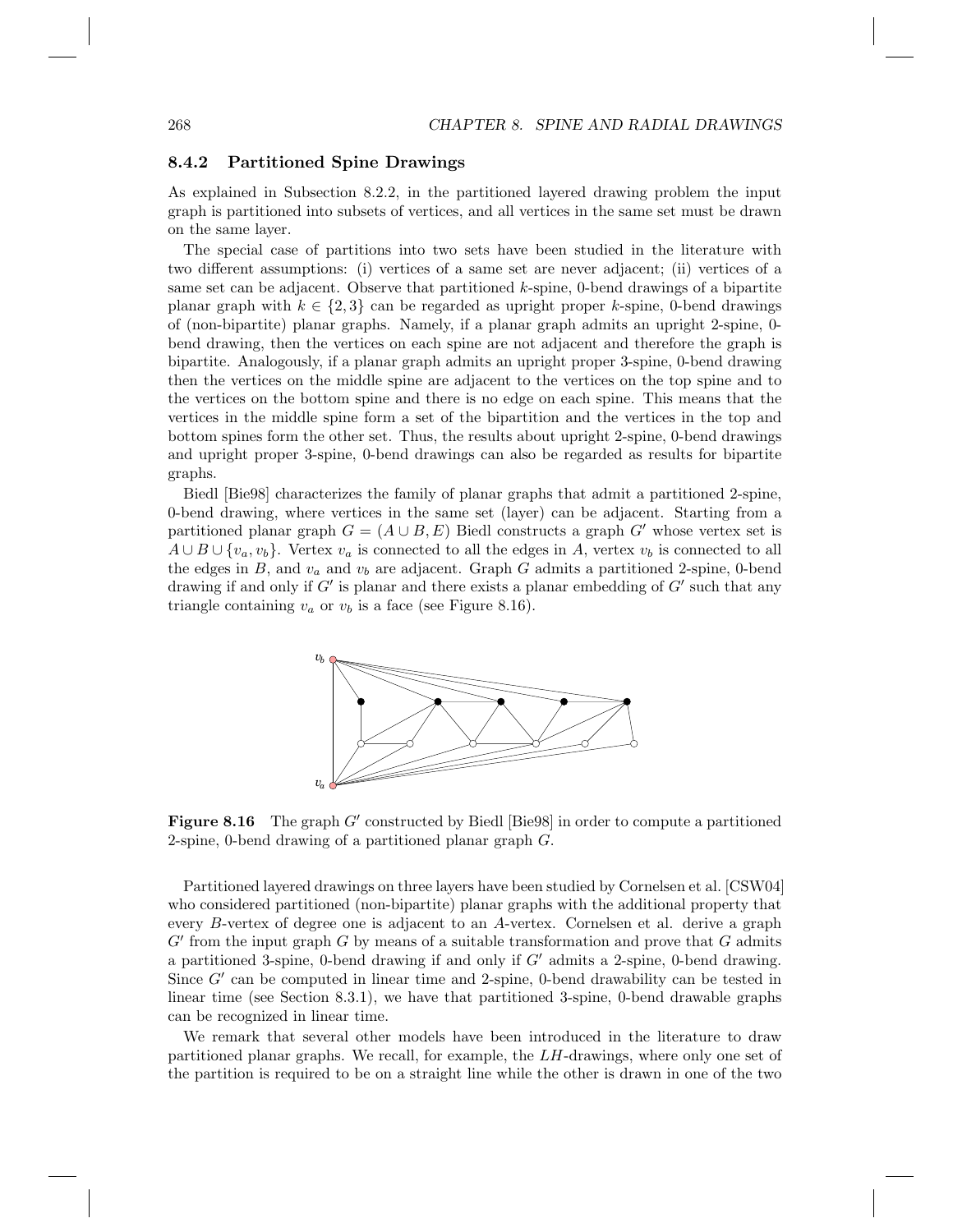half-space defined by the line itself, and the  $HH$ -drawings, where each set is drawn in one of the two half-planes defined by a straight line. These drawings, however, are not layered drawings, and therefore, we do not describe the results about them here. The interested reader is referred to the literature [Bie98, BKM98].

### 8.4.3 Radial Drawings with Assigned Layers

As discussed in Subsection 8.3.2 for the general scenario, a planar graph is k-radial, 0-bend drawable  $(k > 1)$  if and only if it has outerplanarity at most k. The algorithm that computes a k-radial, 0-bend drawing strongly relies on the possibility of choosing the radius of each circle, and therefore the distance between every two consecutive layers. This often leads to consecutive layers that are very close to each other, and the angular resolution of the drawing becomes very poor. To improve the readability of radial drawings, consecutive layers should be at least at a given distance that can be specified as part of the input. However, if the layers are given the drawability problem cannot be tackled with the technique described in [DDLM05]. Providing a complete characterization in this case is still an open problem. Partial results are given in [DD03] and in [DGL08]. In [DD03] it is proven that the family of 2-outerplanar embedded graphs whose internal vertices induce a biconnected graph are 2-radial, 0-bend drawable. The drawing can be computed in linear time in such a way that the internal vertices are placed on the internal circle and the external vertices are placed on the external circle. The idea of the drawing technique is as follows (refer to Figure 8.17).



Figure 8.17 (a) A 2-outerplanar embedded graph G where the internal vertices induce a biconnected graph. (b) The structure of G decomposed into three edge-disjoint outerplanar embedded graphs. (c) Notation used in the description of the drawing algorithm. (d) A 2-radial, 0-bend drawing of G on any two given given circles. Figure taken from [DD03].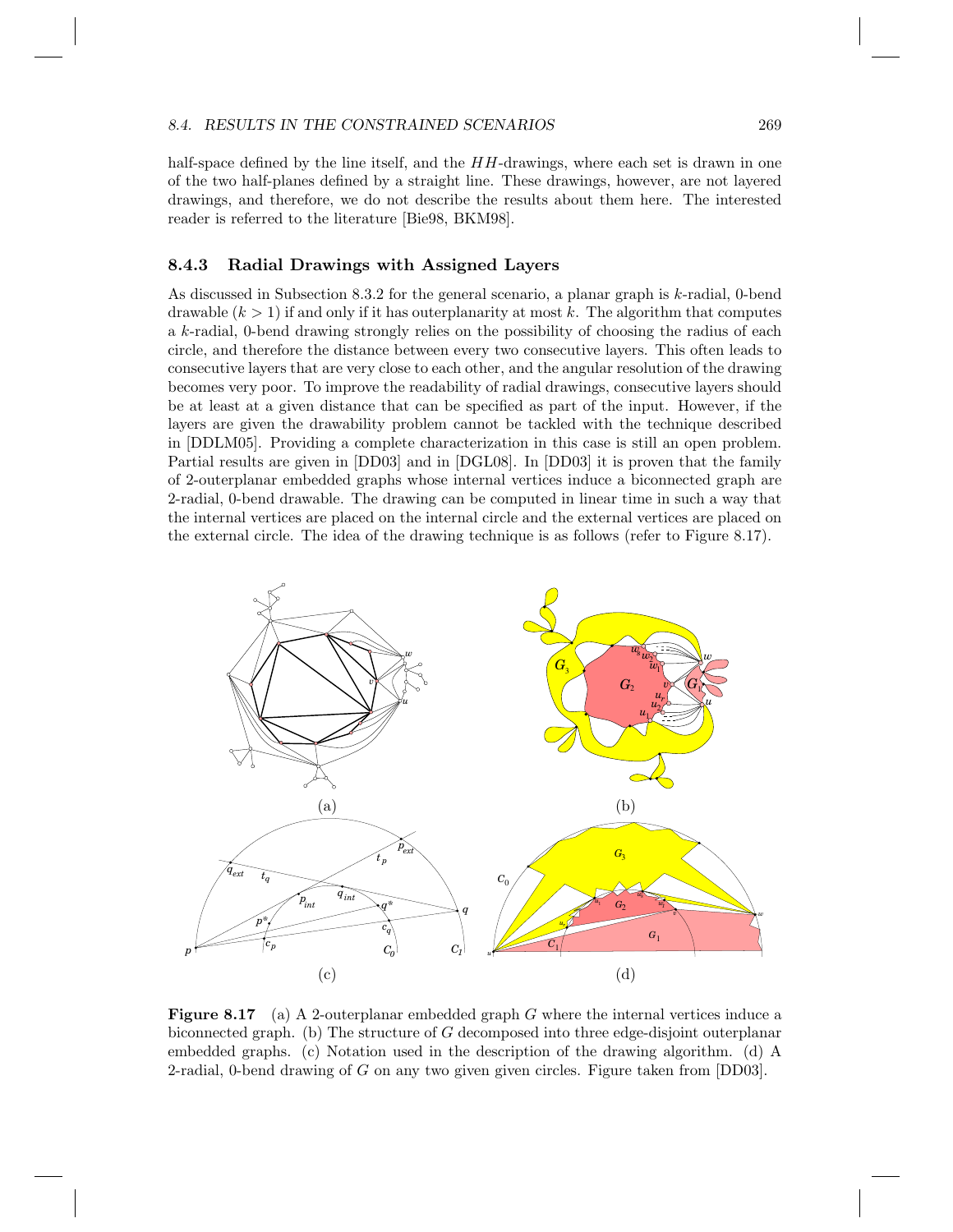Let  $G = (V, E)$  be the 2-outerplanar embedded graph given as input, let  $C_0$  and  $C_1$ be the external and the internal circles given in input, and let  $V_0$  and  $V_1$  be the external vertices and the internal vertices of G. The algorithm places all the vertices on two parallel semi-circles of  $C_0$  and  $C_1$ . First, it chooses two distinct points, p and q, of  $C_0$  such that: (i) the x- and y-coordinate of p is less than the x- and the y-coordinate of q, respectively; (ii) segment  $\overline{pq}$  is a chord of  $C_0$  that has two intersection points  $c_p$ ,  $c_q$  with  $C_1$ , where  $c_p$ is the first point encountered while walking on  $\overline{pq}$  from p to q; (iii) there are two lines  $t_p$ and  $t_q$  passing for p and q, respectively, that are tangent to  $C_1$ , and intersecting in a point lying in the portion of the annulus delimited by  $C_1$  and  $C_0$ . Denote by  $p_{ext} \neq p$  and  $p_{int}$ the points where  $t_p$  intersects  $C_0$  and  $C_1$ , respectively. Similarly, let  $q_{ext} \neq q$  and  $q_{int}$  be the points where  $t_q$  intersects  $C_0$  and  $C_1$ , respectively. Also denote by  $q^*$  any point of  $C_1$ between  $q_{int}$  and  $c_q$ , and by  $p^*$  any point of  $C_1$  between  $p_{int}$  and the point  $\overline{pq^*} \cap C_1$ .

Then the algorithm maps all the vertices of  $V_1$  to points of  $C_1$ , according to the clockwise order they appear on the external boundary of  $G(V_1)$ , in such a way that: (i)  $u_r$  and  $u_1$  are mapped to  $p^*$  and  $p_{int}$ , respectively; (ii)  $w_s$  is mapped to  $q_{int}$ ; (iii) v is mapped to  $q^*$ .

Also, it maps all vertices of  $V_0$  to points of  $C_0$ , according to the clockwise order they appear on the external boundary of  $G$ , in such a way that: (i) u and w are mapped to p and q, respectively; (ii) all vertices from u to w are mapped to points between  $q_{ext}$  and  $p_{ext}$ (iii) all vertices from  $w$  to  $u$  are mapped to points below  $q$ .

A characterization of upright 2-radial, 0-bend drawable graphs is given by Di Giacomo et al. [DGL08] who, more in general, studied upright 2-layer, 0-bend drawable graphs in the case when the two layers are two parallel convex curves (a curve is convex if any straight line intersects it in at most two points). The characterization depends on the properties of the curves considered. Roughly speaking, if the two curves have not enough "curvature," then they behave as two straight lines and the class of graphs that admit an upright 2 layer, 0-bend drawing on the two curves coincides with the class of upright 2-spine, 0-bend drawable graphs; on the other hand, if the "curvature" of the two curves is enough, the class of graphs admitting a 2-layer, 0-bend drawing is larger. These concepts can be formalized by defining *paired* and *non-paired* curves (see Figure 8.18). Let  $\lambda_e$ ,  $\lambda_i$  be two parallel convex curves such that the curvature of  $\lambda_e$  is less than the curvature of  $\lambda_i$ ;  $\lambda_e$  is the *external curve*,  $\lambda_i$  is the *internal curve* (in the special case of two concentric circles,  $\lambda_e$  is the circle with larger radius). Curves  $\lambda_{\epsilon}, \lambda_i$  are *paired* if there exist two points  $p \in \lambda_i$  and  $q \in \lambda_{\epsilon}$  such that the straight-line segment  $\overline{pq}$  intersects  $\lambda_i$  twice. Observe that two concentric circles are paired. Two curves will be called *non-paired* if they are parallel, convex, but are not paired. The following theorems are proved in [DGL08].



Figure 8.18 (a) Two paired curves. (b) Two non-paired curves. Figure taken from [DGL08].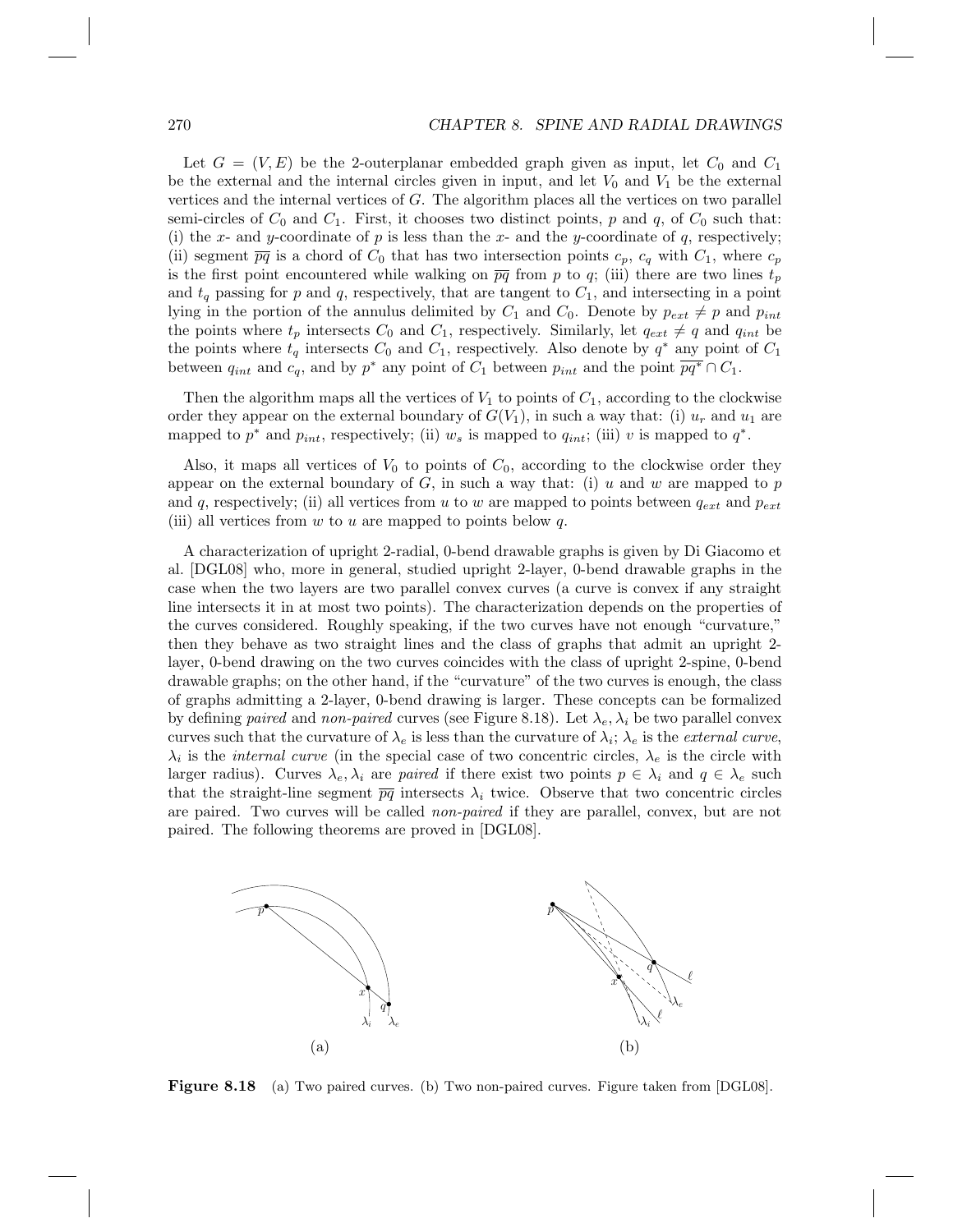### 8.4. RESULTS IN THE CONSTRAINED SCENARIOS 271

Theorem 8.10 *Let* C *be a set of layers consisting of two non-paired curves and let* G *be a planar graph.* G *admits an upright* 2*-layer,* 0*-bend drawing on* C *if and only if* G *is a forest of caterpillars.*

Theorem 8.11 *Let* C *be a set of layers consisting of two paired curves and let* G *be a planar graph.* G *admits an upright* 2*-layer,* 0*-bend drawing on* C *if and only if* G *is bipartite and admits a planar embedding such that all vertices of one partite set belong to the external face.*

The proof of Theorem 8.10 is an easy adaptation of the proof of Theorem 8.9. The necessity of Theorem 8.11 can be easily proved as follows. Since the drawing is upright the graph must be bipartite with each partite set defined by the vertices drawn on each curve. Also, since the drawing is straight-line and planar, it defines a planar embedding in which all vertices of the external curve are on the external face. As for the sufficiency, Di Giacomo et al. describe a drawing algorithm based on a suitable decomposition of the graph called *bipartite fan decomposition*. A bipartite fan is a biconnected bipartite planar graph having a vertex  $u$ , called *apex*, that is shared by all its faces (including the external one). Let  $u, v_0, v_1, \ldots, v_{n-2}$  be the vertices of a fan G in the counterclockwise order they have on the external face. Any three vertices  $v_{2j}$ ,  $v_{2j+1}$ ,  $v_{2j+2}$   $(0 \leq j \leq \frac{n-4}{2})$  form a *fan triplet* of G. Notice that  $v_{2j+1}$  belongs to the same partite set as u. See Figure 8.19 (a) for an example of a bipartite fan.



**Figure 8.19** (a) A bipartite fan. (b) A bipartite graph G embedded with all vertices of one partition set on the external face. (c) A bipartite fan decomposition of G. Figure taken from [DGL08].

Given a biconnected bipartite graph embedded with all vertices of one partition set on the external face,  $4$  it is possible to decompose it into bipartite fans as follows. A first bipartite fan  $F_u$  is computed; the two edges of each fan triplet of  $F_u$  either belong to the external face, or they are a cut-set for  $G$  and they identify a subgraph that can be recursively decomposed (see Figure 8.19 (b) for an example of bipartite fan decomposition). Once G has been decomposed, a wedge  $W_u$  is defined on the paired curves; a wedge is a portion of plane delimited by the external curve  $\lambda_e$  and by two segments having and endpoint on each curve, one of which has two intersections with the internal curve  $\lambda_i$  (see Figure 8.20 (a) for an example). Fan  $F_u$  is drawn inside  $W_u$  as shown in Figure 8.20 (b). Notice that the drawing of  $F_u$  is such that each fan triplet defines a new wedge where the subgraph

<sup>4</sup> If the input graph is not biconnected, it can be augmented with vertex and edge addition to became biconnected while maintaining all the vertices of one partition set on the external face. For details, see [DGL08]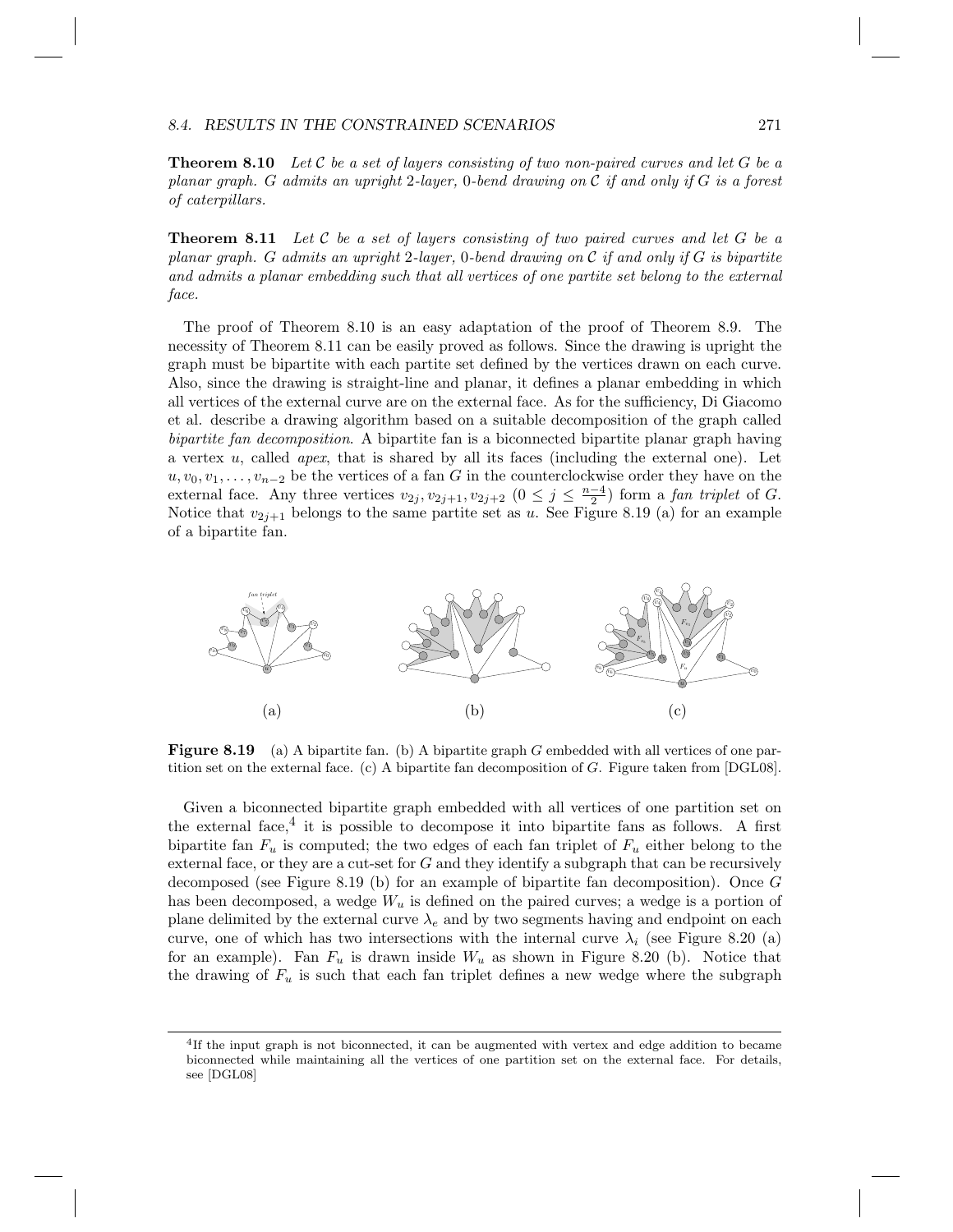identified by the fan triplet can be recursively drawn. We conclude by mentioning that based on Theorem 8.11 upright 2-layer, 0-bend drawable graphs can be recognized in linear time and that, when the two paired curves are two circles, an upright 2-radial, 0-bend drawing can be computed in linear time [DGL08].



**Figure 8.20** (a) A wedge  $W_u$  defined on two paired curves. (b) A 2-layer, 0-bend drawing of the fan  $F_u$  of Figure 8.19 inside  $W_u$ .

Di Giacomo et al. [DDL08b] studied k-radial drawings of graphs with assigned layers and a prescribed assignment of vertices to the layers. More precisely, the layers are concentric circles such that the difference between the radii of any two consecutive circles is constant and equal to the radius of the smallest circle. Also, a function  $\phi: V \to \{0, 1, \ldots, k-1\}$  is given and it is required that each vertex  $v \in V$  is drawn as a point of circle  $C_{\phi(v)}$ . A planar graph G equipped with such a function is called a *layered planar graph*. We observe that the assignment of vertices to layers described by the function  $\phi$  represents a stronger constraint than assigning a vertex partition. In [DDL08b], k-radial drawings with different trade-offs between the maximum number of bends along an edge and the *angular distance ratio* are studied. The angular distance ratio measures how uniform is the angular distribution of the vertices. More precisely, let  $\rho_0, \rho_1, \ldots, \rho_{h-1}$  ( $h \geq 1$ ) be the distinct rays passing through the vertices in the order they are encountered in a radial sweep of the drawing. If  $h > 1$ , define  $\alpha_i = (\angle \rho_{i+1} - \angle \rho_i)$  (the indices are taken modulo h and the angles are measured modulo  $2\pi$ ),  $\alpha_{min} = \min_i {\alpha_i}$  and  $\alpha_{max} = \max_i {\alpha_i}$ . If  $h = 1$ , we define  $\alpha_{min} = 0$  and  $\alpha_{max} = 2\pi$ . The angular distance ratio is defined as  $ADR = \frac{\alpha_{max}}{\alpha_{min}}$ . Notice that, when  $h = 1$  we have  $ADR = +\infty$ .

In  $[DDL08b]$ , it is first proved that there exist layered graphs that do not admit a k-radial, 0-bend drawing satisfying the vertex assignment that have optimal angular distance ratio (i.e.,  $ADR = 1$ ). The graph  $G = (V, E, \phi)$  is defined as follows (refer to Figure 8.21). The set of vertices is  $V = {u_0, u_1, \ldots, u_{h-1}} \cup {v_0, v_1, \ldots, v_{h-1}} \cup {w_0, w_1, \ldots, w_{h-1}}$  with  $h \geq 3$ ; the set of edges is  $E = \{(u_i, u_{i+1}), (v_i, u_i), (v_i, u_{i+1}), (w_i, u_i), (w_i, u_{i+1}), (w_i, v_i) \mid 0 \le i \le h-1\}$ (indices are taken modulo h),  $\phi(u_i) = 0$ ,  $\phi(v_i) = 0$ , and  $\phi(w_i) = 1$   $(i = 0, ..., h-1)$ . Consider now a 3-cycle  $u_i, u_{i+1}, v_i$   $(i = 0, \ldots, h-2)$ . All the vertices of the cycle must be drawn on circle  $C_0$  and if we want  $ADR = 1$  the angle between the two rays passing through  $u_i$  and  $u_{i+1}$  must be  $\frac{2\pi}{h}$ . Vertex  $w_i$  must be drawn on circle  $C_1$  and, in order to guarantee planarity,  $w_1$  must be inside the triangle representing the 3-cycle  $u_i, u_{i+1}, v_i$ . It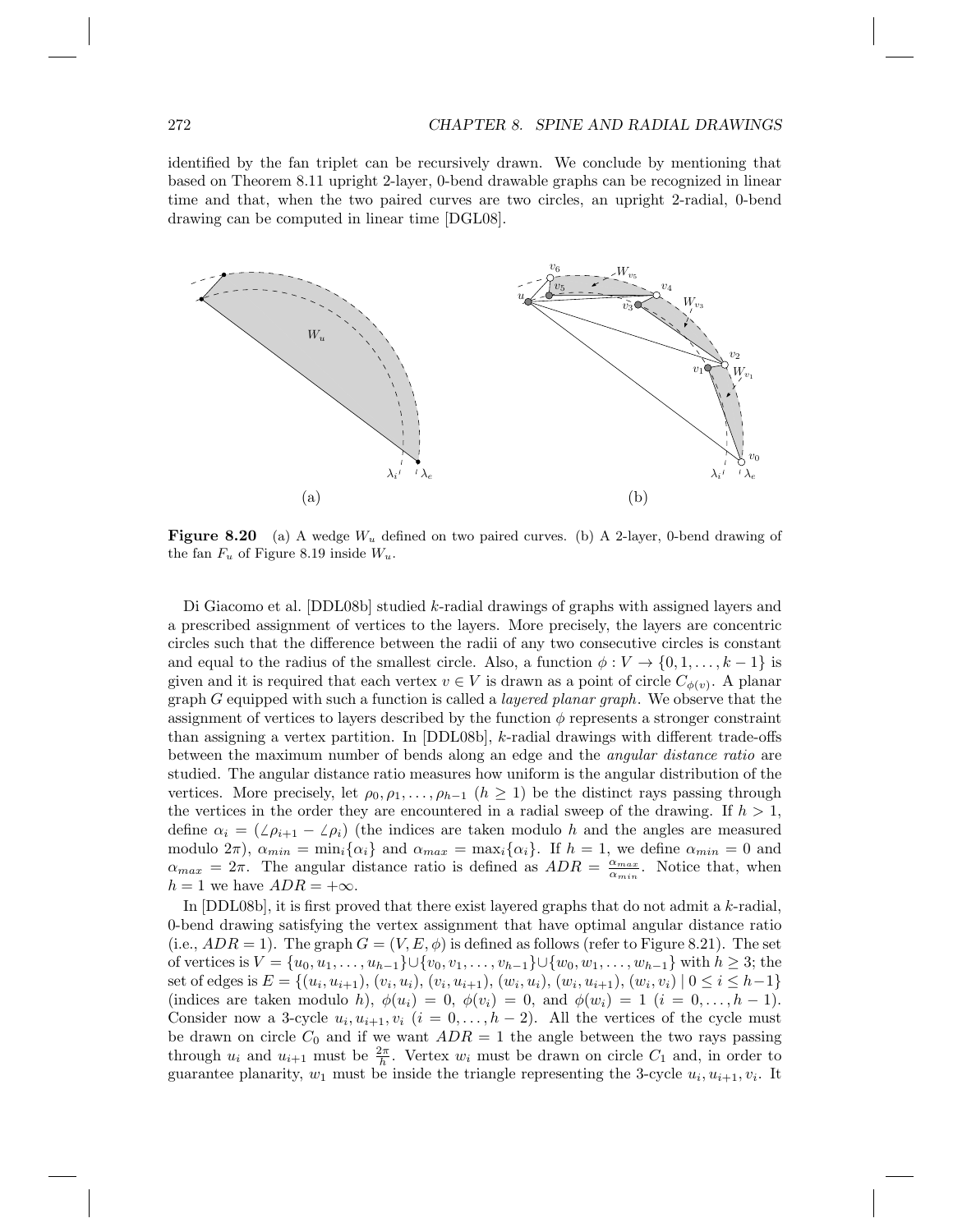### 8.5. RELATED PROBLEMS 273

follows that circle  $C_1$  must cross the segment representing the edge  $(u_i, u_{i+1})$ ; thus, it must be  $r_1 \ge r_0 \cos(\frac{\pi}{h})$ , but this is possible only if  $h < 3$  because  $r_1 = \frac{1}{2}r_0$ .



**Figure 8.21** A layered planar graph that does not admit a  $k$ -radial, 0-bend drawing with optimal angular distance ratio if the white vertices are assigned to layer 0 and the black vertices are assigned to layer 1. Figure taken from [DDL08b].

The negative result above motivates the study of k-radial drawings with bends. Di Giacomo et al. [DDL08b] prove that every layered planar graph  $G$  admits a k-radial, 3bend drawing consistent with the assignment of the vertices the layers having optimal angular distance ratio. Such a drawing can be computed in linear time. It is interesting to note that the drawing algorithm exploits the connection between 1-spine, 2-bend drawings, topological book embeddings, and Hamiltonicity observed in Section 8.3.1 and that will be explained in detail in Section 8.5.1. By using the Hamiltonian augmentation technique described in [DDLW05], a Hamiltonian augmentation  $\text{Ham}(G)$  of G and an augmenting Hamiltonian cycle  $H$  of  $G$  are computed. The cycle  $H$  is drawn with straight-line edges (and each vertex v drawn on circle  $C_{\phi(v)}$ ). All the remaining edges are either inside H or outside it in the planar embedding of  $\text{Ham}(G)$ . The edges that are outside H are drawn as a 2-bend polyline outside the polygon representing  $H$ ; the edges that are inside  $H$  are drawn as a 1-bend polyline inside the polygon representing  $H$ . The properties of the cycle  $H$ computed with the augmentation technique of [DDLW05] guarantees that edges subdivided with a division vertex have at most three bends.

In [DDL08b], a drawing algorithm to compute a k-radial, 2-bend drawing consistent with the assignment of the vertices to the layers is also presented. In this case, however, the angular distance ratio is not optimal.

### 8.5 Related Problems

In this section, we present two applications of the results described in Subsections 8.3.1 and 8.3.2. The first application is in the field of graph theory and the second one is in computational geometry.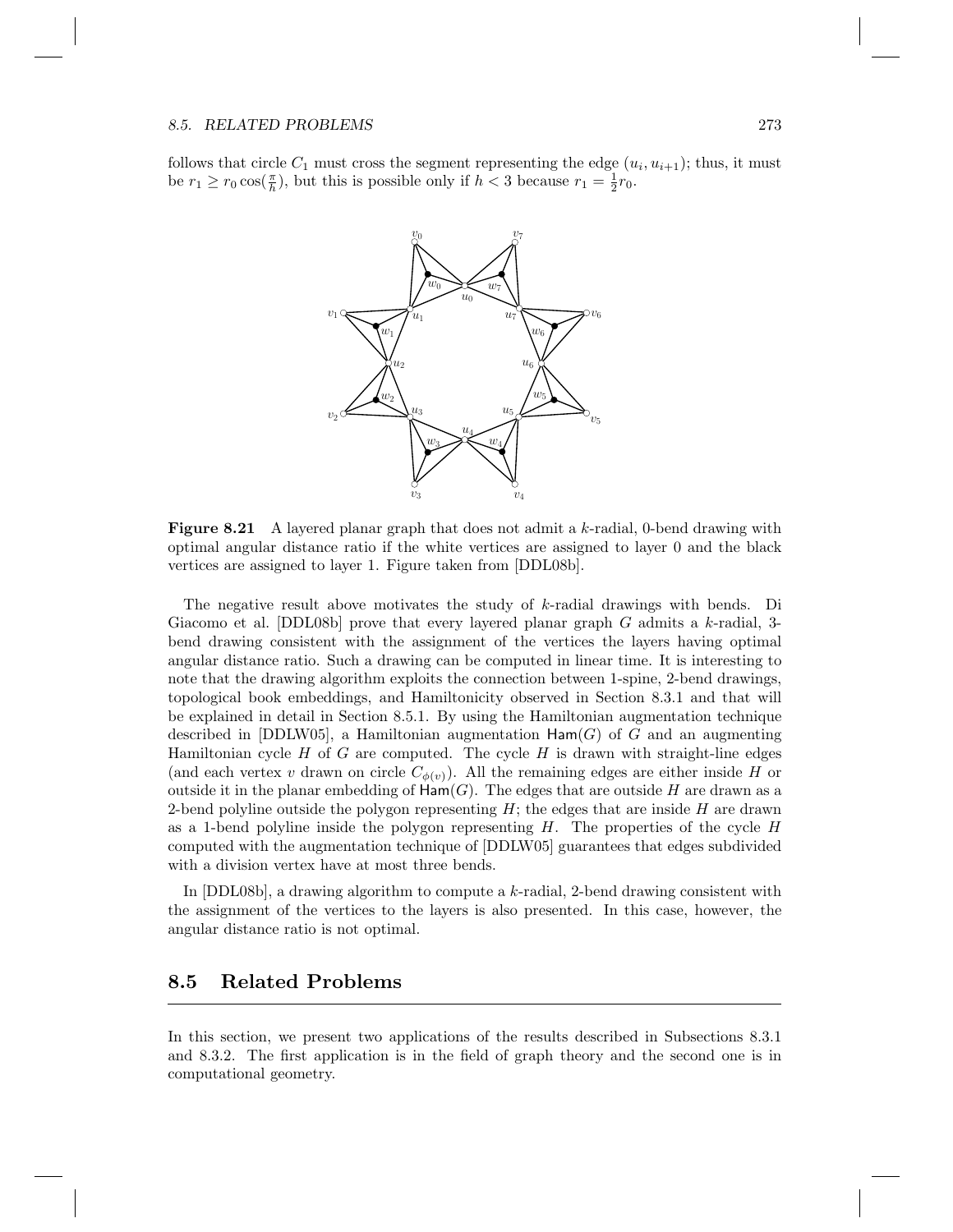### 8.5.1 Hamiltonicity

We have already seen in the description of Section 8.3.1 that there is a connection between 1-spine, 1-bend drawings and Hamiltonicity. As stated by Theorem 8.1, a planar graph admits a 1-spine, 1-bend drawing if and only if it is sub-Hamiltonian. Given a planar 1-spine, 1-bend drawing of a planar graph G (or equivalently a book embedding on two pages), denote by  $v_0, v_1, \ldots v_{n-1}$  the vertices of G in the order they appear along the spine. Ham(G) can be computed by augmenting G with the edges  $(v_i, v_{i+1})$  (indices are taken modulo n) that are not in G. A Hamiltonian cycle of  $\text{Ham}(G)$  is given by the sequence of edges  $(v_0, v_1), (v_1, v_2), \ldots, (v_{n-2}, v_{n-1}), (v_{n-1}, v_0)$ . This implies that if one can compute a planar 1-spine, 1-bend drawing (or equivalently a book embedding on two pages) efficiently, then it is also possible to find an augmenting Hamiltonian cycle of  $G$  efficiently. Since a book embedding on at most two pages can be computed in  $O(n)$  time for outerplanar graphs [BK79], series-parallel graphs [DDLW06], planar bipartite graphs [ddMP95], square grids and X-trees  $\lbrack \text{CLR87} \rbrack$ , for all these families of graphs it is also possible to find an augmenting Hamiltonian cycle in  $O(n)$  time.



Figure 8.22 The PW Augmentation Technique [PW01]. (a) A planar graph G. (b) A spanning tree S of G. (c) Visit of S. (d) The resulting Hamiltonian augmentation of G. Figure taken from [PW01].

In the general case of planar graphs, there are different techniques to compute  $\text{Ham}(G)$ and a Hamiltonian cycle of  $\text{Ham}(G)$ , i.e., an augmenting Hamiltonian cycle of G. A first technique is the one described by Pach and Wenger [PW01] (see also Figure 8.22), which we will call the *PW Augmentation Technique*. Let S be a spanning tree of G and let Γ be a planar drawing of  $G$ . Starting at any vertex, walk clockwise around  $S$ , visiting its vertices in order. Note that the internal vertices of S will be visited more than once. Label the vertices with  $w_1, w_2, \ldots, w_n$  by the order in which they are first visited. If  $w_i$  and  $w_{i+1}$  are connected by an edge, then let this edge belong to the Hamiltonian cycle  $(1 \leq i \leq n$  and assume that the indices are taken modulo n). If not, connect  $w_i$  to  $w_{i+1}$  by a simple curve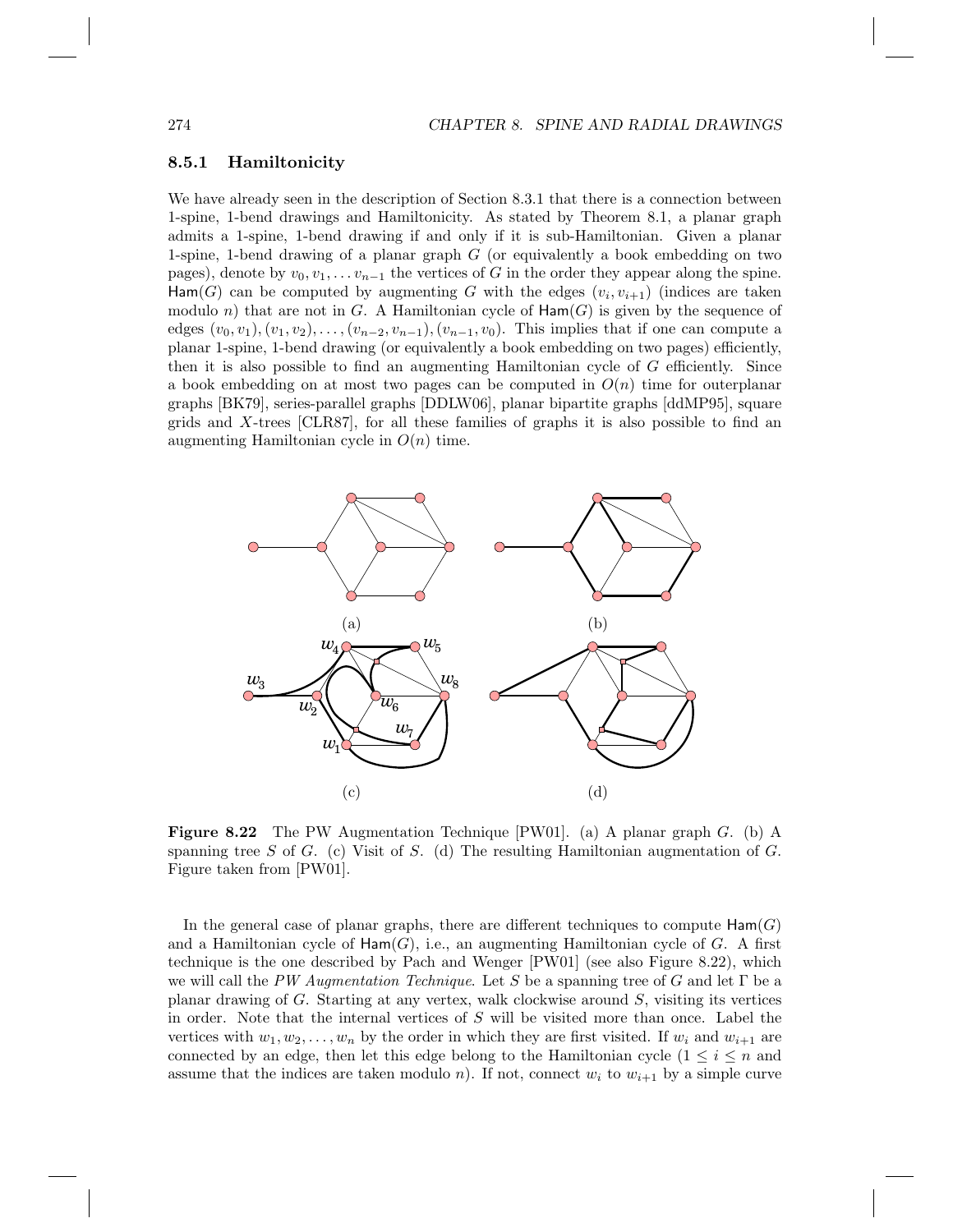### 8.5. RELATED PROBLEMS 275

clockwise around the boundary of S, passing very close to it. Wherever this curve intersects an edge of G, introduce a new vertex. This curve becomes a path whose pieces are added as edges to the graph and to its Hamiltonian cycle. Multiple edges (if any) are merged and the resulting graph is  $\text{Ham}(G)$ . It can be proved that, using the PW Augmentation Technique, each edge is split at most twice. Since G has at most  $3n-6$  edges and the edges of S are not split,  $\text{Ham}(G)$  has at most  $5n - 10$  vertices.

An alternative technique to compute a Hamiltonian augmentation of G is the one described in the work by Kaufman and Wiese [KW02], which we will denote as the *KW Augmentation Technique*. This technique is based on the fact that every 4-connected graph is Hamiltonian and a Hamiltonian cycle can be found in  $O(n)$  time [CN89]. Thus, the idea of Kaufman and Wiese is to make a graph 4-connected. Assume that the input graph is maximal planar (if not it can be augmented in linear time to a maximal planar graph). By using an algorithm by Chiba and Nishizeki [CN85] one can find the separating triangles of G in  $O(n)$  time. Each separating triangle can be removed by using the following approach. Let  $e = (u, v)$  be and edge of a separating triangle. Since G is maximal planar, e is shared by two triangular faces  $u, v, w$  and  $u, v, z$ . Edge e is replaced by a chain consisting of two edges  $(u, d)$ ,  $(d, v)$  and a division vertex d. Furthermore, edges  $(d, w)$  and  $(d, z)$  are added to the graph (see Figure 8.23). By applying this transformation the separating triangle has been removed and no other separating triangle is created. Thus repeatedly applying this technique for every separating triangle we eventually obtain a 4-connected graph, which therefore is a Hamiltonian augmentation  $\text{Ham}(G)$  of G. The algorithm by Chiba and Nishizeki [CN89] can then be applied to find a Hamiltonian cycle in  $\text{Ham}(G)$ . The KW Augmentation Technique splits each edge with at most one division vertex, therefore Ham(G) has at most  $4n - 6$  vertices.



Figure 8.23 The augmentation described by Kaufmann and Wiese [KW02] to make a planar graph 4-connected.

The curve embedding defined in [DDLW05] can be used to define another alternative technique to compute a Hamiltonian augmentation of  $G$ , which will be called in the following the *DDLW Augmentation Technique*. As explained in Section 8.3.2, a curve embedding of a planar graph is a linear ordering  $L$  of the vertices of  $G$  such that  $G$  admits a planar 1-bend drawing on any concave curve  $\Lambda$  where the vertices appear along  $\Lambda$  in the same order as L. In particular, such an ordering can be computed by drawing  $G$  on a semi-circle with at most 1 bend per edge according to the technique described in Section 8.3.2. As already explained in Section 8.3.2, by using the 1-bend drawing on a semi-circle we can obtain a topological book embedding of G on two pages where each edge crosses the spine at most once. If we consider the crossings between the edges and the spine as division vertices of the edges, we have a book embedding on two pages of a subdivision  $\mathsf{sub}(G)$  of G. Graph  $\mathsf{sub}(G)$  has at most one division vertex per edge. Since  $\mathsf{sub}(G)$  admits a book embedding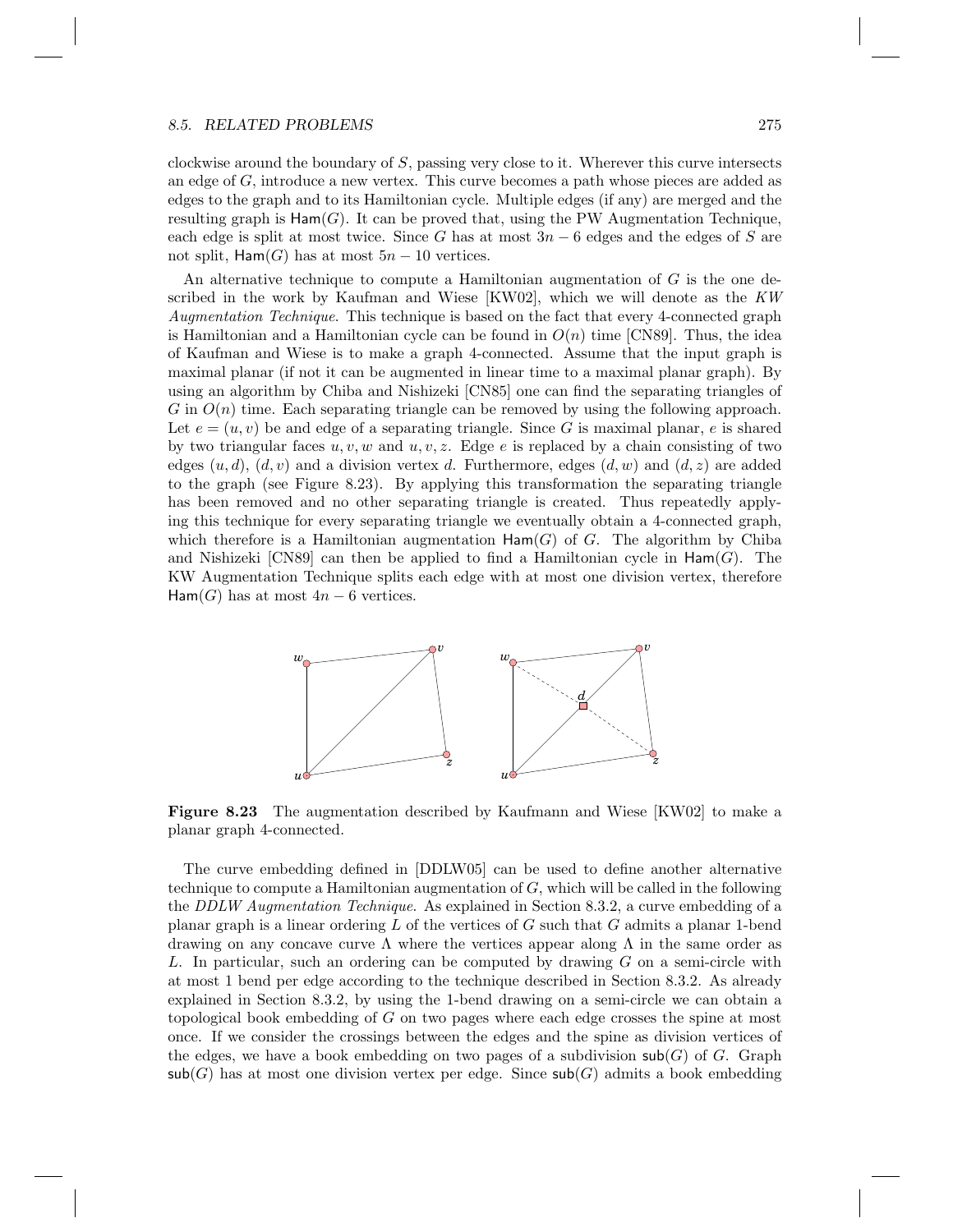on two pages, it is sub-Hamiltonian and we can augment it with edge addition so to make it Hamiltonian. As explained above this can be done by adding edges between non adjacent vertices that are consecutive along the spine of the book embedding and between the first and the last vertex on the spine if such an edge does not exist (see Figure 8.24). With the DDLW Augmentation Technique, each edge is split at most once and therefore, like in the case of the KW Augmentation Technique,  $\text{Ham}(G)$  has at most  $4n-6$  vertices. However, the DDLW Augmentation Technique does not require to preliminarily make G 4-connected. The augmenting Hamiltonian cycle  $H$  of  $G$  computed by the DDLW Augmentation Technique has another interesting property. Let d be a division vertex that subdivide the edge  $(u, v)$ , and consider the linear ordering of both the real vertices and the division vertices defined by the topological book embedding of  $\mathsf{sub}(G)$  used to compute  $\mathsf{Ham}(G)$ . The division vertex d is encountered after  $u$  and before  $v$  in the considered order. This is a consequence of the fact that, according to the algorithm described in [DDLW05], the crossing between an edge and the spine always falls between the end-vertices of the edge. We say that all the division vertices of H are *flat* with respect to the considered order. The flatness of the division vertices will be used in the next application.



Figure 8.24 (a) A 1-spine, 2-bend drawing (or equivalently a topological book embedding on two pages) of the non-Hamiltonian graph  $G$  of Figure 8.4 obtained by using the curve embedding. (b) A Hamiltonian augmentation of G.

### 8.5.2 Point-Set Embeddability

The results described in Subsections 8.3.1 and 8.3.2 can be applied to the point-set embedding problem, which is widely investigated both in graph drawing and in computational geometry. Let G be a planar graph with n vertices and let S be a set of n points in the plane, a *point-set embedding* of G onto S is a planar drawing of G such that each vertex of G is represented by a point of S. Observe that there are two main variants of this problem, depending on whether the mapping between the vertices and the points is given as a part of the input or not. If the mapping is not given and the points are in general position, then every outerplanar graph admits a point-set embedding on any given set of points and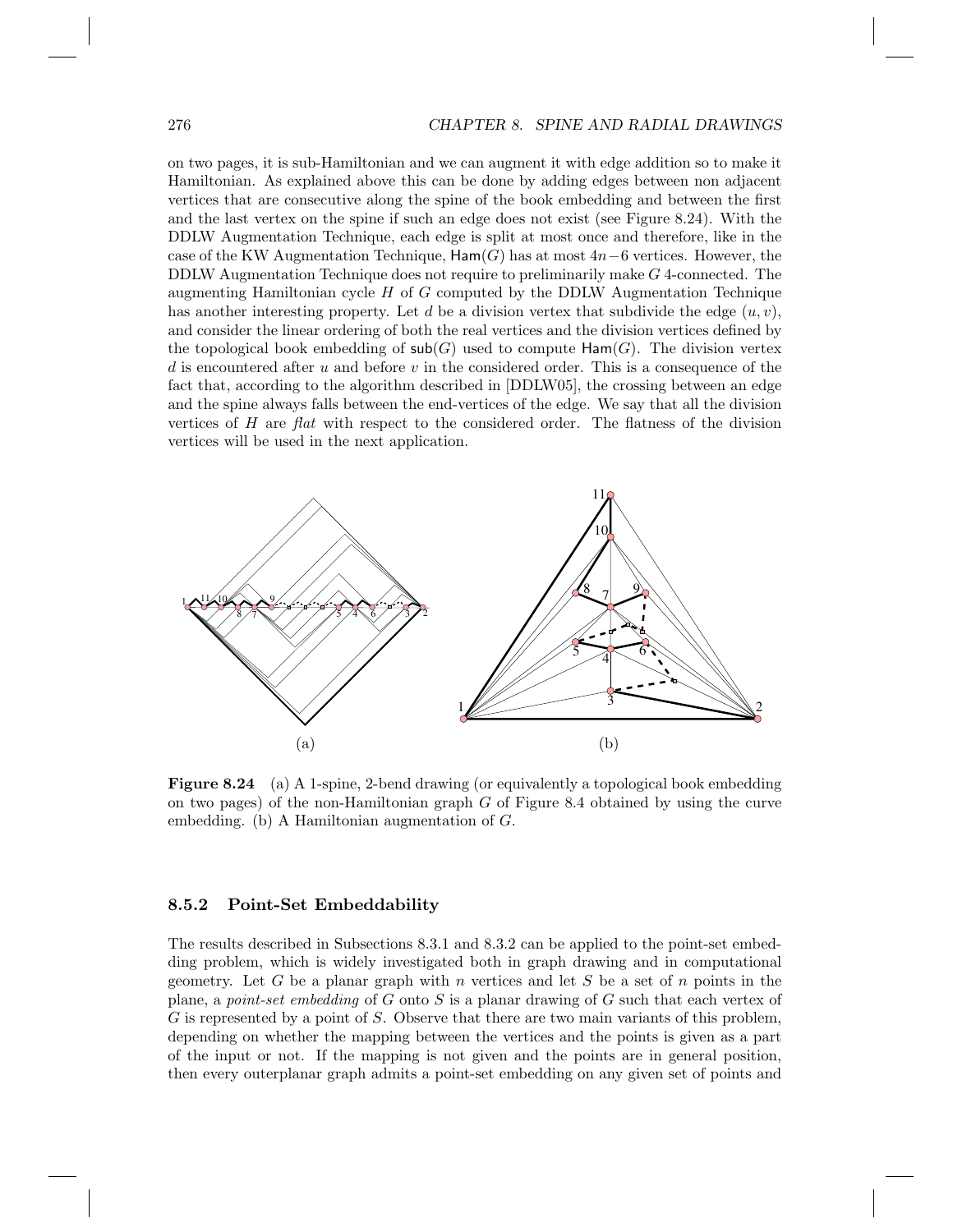### 8.5. RELATED PROBLEMS 277

straight-line edges [Bos02]. In [Bos02], an  $O(n \log^3 n)$ -time algorithm is also presented to compute a straight-line point-set embedding of an outerplanar graph  $G$  on a given set of points. For trees, an optimal  $\Theta(n \log n)$ -time algorithm is given by Bose et al. [BMS97], who improve previous results by Ikebe et al. [IPTT94] and Pach and Törőcsik [PT93].

The problem of deciding whether there exists a point set embedding with straight-line edges of a planar graph on a given set of points is, in general,  $\mathcal{NP}$ -hard [Cab06]. Since outerplanar graphs are the largest class of graphs admitting a straight-line point-set embedding on *every* set of points [GMPP91] in general position, Kaufmann and Wiese [KW02] investigate the problem of computing a point-set embedding of a planar graph with a small number of bends per edge. They show that any planar graph admits a point-set embedding with at most two bends per edge on any given set of points, and that two bends are required in some cases. Pach and Wenger [PW01] show that, if the mapping of the vertices of G to the points of P is given, then a planar drawing of G exists with  $O(n)$  bends per edge and that  $\Omega(n)$  bends per edge may be necessary even for paths. Recently, the two main variants (with or without mapping) have been unified and generalized by introducing the concept of coloured point-set embedding where the set of vertices and the set of points are coloured with  $k$  colours and it is required that each vertex is drawn on a point with the same colour [BDL08, DDL+08a, DLT06, DGLT10]. Badent et al. [BDL08] generalized the result by Pach and Wenger by proving that, for every  $k \geq 2$ , a k-coloured planar graph admits a k-coloured point-set embedding on every k-coloured set of points with  $O(n)$  bends per edge. They also show that  $\Omega(n)$  bends may be necessary.

We briefly recall here the technique of Kaufmann and Wiese [KW02] and highlight connections between this technique and spine drawings. Assume first that the input graph G is (sub)-Hamiltonian. Let  $H = v_1, v_2, \ldots, v_n$  be a (augmenting) Hamiltonian cycle in G, and let  $\Psi$  be a planar embedding of G such that edge  $(v_1, v_n)$  lies on the external face. Let  $p_1, p_2, \ldots, p_n$  be the sequence of points in S ordered by increasing x-coordinates (we can assume that all the points have distinct x-coordinates because, if not, we can rotate the plane to achieve this condition). Assign each vertex  $v_i$  to point  $p_i$  in P and draw the edges of path  $P = H \setminus \{(v_1, v_n)\}\$ as straight-line segments. Draw each remaining edge e using two segments, one with slope  $\sigma > 0$  and the other with slope  $-\sigma$ . In order to prevent e from crossing the previously drawn edges, the slope  $\sigma$  is chosen to be greater than the absolute value of the slope of each edge in P. With segments of slope  $\pm \sigma$ , it is possible to draw e above or below P. Edge e is drawn above P if e is on the left-hand side when walking from  $v_1$  to  $v_n$  in G, and below P otherwise. The resulting drawing is planar except that edges outside  $P$  incident to the same vertex may contain overlapping segments. To eliminate overlapping, perturb overlapping edges by decreasing the absolute value of their segment slopes by slightly different amounts (see [KW02] for details).

When the input graph  $G$  is not Hamiltonian, Kaufmann and Wiese compute a Hamiltonian augmentation  $\text{Ham}(G)$  of G by using the KW Augmentation Technique described in Section 8.5.1. Since  $\text{Ham}(G)$  has more vertices than G, the set of points S is also enriched with extra points at suitable positions. Ham(G) can be point-set embedded as described above. Some edges of G are split into two pieces in  $\text{Ham}(G)$ . Let  $e = (u, v)$  be an edge of G split by a division vertex d in  $G'$ . The edge e is replaced by the two edges  $(u, d)$  and  $(d, v)$ ; each of these two edges may have one bend. Furthermore, the two segments incident to d can have different slopes, thus creating a third bend at d. Hence, each edge of  $G$  is drawn with at most three bends. In order to remove the third bend, Kaufmann and Wiese rotate the segments incident to  $d$  and make them both vertical. Note that this may imply to rotate other segments that are "above" or "below" the rotating segments. An example of a point-set embedding of the non-Hamiltonian graph  $G$  of Figure 8.4 computed by the Kaufmann and Wiese technique is shown in Figure 8.25.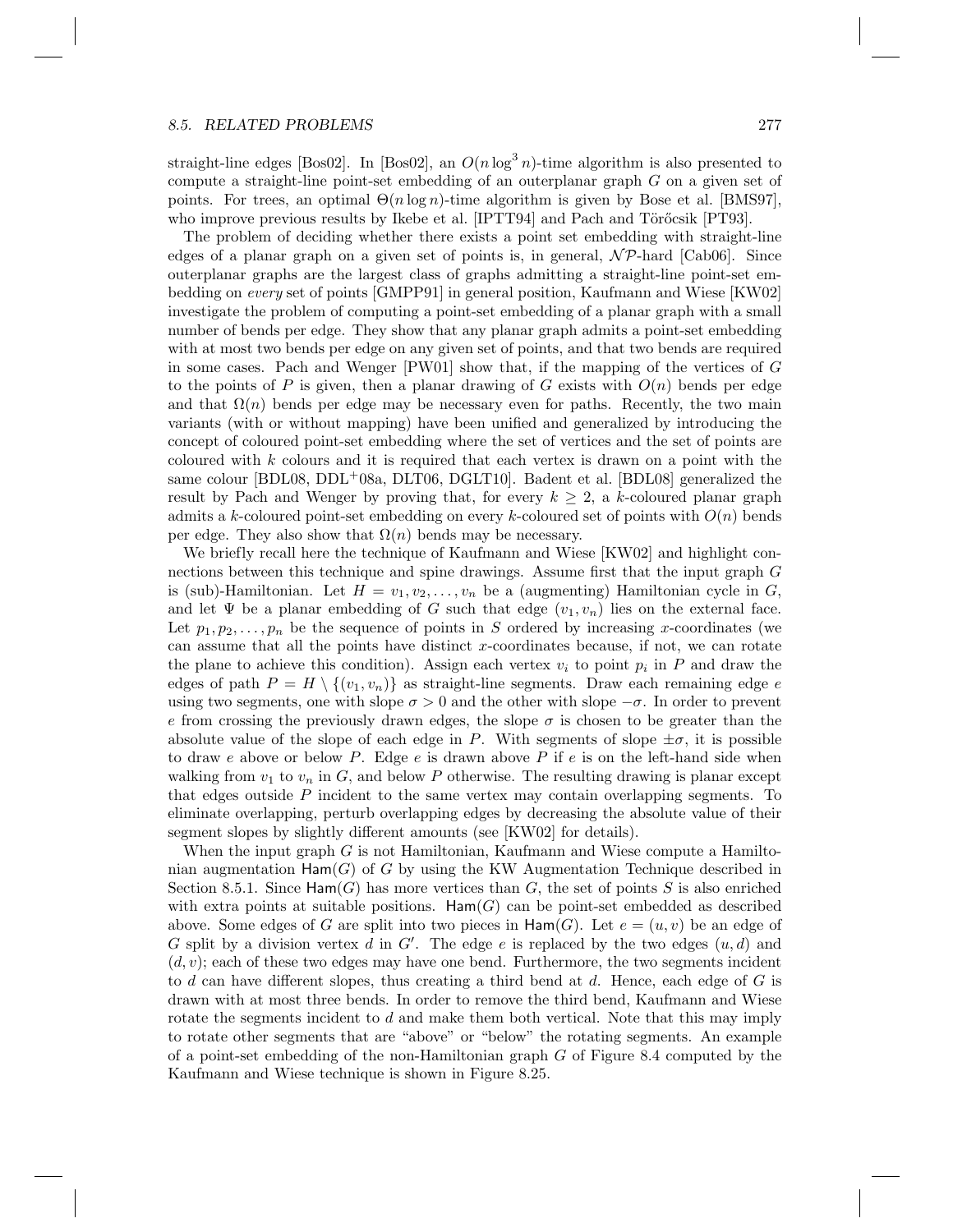

Figure 8.25 A point-set embedding of the non-Hamiltonian graph G of Figure 8.4. The drawing is created with the Kaufmann and Wiese technique [KW02] and using the Hamiltonian cycle (highlighted in the picture) shown in Figure 8.24.

As one can see from the description above, computing an augmenting Hamiltonian cycle of the input graph G plays an important role in the Kaufmann and Wiese technique. As discussed in Subsection 8.5.1, Hamiltonicity is related to spine and radial drawings. A first consequence of this fact is that one can compute a point-set embedding on any set of points with at most 1 bend per edge for all those families of (sub)-Hamiltonian graphs for which a (augmenting) Hamiltonian cycle can be found efficiently. In Section 8.5.1, we have seen that among these families we have outerplanar graphs, series-parallel graphs, planar bipartite graphs, square grids, and X-trees.

Another connection between spine and radial drawings, Hamiltonicity, and point-set embeddings, is given by the fact that one can use the DDLW Augmentation Technique (see Section 8.5.1) as an alternative to the KW Augmentation Technique to compute a Hamiltonian augmentation of the input graph G. The DDLW Augmentation Technique has the advantage that the rotation needed to avoid the third bend is not required. If  $e = (u, v)$  is an edge of G split by a division vertex d, the rotation is needed only when the x-coordinate of d is not between the x-coordinates of u and v, i.e., only if d is not flat with respect to the left to right order of the vertices (see Figure 8.26). As pointed out in Section 8.5.1, the technique based on curve embeddings guarantees that  $d$  is always flat, and thus no rotation is required. To avoid the final rotation not only simplifies the drawing algorithm, but it also has impact on the area of the final drawing. Namely, Kaufmann and Wiese prove that the drawing before the rotation has area  $O(W^3)$ , where W is the *size* of S, i.e., the length of the side of the smallest axis parallel square containing S. The rotation may cause an exponential growth of the area of the drawing. Thus, avoiding the rotation keeps the drawing in a polynomial area.

We conclude this section by mentioning that the DDLW Augmentation Technique has been used to investigate other problems related to point-set embeddability, such as the study of universal point sets. A set S of m points is h*-bend universal* for a family of planar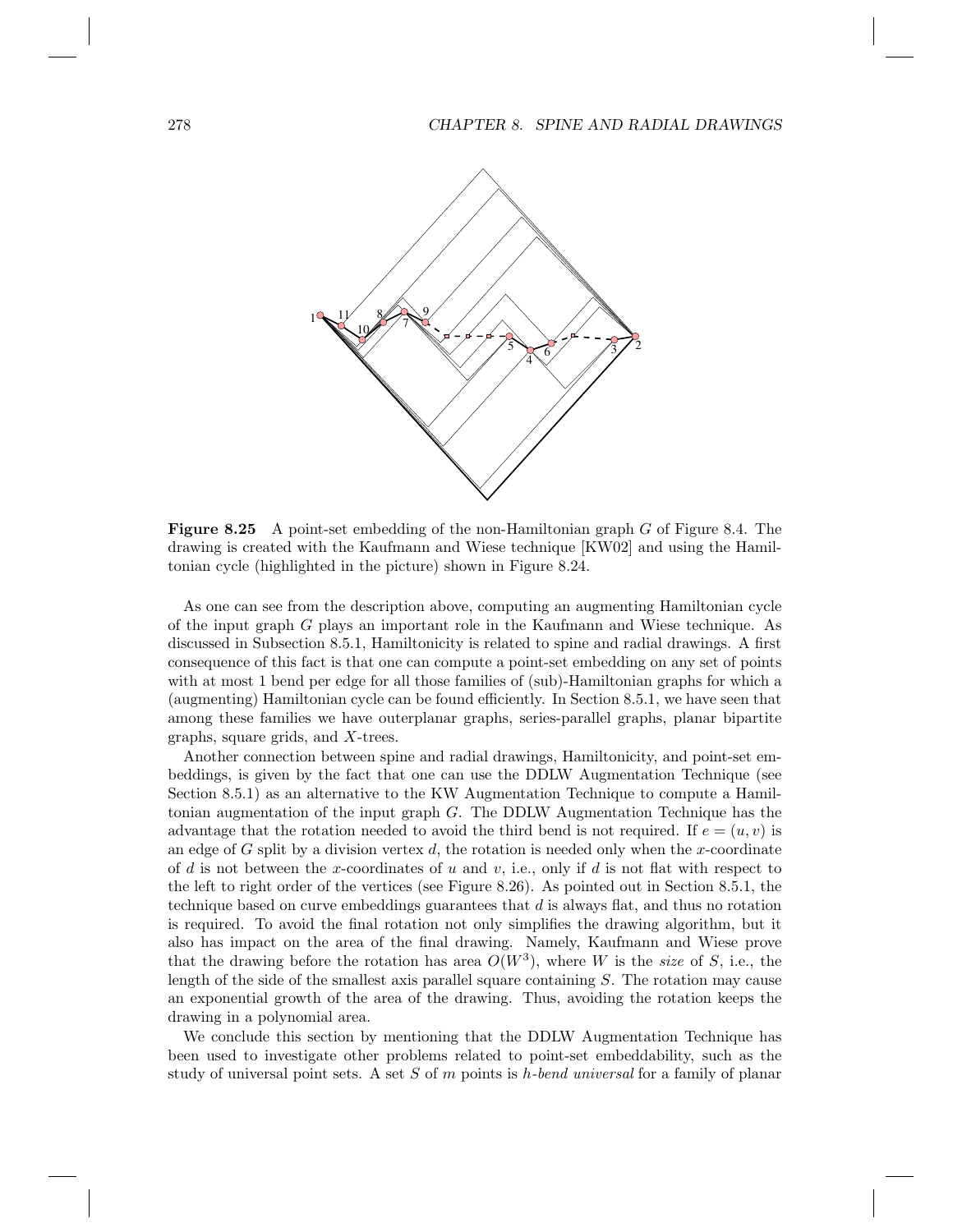

Figure 8.26 An illustration of the segments rotation performed in the technique by Kaufmann and Wiese  $[KW02]$  in order to remove a third bend. The division vertex z requires the rotation, the division vertex  $w$  does not require the rotation. Figure taken from  $|DDLW05|$ .

graphs with n vertices  $(n \leq m)$  if each graph in the family admits a point-set embedding on a subset of  $S$  that has at most  $h$  bends per edge.

Many results about point-set embeddings can be regarded as results about universal point sets. For example, the results about the point-set embeddability of outerplanar graphs on every set of points in general position [Bos02] imply that every set of points in general position is 0-bend universal for the class of outerplanar graphs with  $n$  vertices. Analogously, the result about Kaufmann and Wiese implies that every set of points is 2-bend universal for the class of planar graphs.

De Fraysseix, Pach, and Pollack [dPP90] and independently Schnyder [Sch90] proved that a grid with  $O(n^2)$  points is 0-bend universal for all planar graphs with n vertices. De Fraysseix et al. [dPP90] also showed that a 0-bend universal set of points for all planar graphs having n vertices cannot have  $n + o(\sqrt{n})$  points. This last lower bound was improved by Chrobak and Karloff [CK89] and later by Kurowski [Kur04] who showed that linearly many extra points are necessary for a 0-bend universal set of points for all planar graphs having *n* vertices.

Since 0-bend universal point sets for planar graphs must have more that  $n$  points [Kur04], while every set of n points is 2-bend universal for planar graphs  $\text{KW02}$ , Everett et al. [ELLW10] investigated 1-bend universal point sets and proved that there exists a set of n distinct points in the plane in general position that is 1-bend universal for all planar graphs with n vertices. The proof of the latter result is constructive. A set  $S$  of n points is defined and a point-set embedding of a planar graph G on this set of points is constructed by exploiting the DDLW Augmentation Technique. Namely, the points are chosen to be in convex position and an augmenting Hamiltonian cycle  $H$  of the input graph  $G$  is drawn as the convex hull CH of S suitably enriched with extra points that represent the division vertices. The edges of  $\text{Ham}(G)$  that are not in H are either inside H or outside it. Those inside are drawn as chords inside CH, the others are drawn with one bend outside CH. The choice of points and the property of  $H$  that all division vertices are flat guarantee that no additional bend is required when the division vertices are removed.

Dujmović et al.  $[DEL+13]$  study 0-bends universal point sets for sub-classes of planar graphs. They prove that there exist sets of  $n$  points that are 0-bend universal for maximum degree 3 series-parallel lattices with  $n$  vertices. They also study  $h$ -bend universal point sets with the additional requirement that bends are also constrained to be represented by points in the set. They prove that, if 1, 2, or 3 bends per edge are allowed then universal point sets exist of size  $O(n^2/\log n)$ ,  $O(n \log n)$ , and  $O(n)$ , respectively. All these results use as a basic tool the DDLW Augmentation Technique.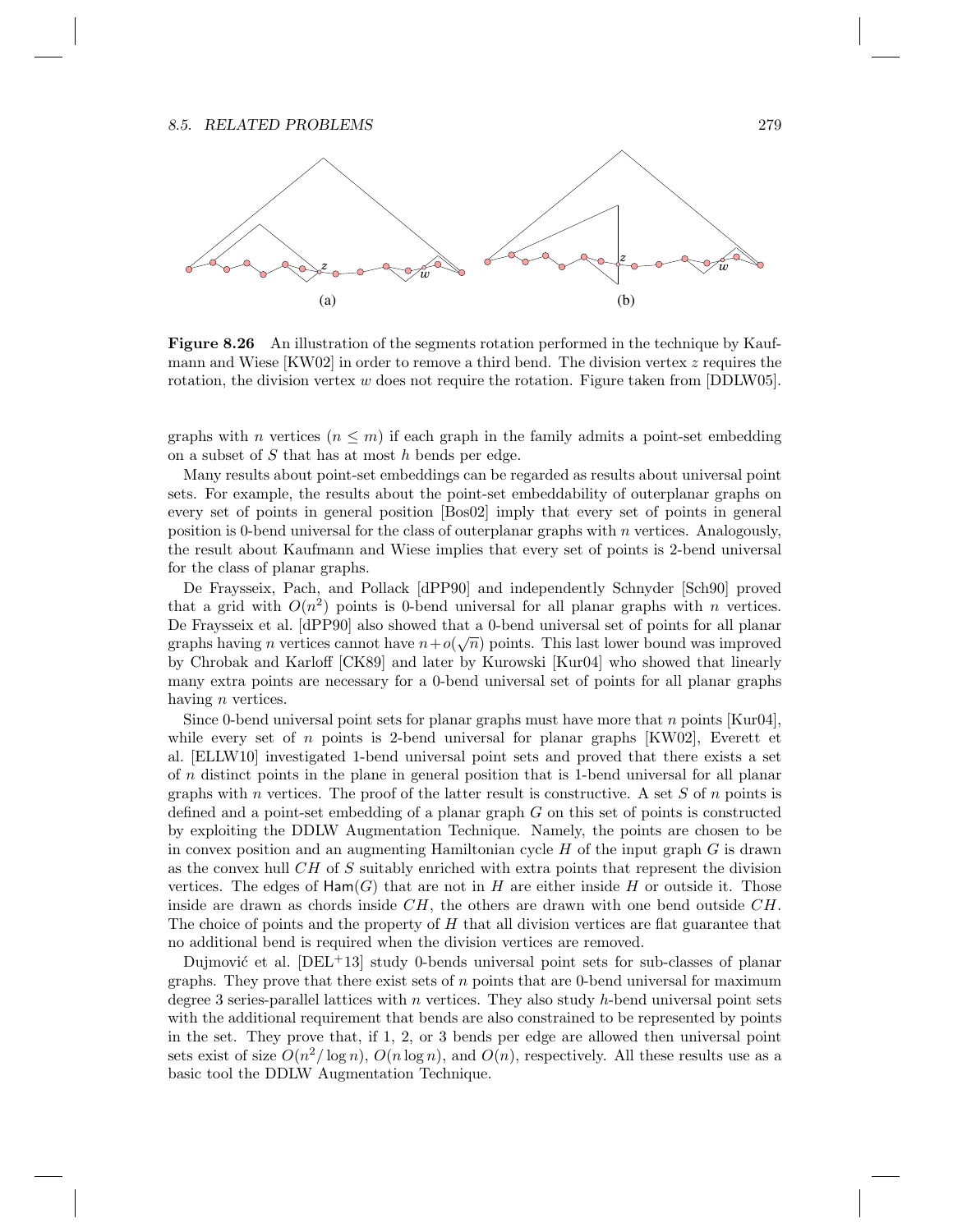# 8.6 Conclusions

In this chapter, layered drawing conventions and drawing algorithms have been presented, where layers can be parallel straight lines (spine drawings) or concentric circles (radial drawings). One of the main differences between these drawings and hierarchical drawings is that we do not take into account the orientation of the edges and we do not require that edges are represented as monotone curves in a common direction.

In the discussion of the results, we used a unified framework for spine and radial drawings, which studies the drawability problem assuming that upper bounds are given on the number of layers and on the number of bends along each edge. We summarized the literature by providing characterization and time-complexity results for each specific drawability problem, and we also presented variations of the problem and related results for some constrained scenarios.

Some theoretical connections between spine drawings, radial drawings, and well-studied problems in graph theory and computational geometry were also pointed-out.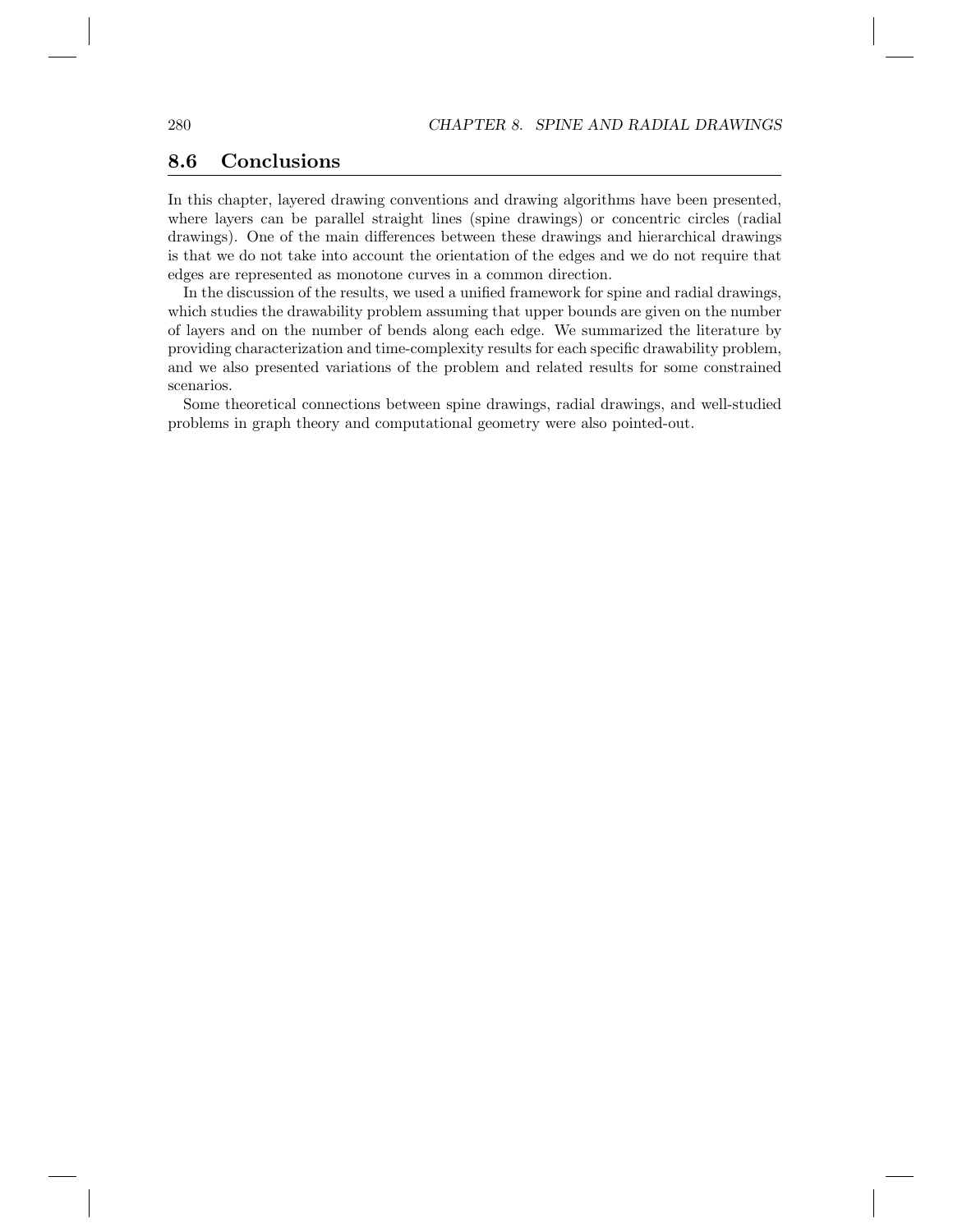### References

- [ADP11] Patrizio Angelini, Giuseppe Di Battista, and Maurizio Patrignani. Finding a minimum-depth embedding of a planar graph in  $O(n^4)$  time. *Algorithmica*, 60:890–937, 2011.
- [BDL08] Melanie Badent, Emilio Di Giacomo, and Giuseppe Liotta. Drawing colored graphs on colored points. *Theoretical Computer Science*, 408(2-3):129  $-142, 2008.$
- [Bie98] Therese C. Biedl. Drawing planar partitions I: LL-drawings and LHdrawings. In *Symposium on Computational Geometry*, pages 287–296, 1998.
- [BK79] Frank Bernhart and Paul C. Kainen. The book thickness of a graph. *Journal Combinatorial Theory, Series B*, 27(3):320–331, 1979.
- [BKM98] Therese C. Biedl, Michael Kaufmann, and Petra Mutzel. Drawing planar partitions. II. HH-drawings. In *Graph-Theoretic Concepts in Computer Science*, pages 124–136. Springer-Verlag, 1998.
- [BM90] Daniel Bienstock and Clyde L. Monma. On the complexity of embedding planar graphs to minimize certain distance measures. *Algorithmica*, 5(1):93–109, 1990.
- [BMS97] Prosenjit Bose, Michael McAllister, and Jack Snoeyink. Optimal algorithms to embed trees in a point set. *Journal of Graph Algorithms and Applications*, 2(1):1–15, 1997.
- [Bos02] Prosenjit Bose. On embedding an outer-planar graph in a point-set. *Computational Geometry*, 23(3):303–312, 2002.
- [Cab06] Sergio Cabello. Planar embeddability of the vertices of a graph using a fixed point set is np-hard. *Journal of Graph Algorithms and Applications*, 10(2):353–363, 2006.
- [CK89] M. Chrobak and H. Karloff. A lower bound on the size of universal sets for planar graphs. *SIGACT News*, 20(4):83–86, 1989.
- [CLR87] Fan R. K. Chung, Frank T. Leighton, and Arnold L. Rosenberg. Embedding graphs in books: A layout problem with applications to VLSI design. *SIAM Journal on Algebraic and Discrete Methods*, 8:33–58, 1987.
- [CN85] Norishige Chiba and Takao Nishizeki. Arboricity and subgraph listing algorithms. *SIAM Journal on Computing*, 14:210–223, 1985.
- [CN89] Norishige Chiba and Takao Nishizeki. The Hamiltonian cycle problem is linear-time solvable for 4-connected planar graphs. *J. Algorithms*, 10(2):187–211, June 1989.
- [CSW04] Sabine Cornelsen, Thomas Schank, and Dorothea Wagner. Drawing graphs on two and three lines. *Journal of Graph Algorithms and Applications*, 8(2):161–177, 2004.
- [DD03] Emilio Di Giacomo and Walter Didimo. Straight-line drawings of 2 outerplanar graphs on two curves. In *Graph Drawing*, volume 4912, pages 419–424, 2003.
- [DDL+08a] E. Di Giacomo, W. Didimo, G. Liotta, H. Meijer, F. Trotta, and S. K. Wismath. k-colored point-set embeddability of outerplanar graphs. *Journal of Graph Algorithms and Applications*, 12(1):29–49, 2008.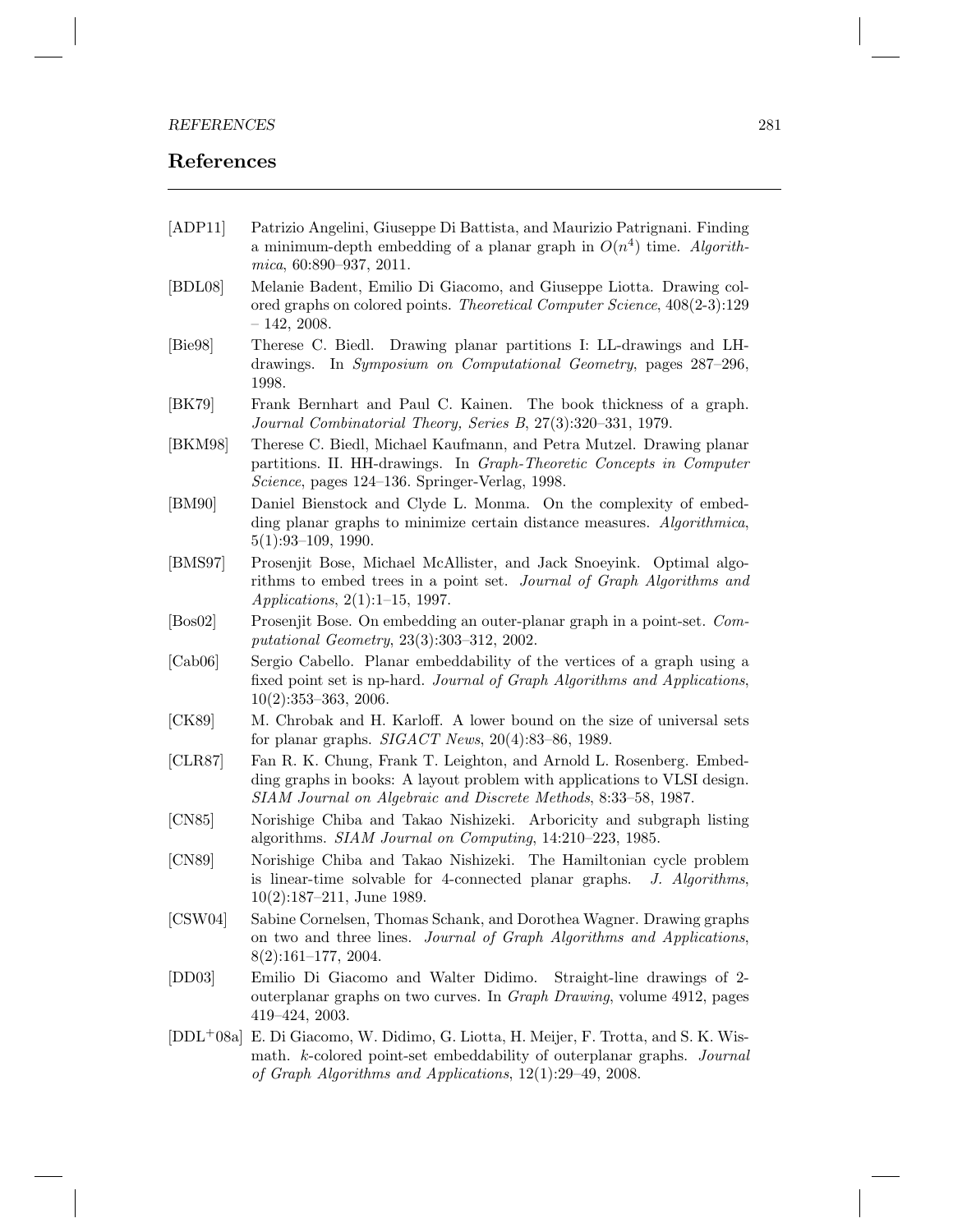- [DDL08b] Emilio Di Giacomo, Walter Didimo, and Giuseppe Liotta. Radial drawings of graphs: Geometric constraints and trade-offs. *Journal of Discrete Algorithms*, 6(1):109 – 124, 2008.
- [DDLM05] E. Di Giacomo, W. Didimo, G. Liotta, and H. Meijer. Computing radial drawings on the minimum number of circles. *Journal of Graph Algorithms and Applications*, 9(3):365–389, 2005.
- [DDLS06] Emilio Di Giacomo, Walter Didimo, Giuseppe Liotta, and Matthew Suderman. k-spine, 1-bend planarity. *Theoretical Computer Science*, 359(1– 3):148–175, 2006.
- [DDLW05] Emilio Di Giacomo, Walter Didimo, Giuseppe Liotta, and Stephen K. Wismath. Curve-constrained drawings of planar graphs. *Computational Geometry: Theory and Applications*, 30:1–23, 2005.
- [DDLW06] Emilio Di Giacomo, Walter Didimo, Giuseppe Liotta, and Stephen K. Wismath. Book embeddability of SeriesParallel digraphs. *Algorithmica*, 45:531–547, 2006.
- [ddMP95] Hubert de Fraysseix, Patrice Ossona de Mendez, and János Pach. A leftfirst search algorithm for planar graphs. *Discrete & Computational Geometry*, 13:459–468, 1995.
- [DEL<sup>+</sup>13] V. Dujmović, W. Evans, S. Lazard, W. Lenhart, G. Liotta, D. Rappaport, and S. Wismath. On point-sets that support planar graphs. *Computational Geometry*, 46(1):29–50, 2013.
- [DETT99] Giuseppe Di Battista, Peter Eades, Roberto Tamassia, and Ioannis G. Tollis. *Graph Drawing*. Prentice Hall, Upper Saddle River, NJ, 1999.
- [DFK+08] Vida Dujmović, Michael Fellows, Matthew Kitching, Giuseppe Liotta, Catherine McCartin, Naomi Nishimura, Prabhakar Ragde, Frances Rosamond, Sue Whitesides, and David Wood. On the parameterized complexity of layered graph drawing. *Algorithmica*, 52:267–292, 2008.
- [DGL08] E. Di Giacomo, L. Grilli, and G. Liotta. Drawing bipartite graphs on two parallel convex curves. *Journal of Graph Algorithms and Applications*, 12(1):97–112, 2008.
- [DGLT10] Emilio Di Giacomo, Giuseppe Liotta, and Francesco Trotta. Drawing colored graphs with constrained vertex positions and few bends per edge. *Algorithmica*, 57:796–818, 2010.
- [DLT06] E. Di Giacomo, G. Liotta, and F. Trotta. On embedding a graph on two sets of points. *IJFCS, Special Issue on Graph Drawing*, 17(5):1071–1094, 2006.
- [dPP90] Hubert de Fraysseix, János Pach, and Richard Pollack. How to draw a planar graph on a grid. *Combinatorica*, 10(1):41–51, 1990.
- [ELLW10] Hazel Everett, Sylvain Lazard, Giuseppe Liotta, and Stephen Wismath. Universal sets of n points for one-bend drawings of planar graphs with  $n$ vertices. *Discrete & Computational Geometry*, 43:272–288, 2010.
- [EMW86] Peter Eades, Brendan D. McKay, and Nicholas C. Wormald. On an edge crossing problem. In *9th Australian Computer Science Conference (ACSC9)*, pages 327–334, 1986.
- [Fár48] István Fáry. On straight lines representations of planar graphs. *Acta Sci. Math. Szeged*, 11:229–233, 1948.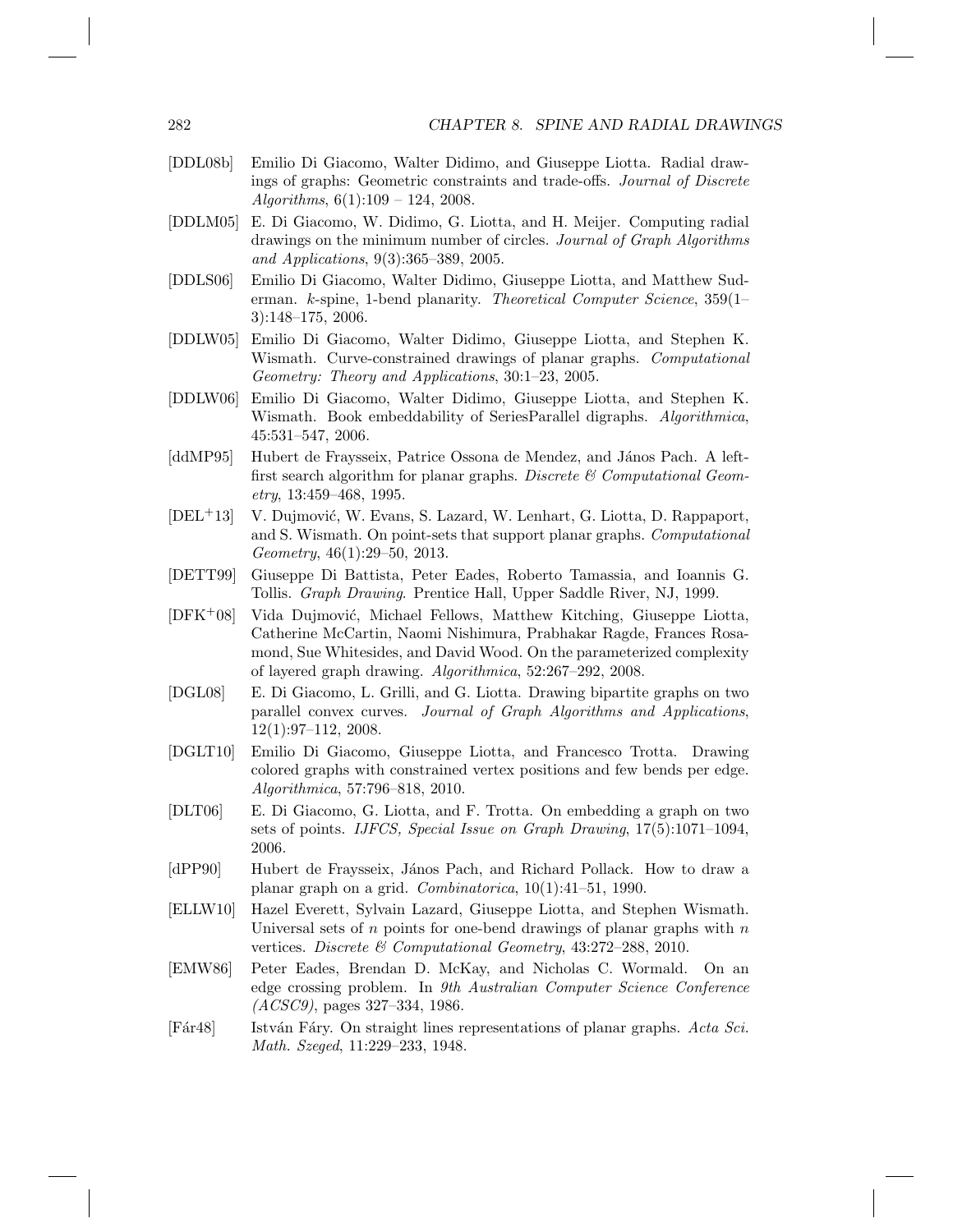### REFERENCES 283

- [FK97] Ulrich Fößmeier and Michael Kaufmann. Nice drawings for planar bipartite graphs. In *3rd Italian Conference on Algorithms and Complexity (CIAC '97)*, volume 1203 of *Lecture Notes in Computer Science*, pages 122–134. Springer-Verlag, 1997.
- [FLW03] Stefan Felsner, Giuseppe Liotta, and Stephen K. Wismath. Straight-line drawings on restricted integer grids in two and three dimensions. *Journal of Graph Algorithms and Applications*, 7(4):363–398, 2003.
- [GMPP91] Peter Gritzmann, Bojan Mohar, Janos Pach, and Richard Pollack. Embedding a planar triangulation with vertices at specified points. *American Mathematical Monthly*, 98(2):165–166, 1991.
- [HR92] Lenwood S. Heath and Arnold L. Rosenberg. Laying out graphs using queues. *SIAM Journal on Computing*, 21(5):927–958, 1992.
- [HS72] Frank Harary and Allen Schwenk. A new crossing number for bipartite graphs. *Utilitas Mathematica*, 1:203–209, 1972.
- [IPTT94] Yoshiko Ikebe, Micha A. Perles, Akihisa Tamura, and Shinnichi Tokunaga. The rooted tree embedding problem into points in the plane. *Discrete Computational Geometry*, 11:51–63, 1994.
- [Kur04] Maciej Kurowski. A 1.235 lower bound on the number of points needed to draw all n-vertex planar graphs. *Inf. Process. Lett.*, 92(2):95–98, 2004.
- [KW02] Michael Kaufmann and Roland Wiese. Embedding vertices at points: Few bends suffice for planar graphs. *Journal of Graph Algorithms and Applications*, 6(1):115–129, 2002.
- [PT93] Janos Pach and Jenö Törőcsik. Layout of rooted trees. In W. T. Trotter, editor, *Planar Graphs*, volume 9 of *DIMACS*, pages 131–137. American Mathematical Society, 1993.
- [PW01] Janos Pach and Rephael Wenger. Embedding planar graphs at fixed vertex locations. *Graphs and Combinatorics*, 17:717–728, 2001.
- [RM95] S. Rengarajan and C. E. Veni Madhavan. Stack and queue number of 2-trees. In Ding-Zhu Du and Ming Li, editors, *COCOON*, volume 959 of *Lecture Notes in Computer Science*, pages 203–212. Springer, 1995.
- [Sch90] Walter Schnyder. Embedding planar graphs on the grid. In *Proc. 1st ACM-SIAM Sympos. Discrete Algorithms (SODA'90)*, pages 138–148, 1990.
- [Sud04] Matthew Suderman. Pathwidth and layered drawings of trees. *International Journal of Computational Geometry & Applications*, 14(3):203–225, 2004.
- [Sud05] Matthew J. Suderman. Proper and planar drawings of graphs on three layers. In *Graph Drawing, 13th International Symposium (GD 2005)*, volume to appear, 2005.
- [Sug02] Kozo Sugiyama. *Graph Drawing and Applications*. World Scientific, Singapore, 2002.
- [TKY77] N. Tomii, Yahiko Kambayashi, and Shuzo Yajima. On planarization algorithms of 2-level graphs. Technical Report EC77-38, Institute of Electronic and Communication Engineers of Japan (IECEJ), 1977.
- [WG86] Michael S. Waterman and Jerrold R. Griggs. Interval graphs and maps of DNA. *Bulletin of Mathematical Biology*, 48(2):189–195, 1986.